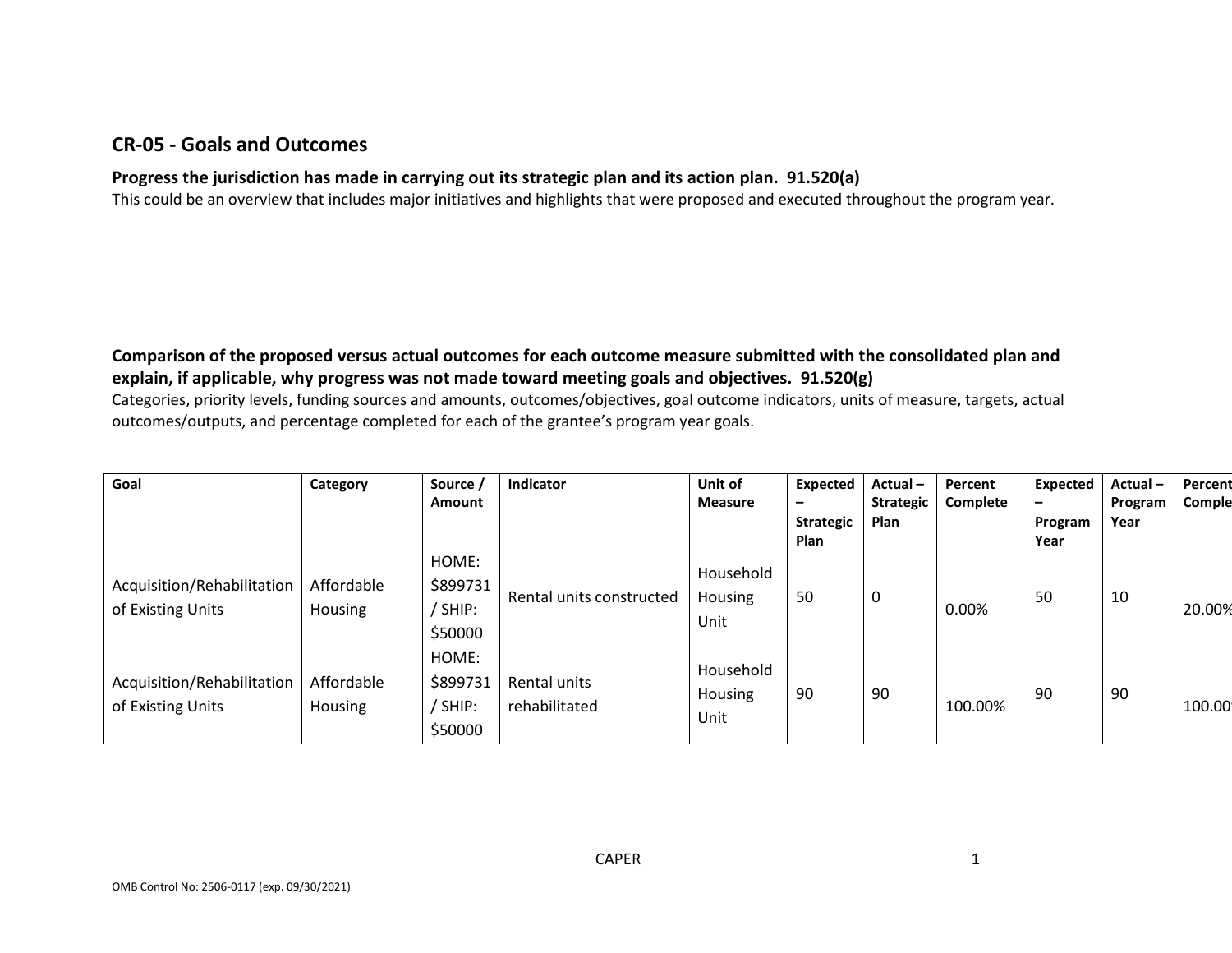| Acquisition/Rehabilitation<br>of Existing Units    | Affordable<br>Housing                   | HOME:<br>\$899731<br>/ SHIP:<br>\$50000          | <b>Housing for Homeless</b><br>added                                                     | Household<br>Housing<br>Unit  | 8            | 8           | 100.00% | 8            | 20 | 250.00 |
|----------------------------------------------------|-----------------------------------------|--------------------------------------------------|------------------------------------------------------------------------------------------|-------------------------------|--------------|-------------|---------|--------------|----|--------|
| <b>Anti-Crime Programs</b>                         | Non-Housing<br>Community<br>Development | CDBG: \$<br>General<br>Fund: \$                  | Public service activities<br>other than<br>Low/Moderate Income<br><b>Housing Benefit</b> | Persons<br>Assisted           | 0            | $\mathbf 0$ |         |              |    |        |
| <b>Buildings</b>                                   | Non-Housing                             |                                                  |                                                                                          |                               |              |             |         |              |    |        |
| Demolished/Buildings<br><b>Boarded and Secured</b> | Community<br>Development                | CDBG: \$                                         | <b>Buildings Demolished</b>                                                              | <b>Buildings</b>              | 0            | 0           |         |              |    |        |
| <b>Construction of New</b><br><b>Housing Units</b> | Affordable<br>Housing                   | HOME:<br>$$/$ SHIP<br>Match:<br>$$/$ SHIP:<br>\$ | Rental units constructed                                                                 | Household<br>Housing<br>Unit  | 50           | 45          | 90.00%  |              |    |        |
| <b>Construction of New</b><br><b>Housing Units</b> | Affordable<br>Housing                   | HOME:<br>$$/$ SHIP<br>Match:<br>$$/$ SHIP:<br>\$ | <b>Homeowner Housing</b><br>Added                                                        | Household<br>Housing<br>Unit  | 9            | 1           | 11.11%  | 9            | 5  | 55.56% |
| <b>Economic Development</b>                        | Non-Housing<br>Community<br>Development | CDBG: \$<br>/ SHIP:<br>\$50000                   | Jobs created/retained                                                                    | Jobs                          | $\mathbf{1}$ | 5           | 500.00% | $\mathbf{1}$ | 5  | 500.00 |
| <b>Economic Development</b>                        | Non-Housing<br>Community<br>Development | CDBG: \$<br>/ SHIP:<br>\$50000                   | <b>Businesses assisted</b>                                                               | <b>Businesses</b><br>Assisted | 0            | $\mathbf 0$ |         |              |    |        |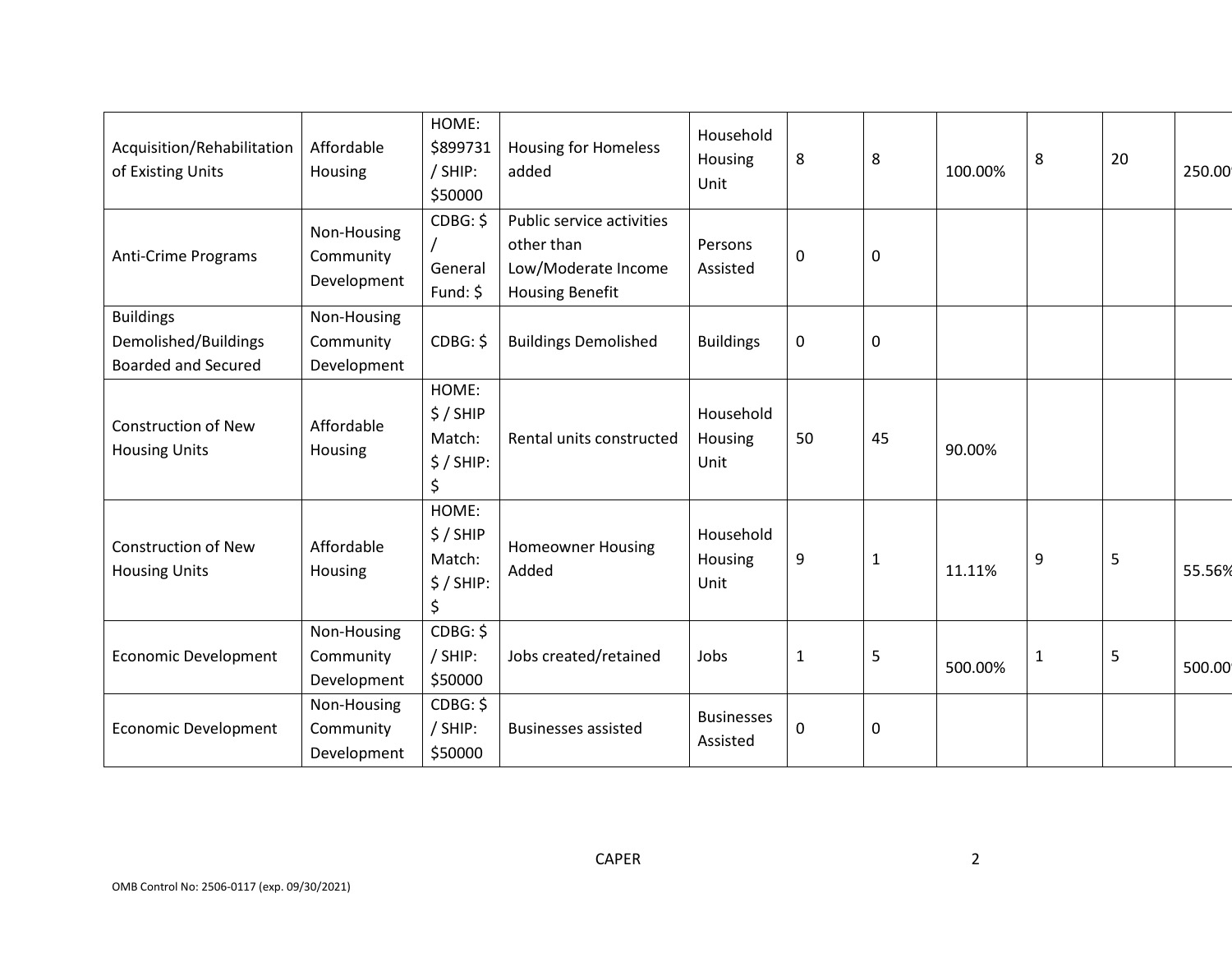| <b>Employment Resources</b>                                       | Non-Housing<br>Community<br>Development | CDBG: \$                                              | Public service activities<br>other than<br>Low/Moderate Income<br><b>Housing Benefit</b>                       | Persons<br>Assisted          | 4500         | 3878         | 86.18%    |       |       |        |
|-------------------------------------------------------------------|-----------------------------------------|-------------------------------------------------------|----------------------------------------------------------------------------------------------------------------|------------------------------|--------------|--------------|-----------|-------|-------|--------|
| <b>General Public Services</b>                                    | Non-Housing<br>Community<br>Development | CDBG: \$                                              | Public Facility or<br><b>Infrastructure Activities</b><br>other than<br>Low/Moderate Income<br>Housing Benefit | Persons<br>Assisted          | 200          | 1272         | 636.00%   | 4500  | 4779  | 106.20 |
| <b>General Public Services</b>                                    | Non-Housing<br>Community<br>Development | CDBG: \$                                              | Public service activities<br>other than<br>Low/Moderate Income<br><b>Housing Benefit</b>                       | Persons<br>Assisted          | 8760         | 108528       | 1,238.90% | 38057 | 23592 | 61.99% |
| <b>Health Care</b>                                                | Non-Housing<br>Community<br>Development | CDBG: \$                                              | Public service activities<br>other than<br>Low/Moderate Income<br><b>Housing Benefit</b>                       | Persons<br>Assisted          | 15875        | 14261        | 89.83%    |       |       |        |
| <b>Homeless Management</b><br><b>Information System</b><br>(HMIS) | Homeless                                | ESG: $$/$<br>ESG<br>Match:<br>\$                      | Other                                                                                                          | Other                        | $\mathbf{1}$ | $\mathbf{1}$ | 100.00%   |       |       |        |
| <b>Homeless Prevention</b>                                        | Affordable<br>Housing<br>Homeless       | ESG: $$/$<br><b>ESG</b><br>Match:<br>$$/$ SHIP:<br>\$ | Homelessness<br>Prevention                                                                                     | Persons<br>Assisted          | 205          | 800          | 390.24%   |       |       |        |
| Homeownership<br><b>Activities</b>                                | Affordable<br>Housing                   | SHIP: \$                                              | <b>Homeowner Housing</b><br>Rehabilitated                                                                      | Household<br>Housing<br>Unit | 112          | 123          | 109.82%   |       |       |        |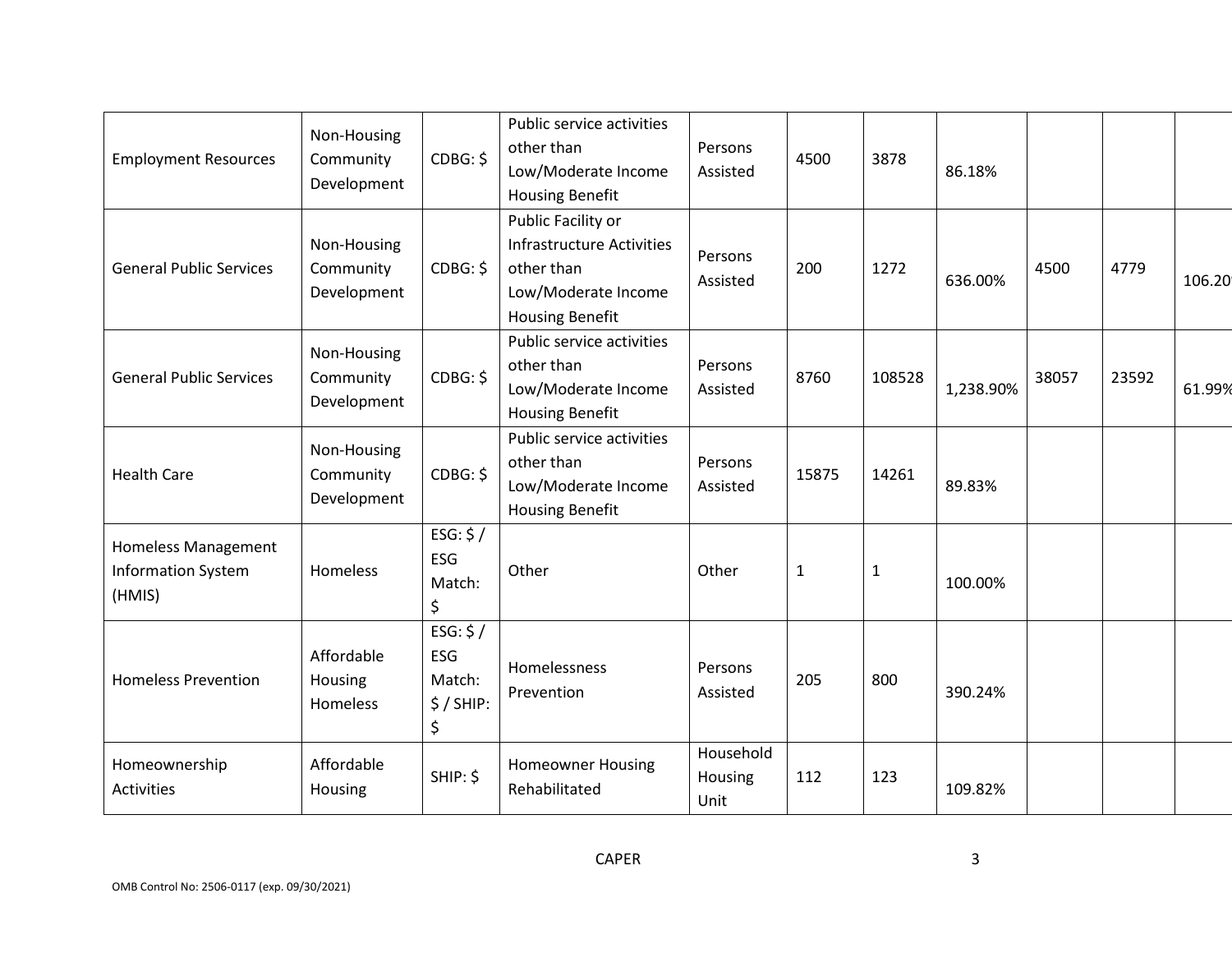| Homeownership<br><b>Activities</b>             | Affordable<br>Housing                   | SHIP: \$                                                     | <b>Direct Financial</b><br>Assistance to<br>Homebuyers                                                                | Households<br>Assisted       | 100          | 55           | 55.00%    |              |              |        |
|------------------------------------------------|-----------------------------------------|--------------------------------------------------------------|-----------------------------------------------------------------------------------------------------------------------|------------------------------|--------------|--------------|-----------|--------------|--------------|--------|
| Owner-Occupied<br>Rehabilitation               | Affordable<br>Housing                   | CDBG: \$<br>/ HOME:<br>\$/SHIP<br>Match:<br>$$/$ SHIP:<br>\$ | <b>Homeowner Housing</b><br>Rehabilitated                                                                             | Household<br>Housing<br>Unit | 112          | 166          | 148.21%   |              |              |        |
| Planning & Capacity<br><b>Building</b>         | Non-Housing<br>Community<br>Development | CDBG: \$                                                     | Other                                                                                                                 | Other                        | $\mathbf{1}$ | 0            | 0.00%     |              |              |        |
| Program Administration                         | Program<br>Administration               | CDBG: \$<br>/ HOME:<br>$$/ESG$ :<br>\$/ESG<br>Match:<br>\$   | Other                                                                                                                 | Other                        | $\mathbf 1$  | $\mathbf{1}$ | 100.00%   | $\mathbf{1}$ | $\mathbf{1}$ | 100.00 |
| <b>Public Facilities and</b><br>Infrastructure | Non-Housing<br>Community<br>Development | CDBG: \$                                                     | Public Facility or<br><b>Infrastructure Activities</b><br>other than<br>Low/Moderate Income<br><b>Housing Benefit</b> | Persons<br>Assisted          | 200          | 1272         | 636.00%   | 28195        | 4779         | 16.95% |
| <b>Public Facilities and</b><br>Infrastructure | Non-Housing<br>Community<br>Development | CDBG: \$                                                     | Other                                                                                                                 | Other                        | $\mathbf{1}$ | $\mathbf{1}$ | 100.00%   |              |              |        |
| <b>Public Transportation</b>                   | Non-Housing<br>Community<br>Development | CDBG: \$                                                     | Public service activities<br>other than<br>Low/Moderate Income<br><b>Housing Benefit</b>                              | Persons<br>Assisted          | 300          | 3188         | 1,062.67% |              |              |        |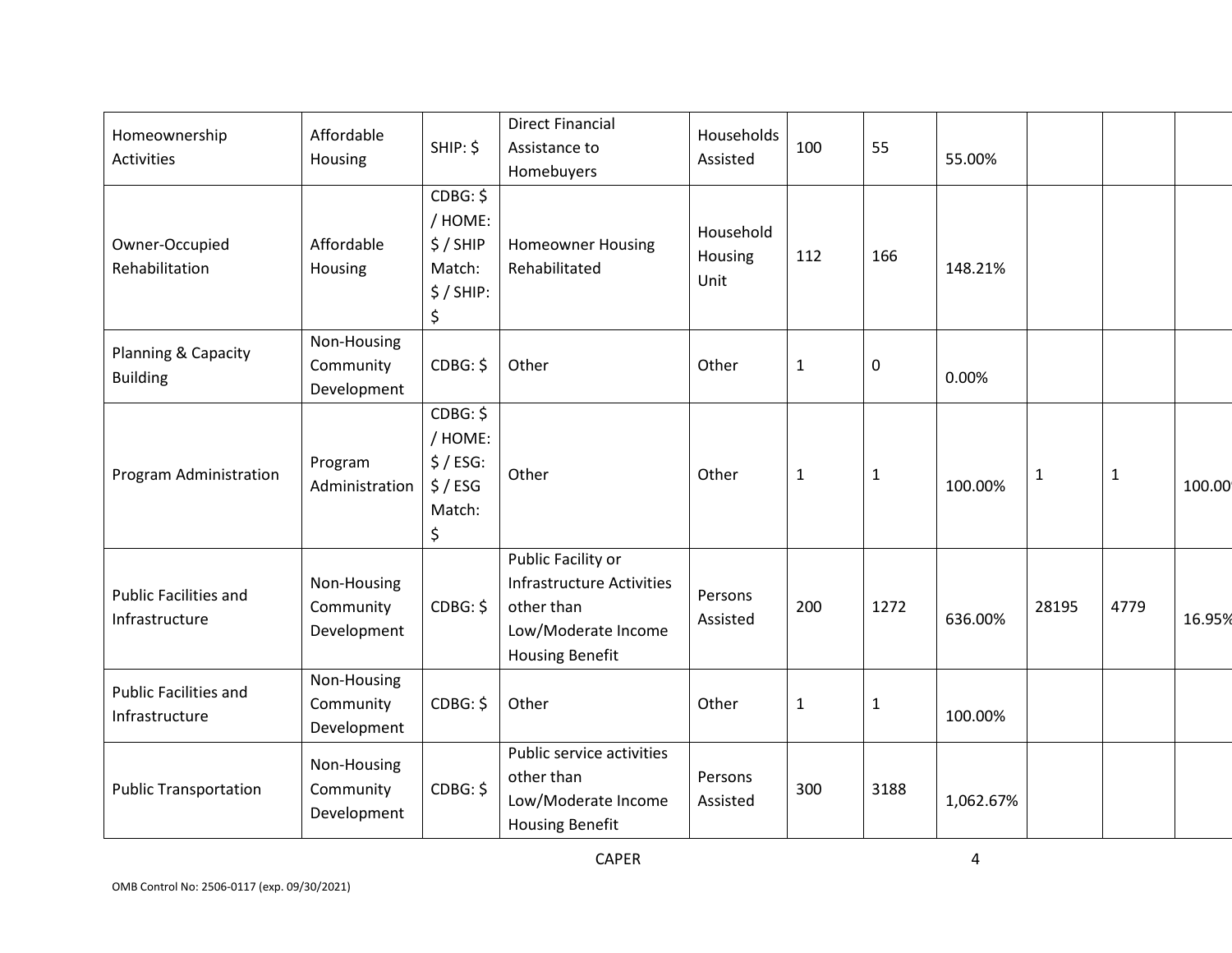| Rapid Re-Housing /<br><b>Tenant Based Rental</b><br>Assistance | Affordable<br>Housing<br>Homeless              | HOME:<br>\$/ESG:<br>\$/ESG<br>Match:<br>$$/$ SHIP:<br>\$                           | Tenant-based rental<br>assistance / Rapid<br>Rehousing | Households<br>Assisted       | 130          | 17           | 13.08%  |              |             |        |
|----------------------------------------------------------------|------------------------------------------------|------------------------------------------------------------------------------------|--------------------------------------------------------|------------------------------|--------------|--------------|---------|--------------|-------------|--------|
| <b>Rental Development</b>                                      | Affordable<br>Housing<br><b>Public Housing</b> | HOME:<br>$$/$ NSP<br>Program<br>Income:<br>\$/SHIP<br>Match:<br>$$/$ SHIP:<br>\$   | Rental units constructed                               | Household<br>Housing<br>Unit | 50           | $\mathbf 0$  | 0.00%   |              |             |        |
| <b>Rental Development</b>                                      | Affordable<br>Housing<br><b>Public Housing</b> | HOME:<br>$$/$ NSP<br>Program<br>Income:<br>$$/$ SHIP<br>Match:<br>$$/$ SHIP:<br>\$ | Rental units<br>rehabilitated                          | Household<br>Housing<br>Unit | 25           | 37           | 148.00% |              |             |        |
| <b>Repayment of Section</b><br>108                             |                                                | CDBG: \$                                                                           | Other                                                  | Other                        | $\mathbf{1}$ | $\mathbf{1}$ | 100.00% | $\mathbf{1}$ | $\mathbf 1$ | 100.00 |
| <b>Shelter Services</b>                                        | Homeless                                       | ESG: $$/$<br>ESG<br>Match:<br>\$                                                   | Tenant-based rental<br>assistance / Rapid<br>Rehousing | Households<br>Assisted       | 130          | 277          | 213.08% | 51           | 277         | 543.14 |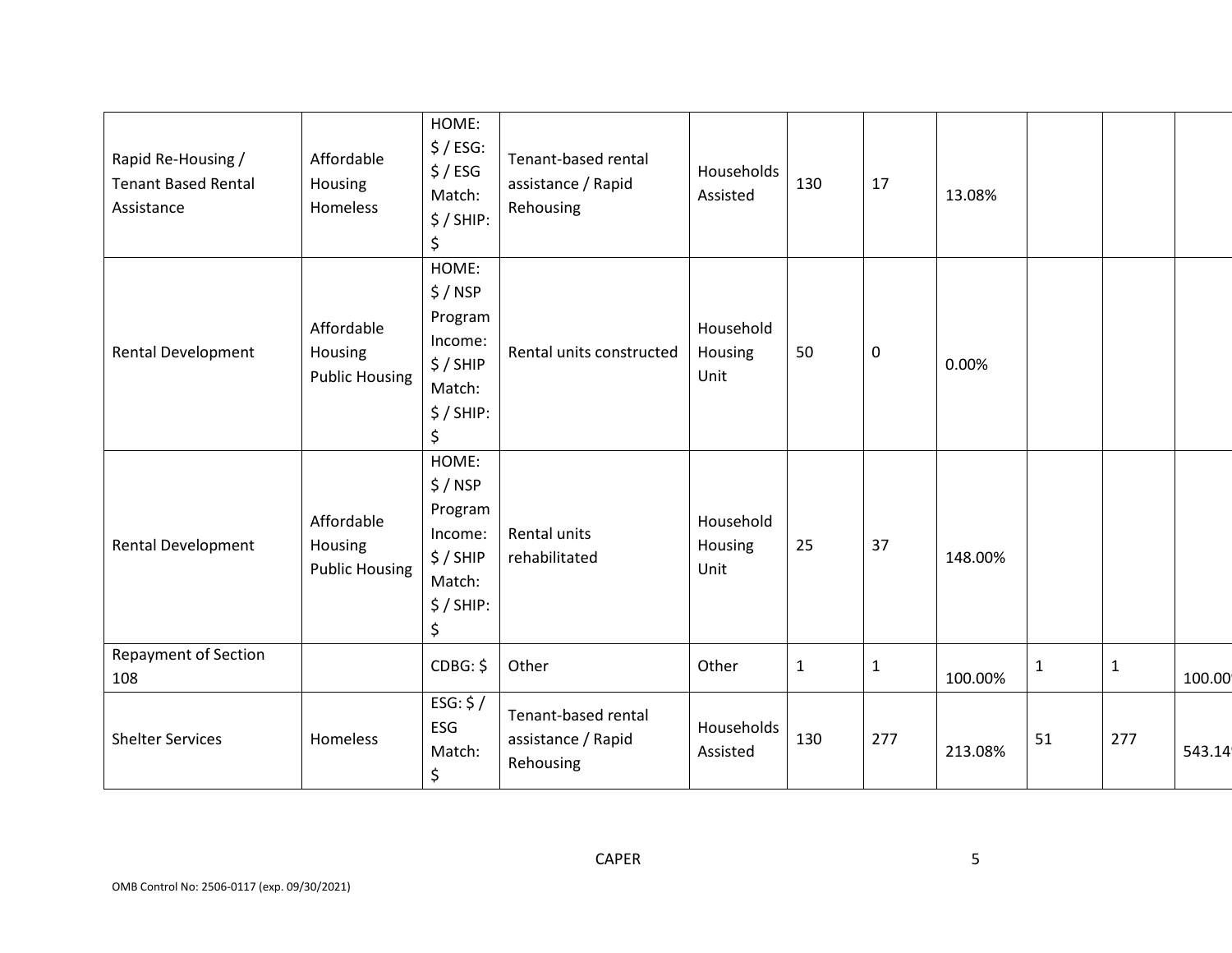| <b>Shelter Services</b>                               | <b>Homeless</b> | ESG: $$/$<br><b>ESG</b><br>Match:<br>\$ | <b>Homeless Person</b><br>Overnight Shelter                                                                           | Persons<br>Assisted          | 1056 | 3584 | 339.39% | 1071 | 605 | 56.49% |
|-------------------------------------------------------|-----------------|-----------------------------------------|-----------------------------------------------------------------------------------------------------------------------|------------------------------|------|------|---------|------|-----|--------|
| Street Outreach to the<br><b>Chronically Homeless</b> | Homeless        |                                         | Public Facility or<br><b>Infrastructure Activities</b><br>other than<br>Low/Moderate Income<br><b>Housing Benefit</b> | Persons<br>Assisted          |      | 0    |         |      |     |        |
| Street Outreach to the<br><b>Chronically Homeless</b> | Homeless        |                                         | Public Facility or<br><b>Infrastructure Activities</b><br>for Low/Moderate<br>Income Housing Benefit                  | Households<br>Assisted       |      | 0    |         |      |     |        |
| Street Outreach to the<br><b>Chronically Homeless</b> | Homeless        |                                         | Public service activities<br>other than<br>Low/Moderate Income<br><b>Housing Benefit</b>                              | Persons<br>Assisted          |      | 0    |         |      |     |        |
| Street Outreach to the<br><b>Chronically Homeless</b> | Homeless        |                                         | Public service activities<br>for Low/Moderate<br>Income Housing Benefit                                               | Households<br>Assisted       |      | 0    |         |      |     |        |
| Street Outreach to the<br><b>Chronically Homeless</b> | Homeless        |                                         | Facade<br>treatment/business<br>building rehabilitation                                                               | <b>Business</b>              |      | 0    |         |      |     |        |
| Street Outreach to the<br><b>Chronically Homeless</b> | Homeless        |                                         | <b>Brownfield acres</b><br>remediated                                                                                 | Acre                         |      | 0    |         |      |     |        |
| Street Outreach to the<br><b>Chronically Homeless</b> | Homeless        |                                         | Rental units constructed                                                                                              | Household<br>Housing<br>Unit |      | 0    |         |      |     |        |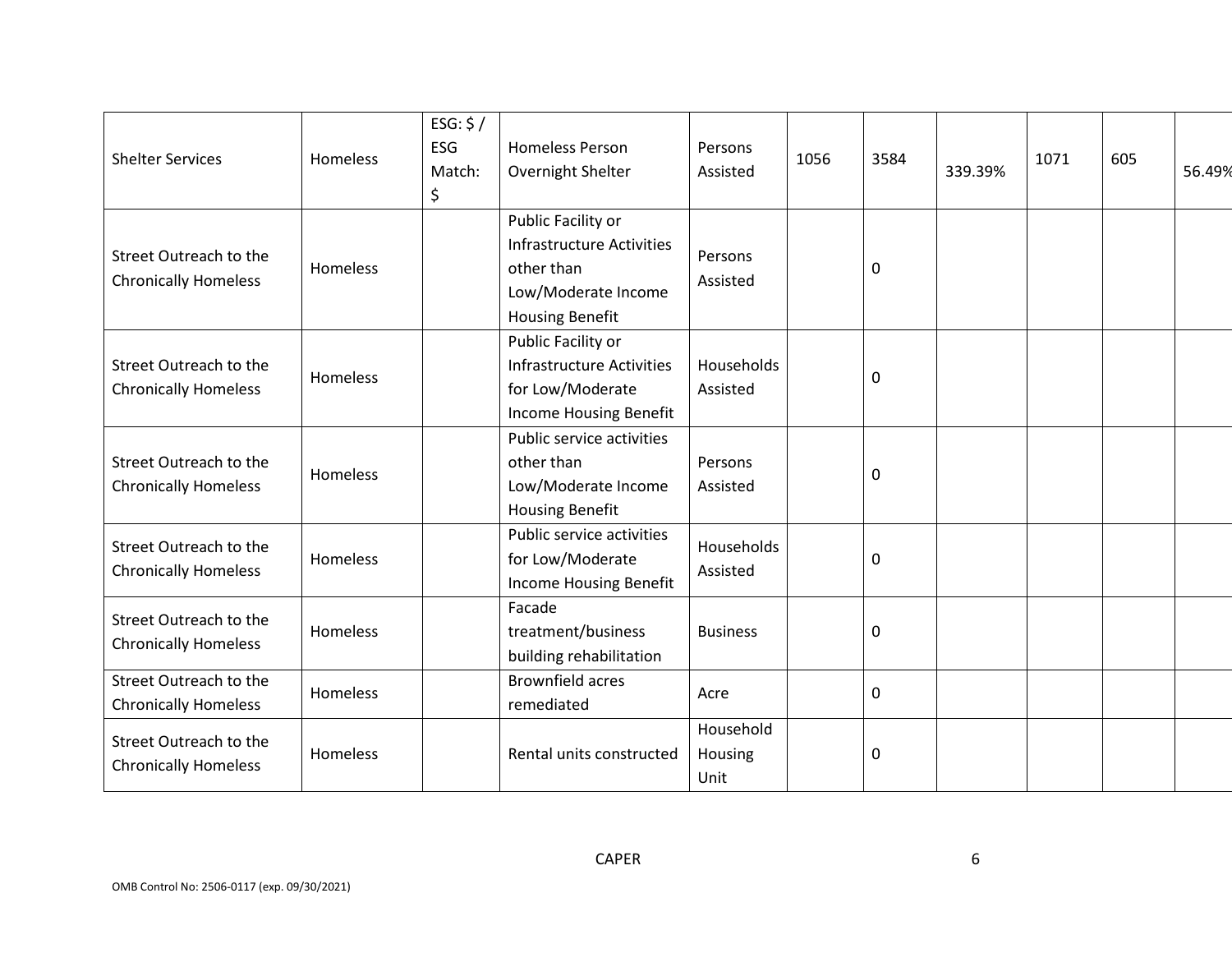| Street Outreach to the<br><b>Chronically Homeless</b> | Homeless | Rental units<br>rehabilitated     | Household<br>Housing   | 0         |  |  |
|-------------------------------------------------------|----------|-----------------------------------|------------------------|-----------|--|--|
|                                                       |          |                                   | Unit<br>Household      |           |  |  |
| Street Outreach to the<br><b>Chronically Homeless</b> | Homeless | <b>Homeowner Housing</b><br>Added | Housing                | 0         |  |  |
|                                                       |          |                                   | Unit                   |           |  |  |
| Street Outreach to the                                | Homeless | <b>Homeowner Housing</b>          | Household<br>Housing   | 0         |  |  |
| <b>Chronically Homeless</b>                           |          | Rehabilitated                     | Unit                   |           |  |  |
| Street Outreach to the                                |          | <b>Direct Financial</b>           | Households             |           |  |  |
| <b>Chronically Homeless</b>                           | Homeless | Assistance to<br>Homebuyers       | Assisted               | 0         |  |  |
|                                                       |          | Tenant-based rental               |                        |           |  |  |
| Street Outreach to the<br><b>Chronically Homeless</b> | Homeless | assistance / Rapid                | Households<br>Assisted | 0         |  |  |
|                                                       |          | Rehousing                         |                        |           |  |  |
| Street Outreach to the                                | Homeless | <b>Homeless Person</b>            | Persons                | 0         |  |  |
| <b>Chronically Homeless</b>                           |          | Overnight Shelter                 | Assisted               |           |  |  |
| Street Outreach to the                                |          | Overnight/Emergency               |                        |           |  |  |
| <b>Chronically Homeless</b>                           | Homeless | Shelter/Transitional              | <b>Beds</b>            | $\pmb{0}$ |  |  |
|                                                       |          | Housing Beds added                |                        |           |  |  |
| Street Outreach to the                                | Homeless | Homelessness                      | Persons                | 0         |  |  |
| <b>Chronically Homeless</b>                           |          | Prevention                        | Assisted               |           |  |  |
| Street Outreach to the<br><b>Chronically Homeless</b> | Homeless | Jobs created/retained             | Jobs                   | 0         |  |  |
| Street Outreach to the                                |          |                                   | <b>Businesses</b>      |           |  |  |
| <b>Chronically Homeless</b>                           | Homeless | <b>Businesses assisted</b>        | Assisted               | 0         |  |  |
| Street Outreach to the                                |          |                                   | Household              |           |  |  |
| <b>Chronically Homeless</b>                           | Homeless | Housing for Homeless<br>added     | Housing                | 0         |  |  |
|                                                       |          |                                   | Unit                   |           |  |  |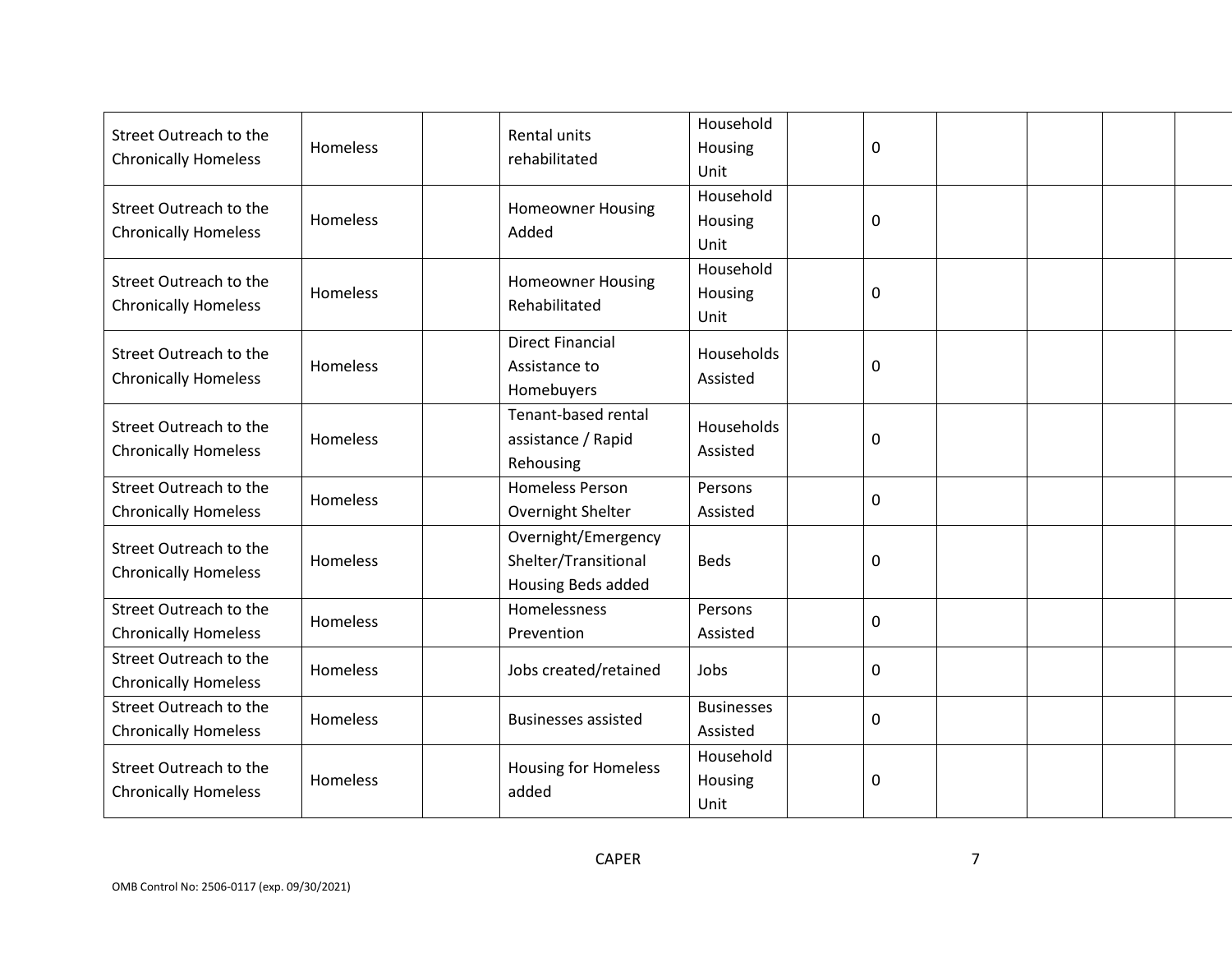| Street Outreach to the<br><b>Chronically Homeless</b> | Homeless                      |                                                  | Housing for People with<br>HIV/AIDS added                      | Household<br>Housing<br>Unit |              | 0           |       |  |  |
|-------------------------------------------------------|-------------------------------|--------------------------------------------------|----------------------------------------------------------------|------------------------------|--------------|-------------|-------|--|--|
| Street Outreach to the<br><b>Chronically Homeless</b> | Homeless                      |                                                  | HIV/AIDS Housing<br>Operations                                 | Household<br>Housing<br>Unit |              | 0           |       |  |  |
| Street Outreach to the<br><b>Chronically Homeless</b> | Homeless                      |                                                  | <b>Buildings Demolished</b>                                    | <b>Buildings</b>             |              | 0           |       |  |  |
| Street Outreach to the<br><b>Chronically Homeless</b> | Homeless                      |                                                  | Housing Code<br>Enforcement/Foreclosed<br><b>Property Care</b> | Household<br>Housing<br>Unit |              | 0           |       |  |  |
| Street Outreach to the<br><b>Chronically Homeless</b> | Homeless                      |                                                  | Other                                                          | Other                        |              | $\mathbf 0$ |       |  |  |
| <b>Substandard Housing</b><br>Replacement             | Affordable<br>Housing         | HOME:<br>$$/$ SHIP<br>Match:<br>$$/$ SHIP:<br>\$ | <b>Homeowner Housing</b><br>Added                              | Household<br>Housing<br>Unit | 10           | $\mathbf 0$ | 0.00% |  |  |
| Un-programmed Funds                                   | $Un -$<br>programmed<br>funds |                                                  | Other                                                          | Other                        | $\mathbf{1}$ | $\mathbf 0$ | 0.00% |  |  |

 **Table 1 - Accomplishments – Program Year & Strategic Plan to Date** 

## **giving special attention to the highest priority activities identified. Assess how the jurisdiction's use of funds, particularly CDBG, addresses the priorities and specific objectives identified in the plan,**

 Pasco County allocates funds using the recommendations of a Review Committee. An annual survey helps to identify the community's priority needs and results of this survey are shared with the Review Committee. Recommendations included public service and development activities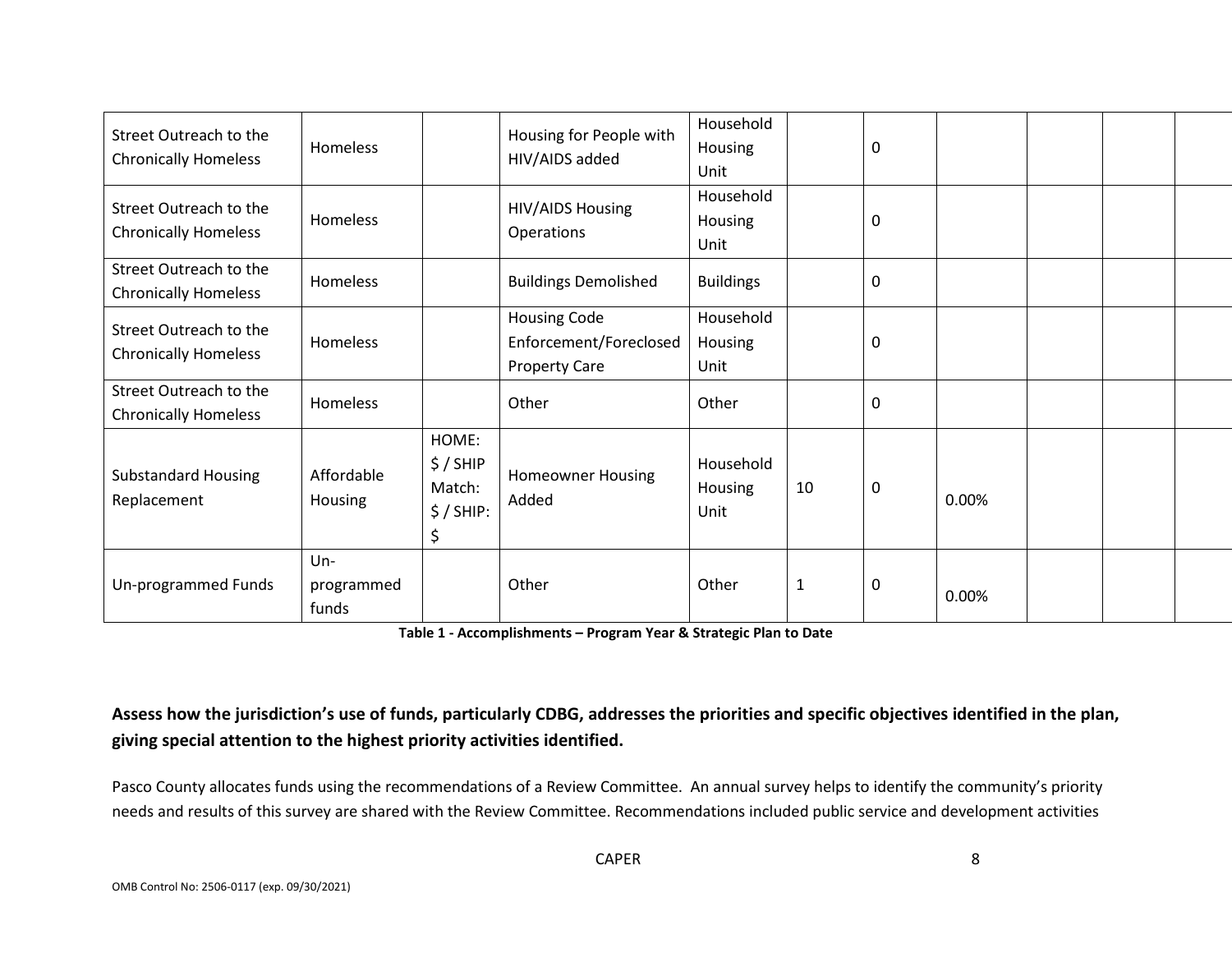and Homeless Services. Affordable housing and homeless services remained the highest priorities within Pasco County and projects and activities were funded to support these needs. Funding provided to agencies for affordable housing, such as Habitat for Humanity's Cove project and CHDO have not been completed with delays attributable to the COVID 19 pandemic. Emphasis has been placed on helping our citizens recover from the COVID-19 pandemic by funding Economic Development projects and by funding the Amskills Center. Both of of these activities were initially funded through CV funds and provided additional funding through our current Annual Action Plan. The Amskills Center will enable residents to learn a manufacturing trade and earn a livable wage.

 Pasco County has met the CDBG statutory requirement that at least 70 percent of all CDBG funds be spent on low- to moderate income persons. HOME, CDBG and State Housing Initiatives Partnership (SHIP) funds are the primary source of funding for affordable housing programs which includes Owner Occupied Rehabilitation (OOR), creation of new units, and Down Payment Assistance (DPA). The County has partnered with a local community housing development organization (CHDO) that is new to our area and continues to work with the CHDO to identify properties for construction. Other affordable housing not-for-profit agencies use HOME funds to implement homeowner and homebuyer strategies found in the ConPlan. HOME, CDBG and SHIP funds provided additional assistance to households for OOR and assisted families with DPA. ESG funds were used to fund agencies for emergency shelter, homeless prevention, rapid rehousing, and the Homeless Management Information System (HMIS).

 are people in the service industry – oftentimes people of low- to moderate- income ranges. 20% of the ESG-CV allocation was required to be expended by 9/30/2021. Pasco County achieved this goal. Additional Corona Virus Relief Funds (CRF) and Emergency Rental Assistance Funds received by the County were targeted towards households under 80% of the Area Median Income to ensure housing stability through rental and utility assistance. While many of these households may have been eligible to receive Homeless Prevention assistance through ESG, CRF, and ERAP funds were more accessible to the community through community partnerships and had a limited period in which they could be used. The allocation of \$3,810,934. The CIP rapidly rehoused 254 of the most vulnerable of our homeless population. Not all projects were completed during this program year. Rebounding from the COVID-19 Pandemic requires that many partner agencies focus efforts on ensuring housing stability amongst those who were hardest hit because of the pandemic – in most instances the people most affected Coalition for the Homeless, in conjunction with Community Development created a Coordinated Investment Plan (CIP) using the ESG-CV

 Additionally, some projects were not completed because of delays in obtaining supplies/construction directly associated with COVID-19. Face to face activities have increased and several of our partners have requested 90-day extensions to their agreements for additional time to complete funded services. complete funded services.<br>
CAPER 9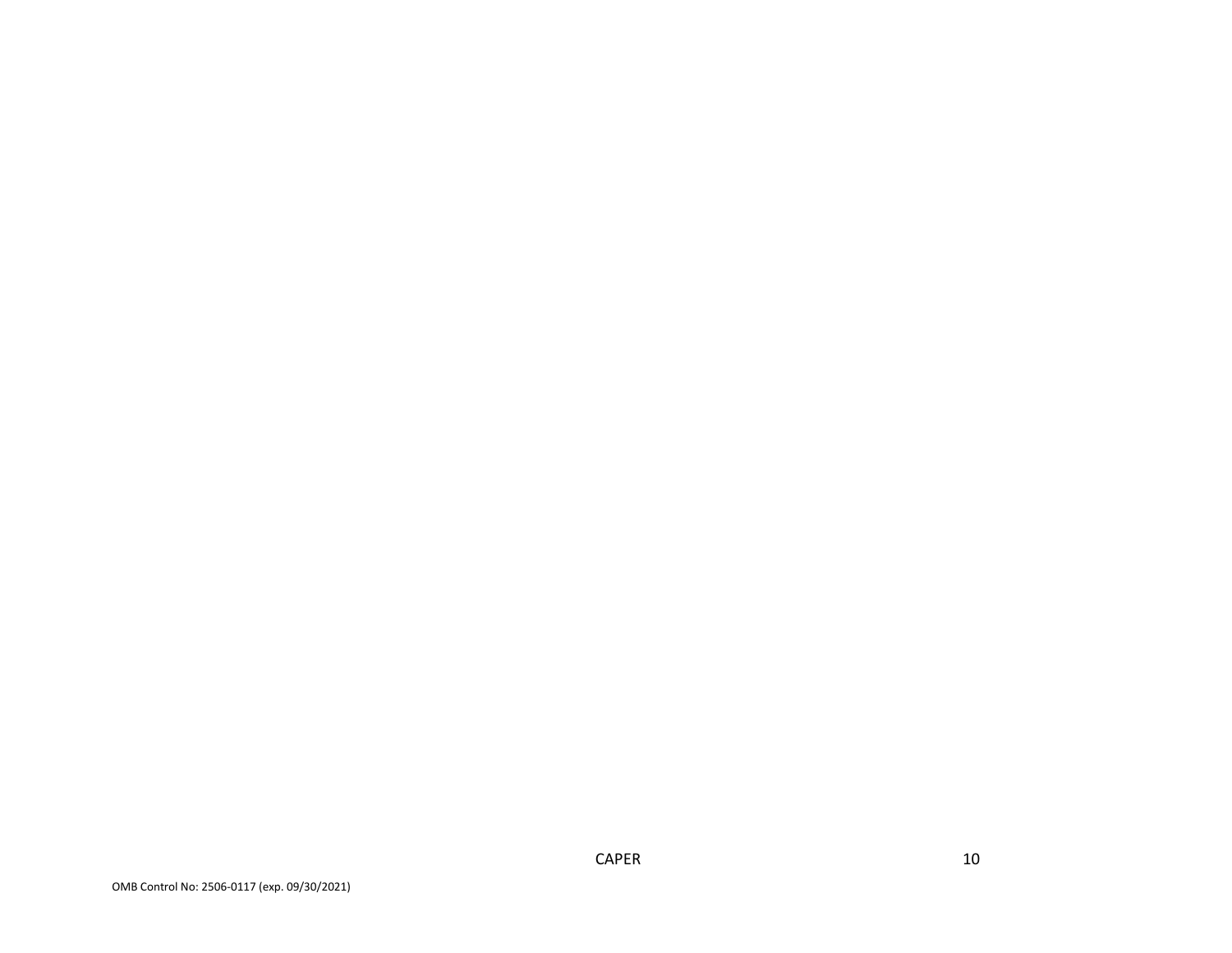## **CR-10 - Racial and Ethnic composition of families assisted**

 **Describe the families assisted (including the racial and ethnic status of families assisted). 91.520(a)** 

|                                           | <b>CDBG</b> | <b>HOME</b> | <b>ESG</b> |
|-------------------------------------------|-------------|-------------|------------|
| White                                     | 24,786      | 15          | 369        |
| <b>Black or African American</b>          | 1,179       | ำ           | 137        |
| Asian                                     | 249         | 0           | 12         |
| American Indian or American Native        | 2           | 0           |            |
| Native Hawaiian or Other Pacific Islander |             | 0           |            |
| <b>Total</b>                              | 26,218      | 17          | 523        |
| Hispanic                                  | 2,658       | 4           | 96         |
| Not Hispanic                              | 23,560      | 13          | 427        |

 **Table 2 – Table of assistance to racial and ethnic populations by source of funds** 

#### **Narrative**

 The 2019 ACS 1-Year Estimates serve as the basis for determining racial and ethnic mix disparity. Pasco County compared the information in these estimates with the beneficiaries served. The majority (94.5%) of services were provided to households that were white and this rate exceeds the overall Pasco County white population (85.9%). Other ethnic populations (Black, Asian, Islander) represented 5.18% of services received. CDBG Development Projects and Public Services are offered county-wide and are geared to providing services to all members of the community. These statistics clearly demonstrate the continued need to focus outreach efforts and services for minority populations and to offer services in areas with high minority populations. This is a change from previous years when racial and ethnical household compositions were more in line with the ACS estimates, and a slight improvement from last year.

 The demographics for ESG are more representative of the population within Pasco County. 70.5% of households receiving ESG assistance were white and 26.1% were black and these percentages are more representative of the minority population within Pasco County. All households and individuals receiving ESG assistance were Extremely Low Income and literally homeless at the time of the ESG intake.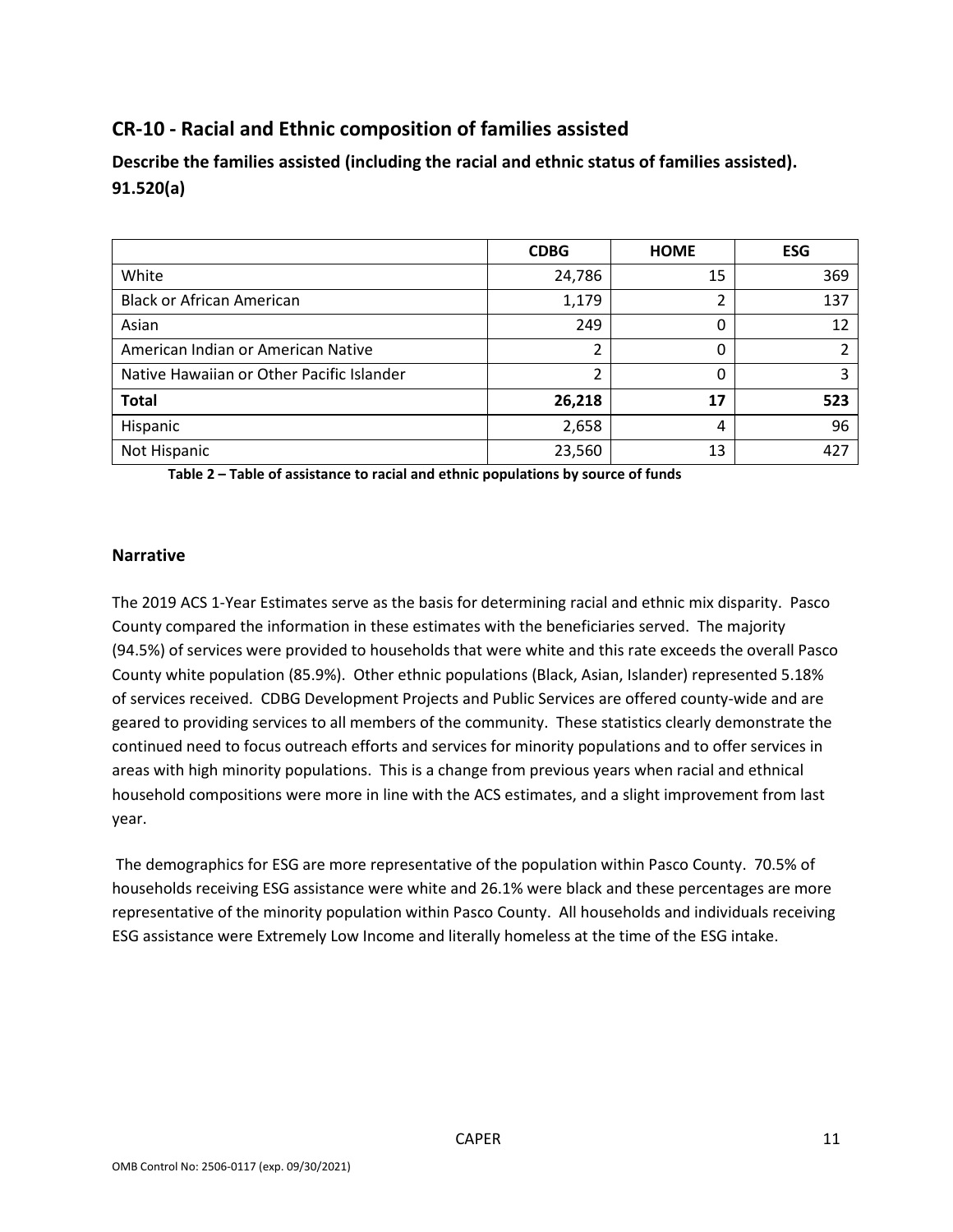## **CR-15 - Resources and Investments 91.520(a)**

| <b>Source of Funds</b> | <b>Source</b>    | <b>Resources Made</b> | <b>Amount Expended</b>     |
|------------------------|------------------|-----------------------|----------------------------|
|                        |                  | <b>Available</b>      | <b>During Program Year</b> |
| <b>CDBG</b>            | public - federal | 3,989,342             | 3,136,442                  |
| <b>HOME</b>            | public - federal | 2,014,929             | 350,966                    |
| <b>ESG</b>             | public - federal | 242,018               | 318,920                    |
| <b>LIHTC</b>           | public - federal | 0                     |                            |
| Section 108            | public - federal | 0                     |                            |
| Other                  | private          | 3,810,934             | 798,628                    |
| Other                  | public - local   | 3,810,934             | 798,628                    |
| Other                  | public - state   | 3,810,934             | 798,628                    |

### **Identify the resources made available**

 **Table 3 - Resources Made Available** 

### **Narrative**

Resources made available included 2020 CDBG Entitlement of \$2,900,990 and estimated program income of \$1,088,352;

 2020 HOME Entitlement of \$1,206,295, estimated program income of \$602,397 and prior year program income of \$206,237;

2020 ESG Entitlement of \$242,018 and 100% Match requirement - \$242,018.

 78.6% of CDBG funds were expended. The balance of these funds has been obligated through executed subrecipient agreements. Projects such as Anderson Family Park and Amskills Manufacturing Facility are larger projects and just beginning; funds have not yet been drawn down.

 17.4% of HOME funds were expended. Delays in expending HOME funds are attributable to our CHDO's Program (ERAP) for housing stability. Larger projects such as Habitat for Humanity's Cove project has had to be accomplished. The 77 units of veteran's rental housing just received its final financing from inability to locate properties appropriate for development and are now researching the feasibility of prefabricated homes, Speer Village did not receive additional funds expected and anticipate breaking ground in 2023, and the availability of Corona Relief Funds (CRF) and Emergency Rental Assistance experienced delays in permitting and mitigation/relocation of endangered species (gopher tortoises) HUD.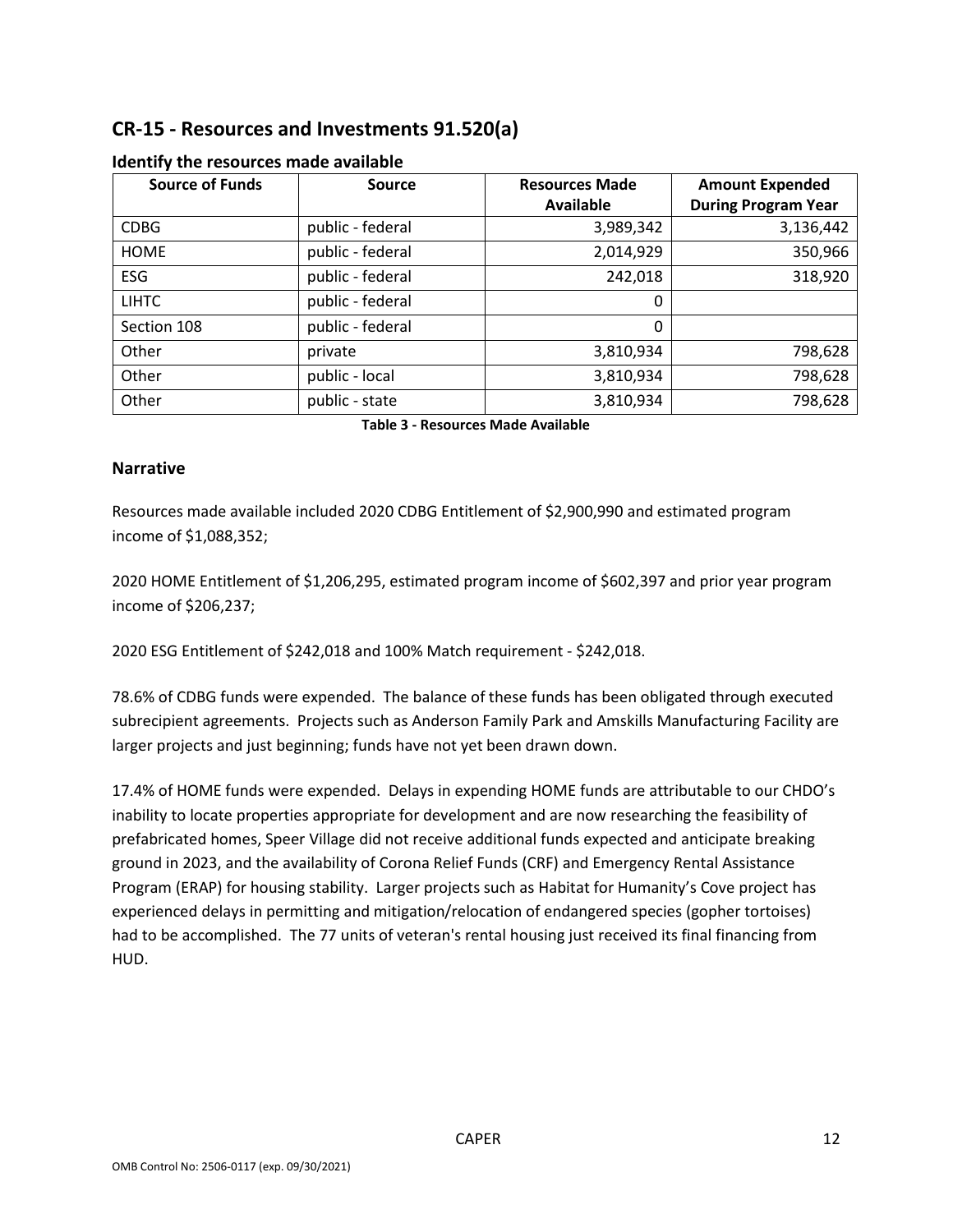| <b>Target Area</b>     | Planned<br>Percentage of | Actual<br>Percentage of | <b>Narrative Description</b>                |
|------------------------|--------------------------|-------------------------|---------------------------------------------|
|                        | <b>Allocation</b>        | <b>Allocation</b>       |                                             |
| City-wide Activities   |                          |                         |                                             |
|                        |                          |                         | Public services are located in areas of the |
|                        |                          |                         | county that are both accessible to          |
| County-wide Activities | 100                      |                         | residents and conveni                       |
| Lacoochee              |                          |                         |                                             |
| Neighborhood           |                          |                         |                                             |
| Shamrock Heights and   |                          |                         |                                             |
| Uni-Ville Subdivision  |                          |                         |                                             |
| Tommytown              |                          |                         |                                             |
| West Market Area       |                          |                         |                                             |

### **Identify the geographic distribution and location of investments**

 **Table 4 – Identify the geographic distribution and location of investments** 

#### **Narrative**

 the percentage of low- and moderate- income households. Some neighborhoods require more assistance than others and will need a broader range of activities and services to address all identified needs. These targeted areas are generally lower income, have an older and poorer housing stock, depressed property values, and lower homeownership rates than many areas of the County. Because these target areas generally have the poorest housing and capital facilities, low-income population percentage can be increased in the community. Through Community Development programs, the including the West Market area and the Shamrock Heights-Uni-ville neighborhoods. CDBG funds continue to address the infrastructure needs of the targeted neighborhoods, including, but not limited The neighborhoods in need of revitalization are identified by symptoms of distress, which correspond to applicants have priority in receiving funds for repairs and for homebuyer assistance so the homeowner County has made a large investment in the east side of the County and other targeted neighborhoods to, street repaving, installation of sidewalks, stormwater management facilities, and street lighting.

 exists throughout the County, but there are some areas that are more in need than others. One project is the Anderson Family Park. CDBG funds were awarded to demolish a dilapidated building that was subject to frequent vandalism and unsolicited activities. A passive park will be built on the site. This local residents. This project is currently underway. Another project is the Amskills Manufacturing facility. This too, is located the West Market area, one of the areas that the County has made a large investment in. The Amskills Manufacturing Facility will provide training and job placement opportunities in the manufacturing industry once rehabilitation of the facility is completed.<br>CAPER 13 The need for affordable housing, suitable living environments and expansion of economic opportunities project will benefit the Low-Moderate Area that it is in and will create a suitable living environment for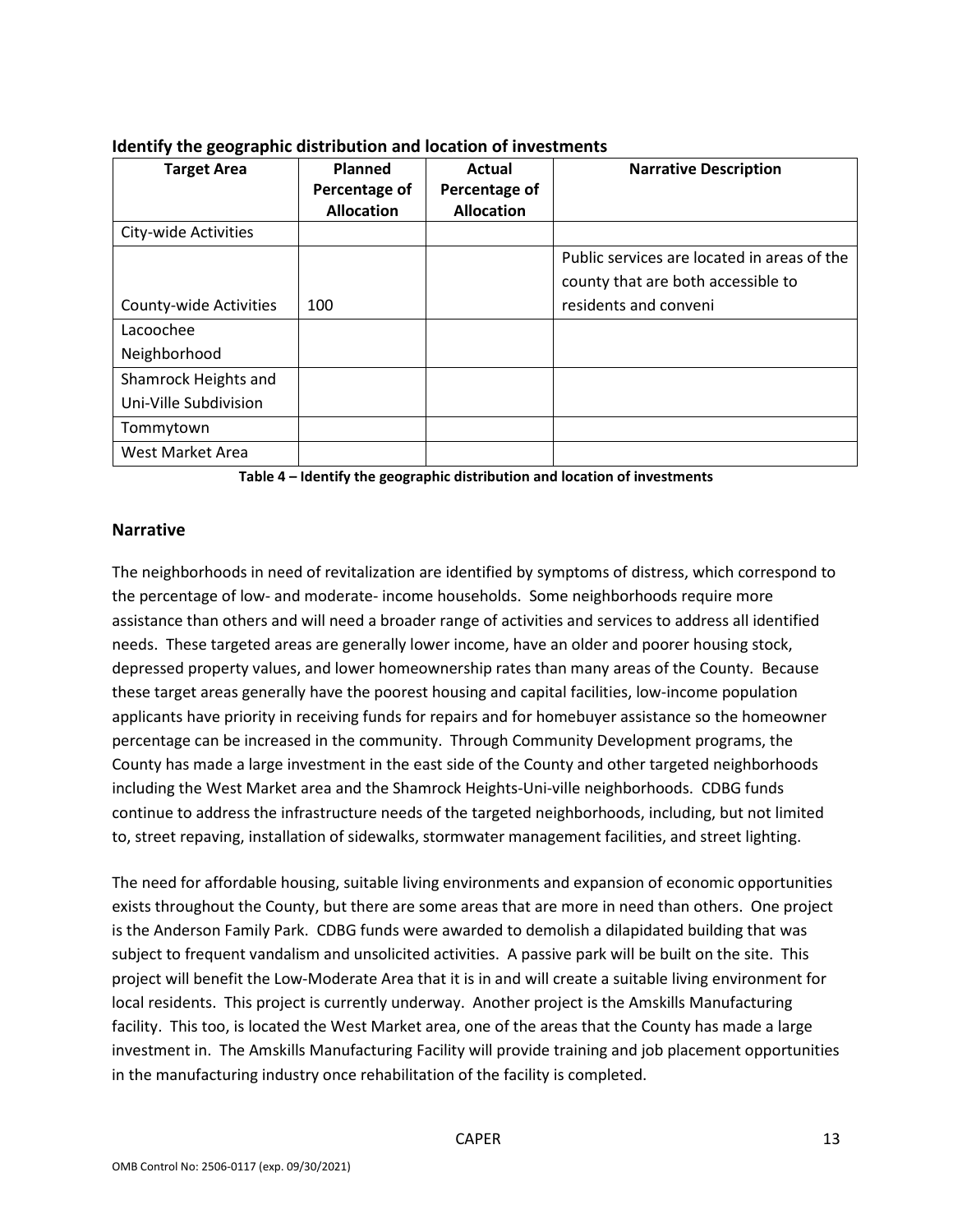Public services are located in areas of the county that are both accessible to residents and convenient to where they live.

 Leo. The City of New Port Richey has opted out of the City Fair Share Allocation beginning with Program Year 2019. The annual allocation to these Small Cities is small and the cities usually opt to use several years of CDBG funds for a larger project. Pasco County maintains ongoing communication with the The County continues to partner directly with several Entitlement Cities to address their geographic needs as identified by their individual communities. These Cities are Port Richey, San Antonio, and St. Small Cities.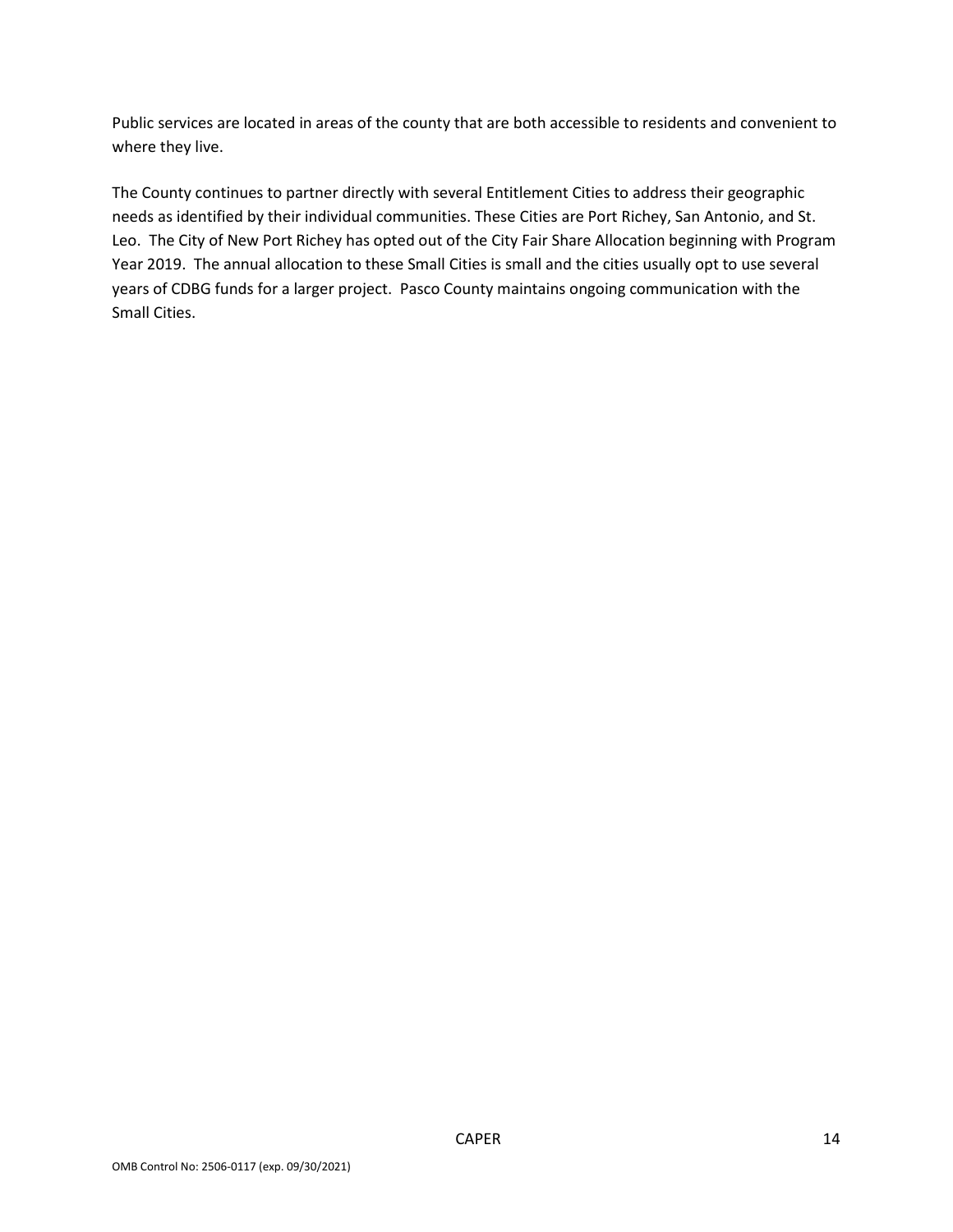### **Leveraging**

 **Explain how federal funds leveraged additional resources (private, state and local funds), including a description of how matching requirements were satisfied, as well as how any publicly owned land or property located within the jurisdiction that were used to address the needs identified in the plan.** 

 assistance, owner-occupied rehabilitation, public service activities, and assisting with HOME rental units. Pasco County submitted a request for waivers as outlined in the HUD Requirements in Response to COVID-19 Pandemic'. Matching Contribution Requirements for FY 2020 were a part of this waiver request. The PR 33 reports a \$0 Match Liability for 2020. State funds (SHIP) were used in conjunction with Federal funds to further the jurisdiction's efforts to assist citizens with affordable housing opportunities which included down payment Memorandum dated 4-10-2020 'Availability of Waivers and Suspensions of the HOME Program

 Publically owned land/property located within the jurisdiction were not available to address the needs identified in this plan during the period that this CAPER encompasses. Pasco County achieve the goals identified in the Action Plan. routinely reviews the County's "List of Surplus Lands" and tax deed auctions to identify properties within the jurisdiction that would benefit the community and help Pasco County

| Fiscal Year Summary - HOME Match                                               |         |  |  |  |  |  |
|--------------------------------------------------------------------------------|---------|--|--|--|--|--|
| 1. Excess match from prior Federal fiscal year                                 | 289,382 |  |  |  |  |  |
| 2. Match contributed during current Federal fiscal year                        |         |  |  |  |  |  |
| 3. Total match available for current Federal fiscal year (Line 1 plus Line 2)  | 289.382 |  |  |  |  |  |
| 4. Match liability for current Federal fiscal year                             |         |  |  |  |  |  |
| 5. Excess match carried over to next Federal fiscal year (Line 3 minus Line 4) | 289.382 |  |  |  |  |  |

 **Table 5 – Fiscal Year Summary - HOME Match Report**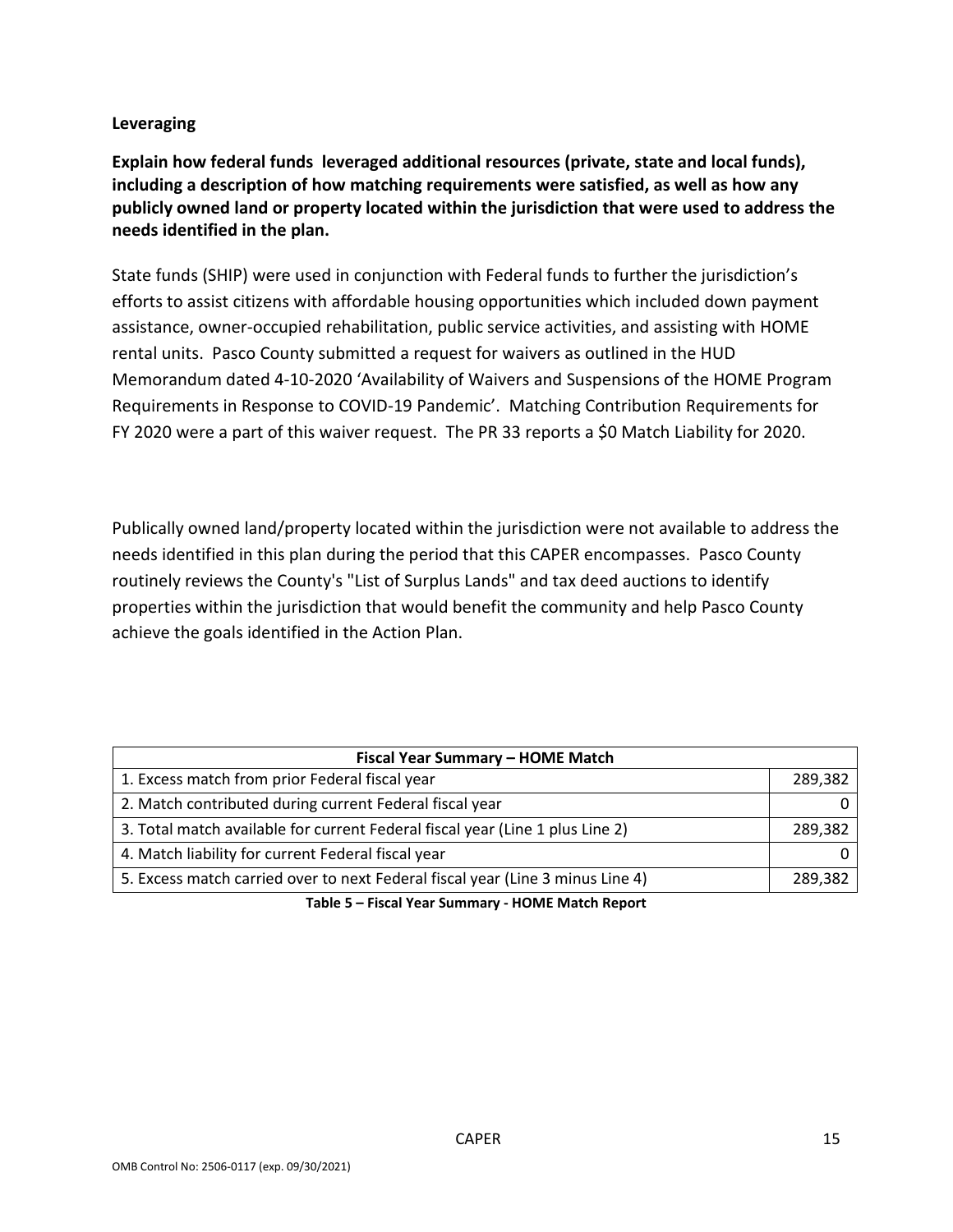|                            | <b>Match Contribution for the Federal Fiscal Year</b> |                                  |                                            |                                    |                                   |                                                                                   |                                 |                    |
|----------------------------|-------------------------------------------------------|----------------------------------|--------------------------------------------|------------------------------------|-----------------------------------|-----------------------------------------------------------------------------------|---------------------------------|--------------------|
| Project No. or<br>Other ID | Date of<br>Contribution                               | Cash<br>(non-Federal<br>sources) | Foregone<br>Taxes, Fees,<br><b>Charges</b> | Appraised<br>Land/Real<br>Property | <b>Required</b><br>Infrastructure | Site<br>Preparation,<br><b>Construction</b><br>Materials,<br><b>Donated labor</b> | <b>Bond</b><br><b>Financing</b> | <b>Total Match</b> |
|                            |                                                       |                                  |                                            |                                    |                                   |                                                                                   |                                 |                    |

 **Table 6 – Match Contribution for the Federal Fiscal Year** 

### **HOME MBE/WBE report**

| <b>Program Income</b> – Enter the program amounts for the reporting period |                                                   |                                                         |                                    |                                               |  |  |
|----------------------------------------------------------------------------|---------------------------------------------------|---------------------------------------------------------|------------------------------------|-----------------------------------------------|--|--|
| Balance on hand at begin-<br>ning of reporting period                      | <b>Amount received during</b><br>reporting period | <b>Total amount expended</b><br>during reporting period | Amount expended for<br><b>TBRA</b> | Balance on hand at end of<br>reporting period |  |  |
| 749,317                                                                    | 967,269                                           | 350.965                                                 |                                    | 1,365,621                                     |  |  |

 **Table 7 – Program Income**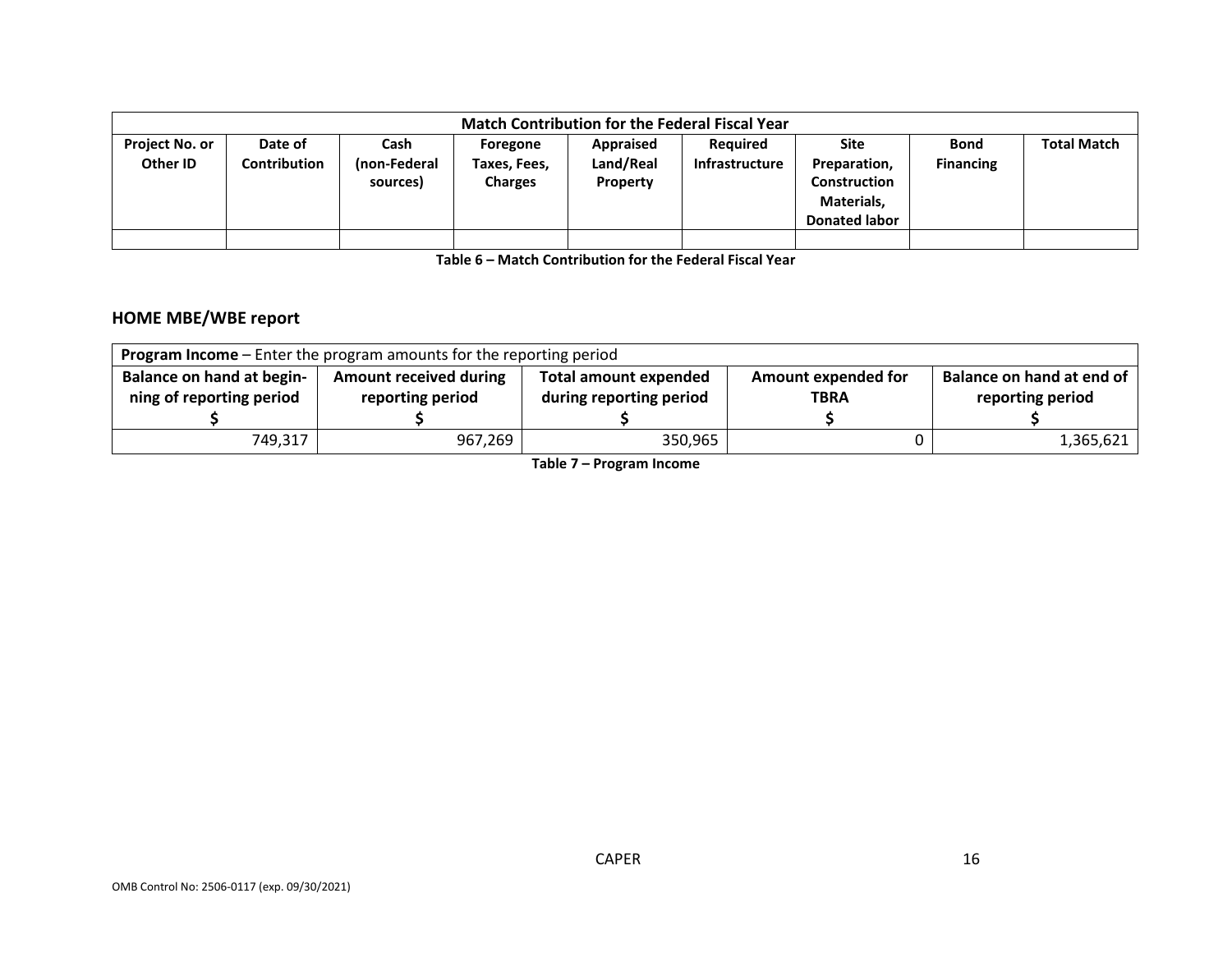|                      | Minority Business Enterprises and Women Business Enterprises - Indicate the number and dollar value |                    |                 |                                      |                 |                   |  |
|----------------------|-----------------------------------------------------------------------------------------------------|--------------------|-----------------|--------------------------------------|-----------------|-------------------|--|
|                      | of contracts for HOME projects completed during the reporting period                                |                    |                 |                                      |                 |                   |  |
|                      | <b>Total</b>                                                                                        |                    |                 | <b>Minority Business Enterprises</b> |                 | <b>White Non-</b> |  |
|                      |                                                                                                     | <b>Alaskan</b>     | Asian or        | <b>Black Non-</b>                    | <b>Hispanic</b> | <b>Hispanic</b>   |  |
|                      |                                                                                                     | <b>Native or</b>   | <b>Pacific</b>  | <b>Hispanic</b>                      |                 |                   |  |
|                      |                                                                                                     | <b>American</b>    | <b>Islander</b> |                                      |                 |                   |  |
|                      |                                                                                                     | Indian             |                 |                                      |                 |                   |  |
| <b>Contracts</b>     |                                                                                                     |                    |                 |                                      |                 |                   |  |
| Dollar               |                                                                                                     |                    |                 |                                      |                 |                   |  |
| Amount               | 350,965                                                                                             | 0                  | 0               | $\mathbf 0$                          | $\mathbf 0$     | 350,965           |  |
| Number               | $\overline{2}$                                                                                      | 0                  | 0               | 0                                    | $\mathbf 0$     | 2                 |  |
| <b>Sub-Contracts</b> |                                                                                                     |                    |                 |                                      |                 |                   |  |
| Number               | 9                                                                                                   | $\mathbf 0$        | 0               | $\mathbf 0$                          | $\mathbf 0$     | 9                 |  |
| Dollar               |                                                                                                     |                    |                 |                                      |                 |                   |  |
| Amount               | 64,248                                                                                              | 0                  | 0               | 0                                    | 0               | 64,248            |  |
|                      | <b>Total</b>                                                                                        | Women              | <b>Male</b>     |                                      |                 |                   |  |
|                      |                                                                                                     | <b>Business</b>    |                 |                                      |                 |                   |  |
|                      |                                                                                                     | <b>Enterprises</b> |                 |                                      |                 |                   |  |
| <b>Contracts</b>     |                                                                                                     |                    |                 |                                      |                 |                   |  |
| Dollar               |                                                                                                     |                    |                 |                                      |                 |                   |  |
| Amount               | 350,965                                                                                             | 0                  | 350,965         |                                      |                 |                   |  |
| Number               | $\overline{2}$                                                                                      | 0                  | 2               |                                      |                 |                   |  |
| <b>Sub-Contracts</b> |                                                                                                     |                    |                 |                                      |                 |                   |  |
| Number               | 9                                                                                                   | 0                  | 9               |                                      |                 |                   |  |
| Dollar               |                                                                                                     |                    |                 |                                      |                 |                   |  |
| Amount               | 64,248                                                                                              | 0                  | 64,248          |                                      |                 |                   |  |

 **Table 8 - Minority Business and Women Business Enterprises** 

|        | Minority Owners of Rental Property - Indicate the number of HOME assisted rental property owners<br>and the total amount of HOME funds in these rental properties assisted |                                            |                                               |                                      |                 |                 |  |
|--------|----------------------------------------------------------------------------------------------------------------------------------------------------------------------------|--------------------------------------------|-----------------------------------------------|--------------------------------------|-----------------|-----------------|--|
|        | <b>Minority Property Owners</b><br><b>White Non-</b><br><b>Total</b>                                                                                                       |                                            |                                               |                                      |                 |                 |  |
|        |                                                                                                                                                                            | Alaskan<br>Native or<br>American<br>Indian | Asian or<br><b>Pacific</b><br><b>Islander</b> | <b>Black Non-</b><br><b>Hispanic</b> | <b>Hispanic</b> | <b>Hispanic</b> |  |
| Number | 0                                                                                                                                                                          | 0                                          | 0                                             | 0                                    | 0               |                 |  |
| Dollar |                                                                                                                                                                            |                                            |                                               |                                      |                 |                 |  |
| Amount | 0                                                                                                                                                                          | 0                                          | 0                                             | 0                                    | 0               |                 |  |

 **Table 9 – Minority Owners of Rental Property**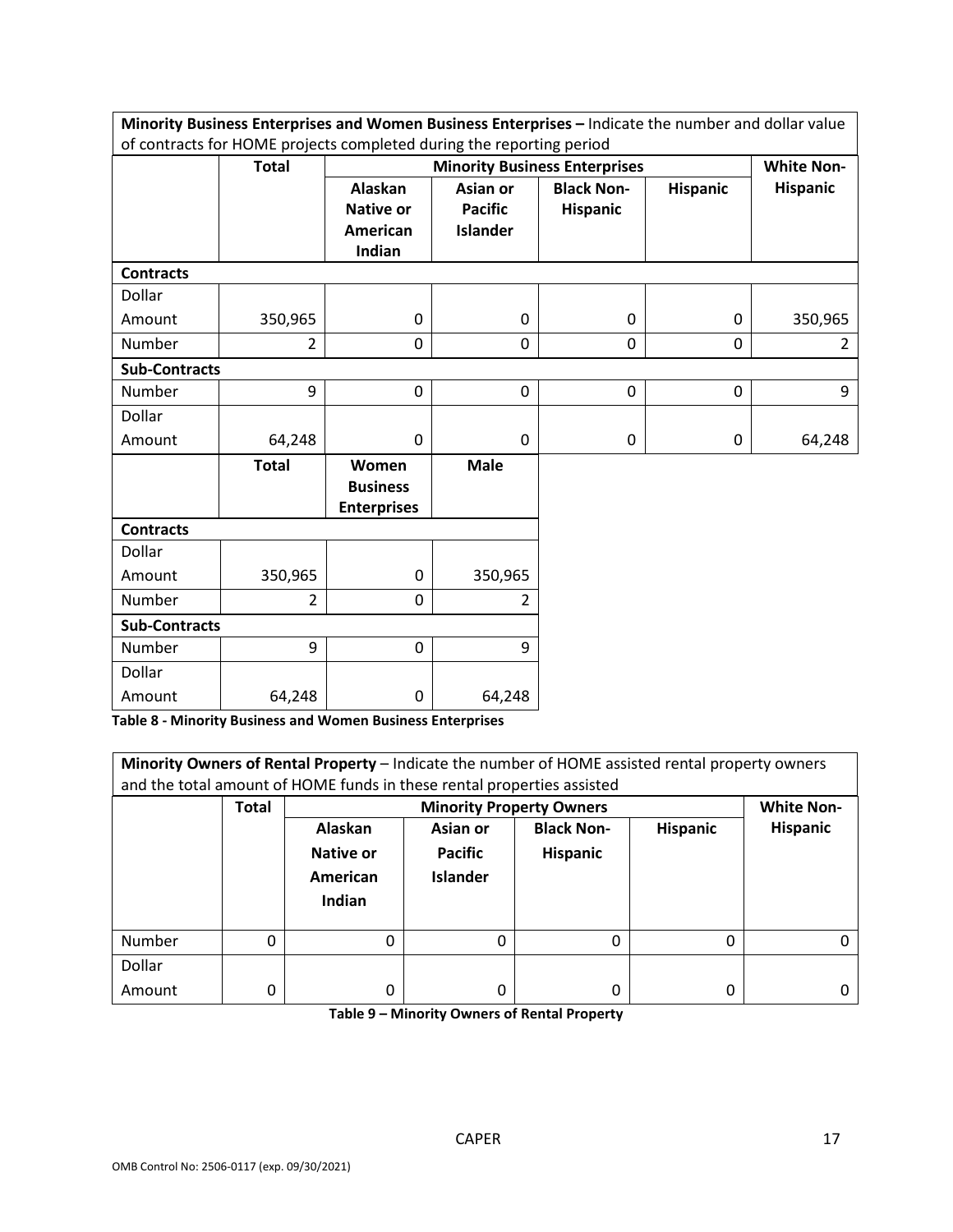**Relocation and Real Property Acquisition –** Indicate the number of persons displaced, the cost of relocation payments, the number of parcels acquired, and the cost of acquisition

| Parcels Acquired               |  |
|--------------------------------|--|
| <b>Businesses Displaced</b>    |  |
| <b>Nonprofit Organizations</b> |  |
| Displaced                      |  |
| <b>Households Temporarily</b>  |  |
| Relocated, not Displaced       |  |

| <b>Households</b> | Total |                                                   | <b>Minority Property Enterprises</b>          |                                      |                 |          |  |
|-------------------|-------|---------------------------------------------------|-----------------------------------------------|--------------------------------------|-----------------|----------|--|
| <b>Displaced</b>  |       | Alaskan<br><b>Native or</b><br>American<br>Indian | Asian or<br><b>Pacific</b><br><b>Islander</b> | <b>Black Non-</b><br><b>Hispanic</b> | <b>Hispanic</b> | Hispanic |  |
| Number            |       |                                                   | 0                                             | 0                                    | 0               |          |  |
| Cost              |       |                                                   |                                               |                                      | 0               |          |  |

 **Table 10 – Relocation and Real Property Acquisition**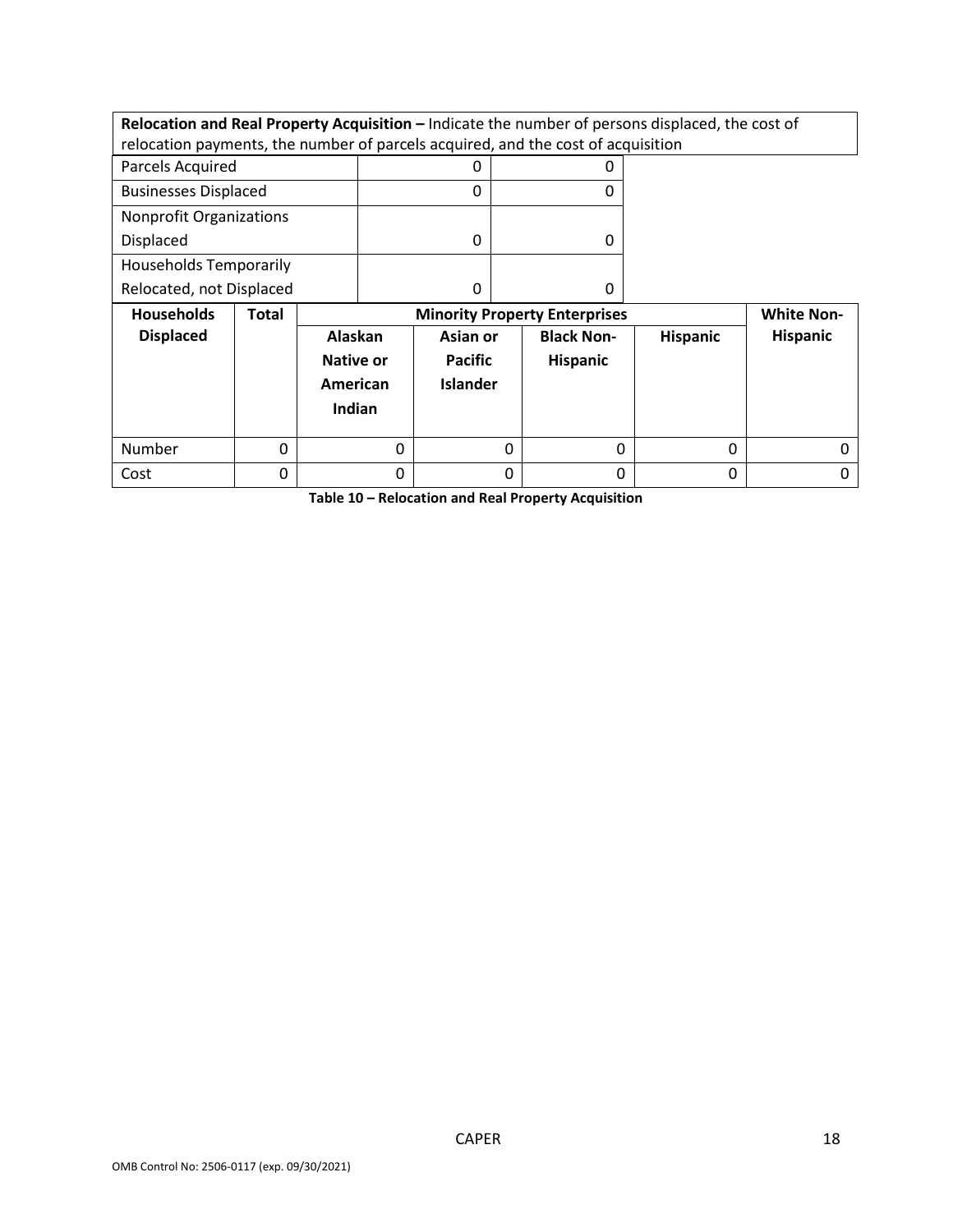## **CR-20 - Affordable Housing 91.520(b)**

 **number and types of families served, the number of extremely low-income, low-income, Evaluation of the jurisdiction's progress in providing affordable housing, including the moderate-income, and middle-income persons served.** 

|                                          | <b>One-Year Goal</b> | Actual |
|------------------------------------------|----------------------|--------|
| Number of Homeless households to be      |                      |        |
| provided affordable housing units        | 49                   | 277    |
| Number of Non-Homeless households to be  |                      |        |
| provided affordable housing units        | 99                   | 122    |
| Number of Special-Needs households to be |                      |        |
| provided affordable housing units        | 60                   | 12     |
| <b>Total</b>                             | 208                  |        |

 **Table 11 – Number of Households** 

|                                        | <b>One-Year Goal</b> | Actual |
|----------------------------------------|----------------------|--------|
| Number of households supported through |                      |        |
| <b>Rental Assistance</b>               | 51                   | 277    |
| Number of households supported through |                      |        |
| The Production of New Units            | 59                   |        |
| Number of households supported through |                      |        |
| <b>Rehab of Existing Units</b>         | 90                   | 122    |
| Number of households supported through |                      |        |
| <b>Acquisition of Existing Units</b>   | 8                    | 12     |
| <b>Total</b>                           | 208                  |        |

 **Table 12 – Number of Households Supported** 

### **Discuss the difference between goals and outcomes and problems encountered in meeting these goals.**

 goals were not met using Pasco County's entitlement funds due to CARES funds being dedicated to stability. Approximately 3489 households benefitted from housing stability and utility assistance using the lack of affordable units on the market that meet housing quality standards. The purchase and rehab Assistance to Homeless Households and number of households supported through rental assistance preventing households financially affected by COVID -19 from eviction and to ensure their housing \$20,233,873 of CARES and ERAP funds. Additional challenges include increased construction costs and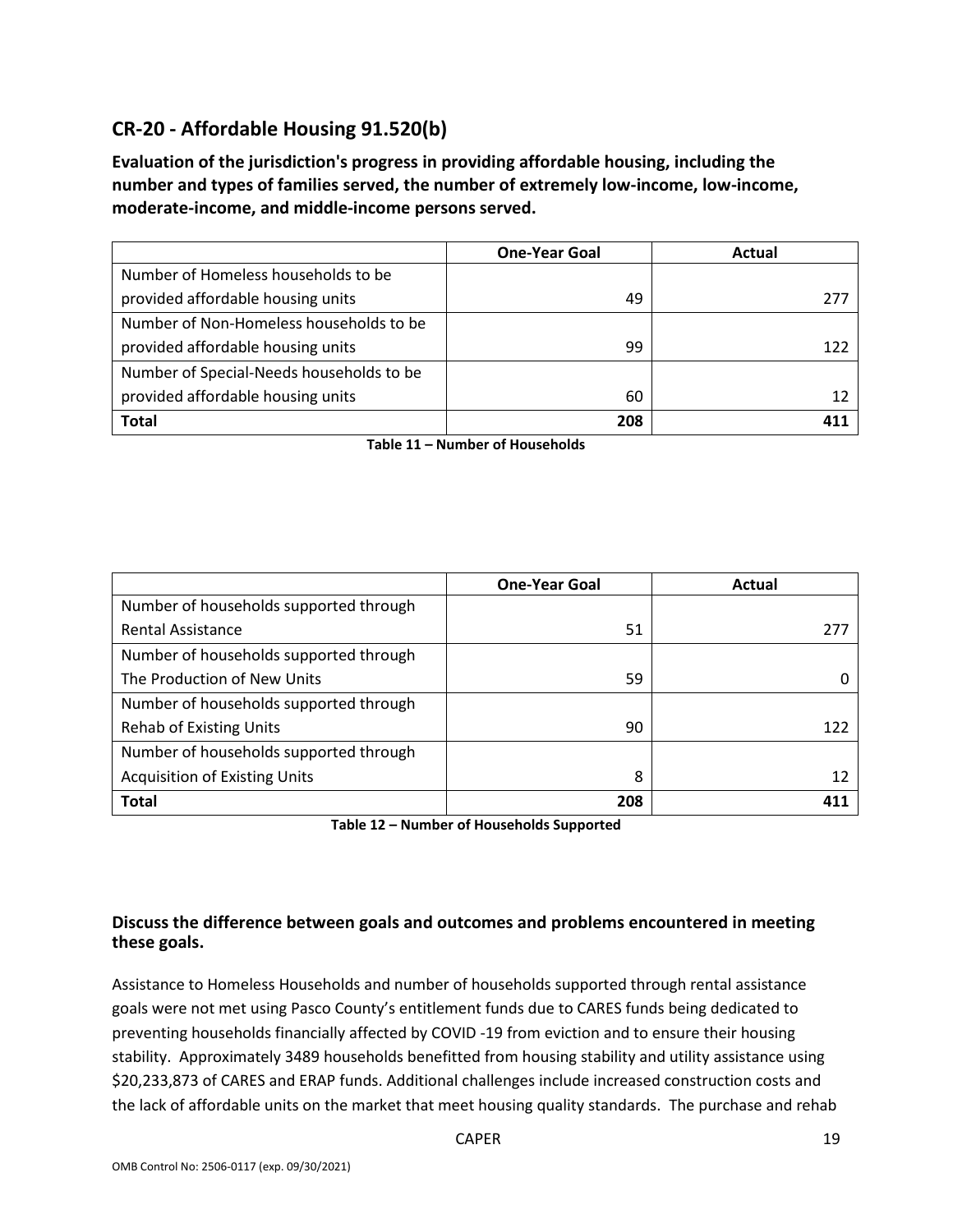of existing units continues to be a challenge. There is a prioritization process for applicants requesting those households most at risk of losing affordable housing. owner occupied rehabilitation or handicap modification assistance to ensure assistance is provided to

### **Discuss how these outcomes will impact future annual action plans.**

 goals and outcomes to reflect the most current needs in the community. It is difficult to anticipate the pandemic. In an environment where housing is healthcare, housing stability remains a top priority and year. Rental assistance through the HEART (Helping with Emergency Assistance Relief for Tenants) program is a rental assistance utilizing Emergency Rental Assistance Program (ERAP) federal funds. As previously stated, these additional funds for rental assistance are more accessible to the community through community partnerships and have a limited period of use. It is anticipated that these funds will be used for rental assistance and housing stability prior to CDBG or ESG funds being utilized for the same The County's Five-Year ConPlan was amended to include Economic Development and with updated length of time that services will be focused on preventing, preparing or responding to the COVID-19 there will be more people supported through rental assistance over the course of the current program purposes.

 County, and assists current homeowners with rehabilitation or access modifications so our citizens can remain housed. Current pricing and construction delays has required our CHDO to seek innovative In Pasco County, affordable housing programs include both rental and owner-occupied programs. Through a continuum of housing options, the County supports housing those who are homeless or at risk of becoming homeless, seeks to create and maintain rental housing for extremely low-income housing, provides down payment assistance for those seeking to become first time homeowners in the options for land development which includes researching and considering prefabricated homes.

 allocation of ESG-CV funding (\$3,810,934) and the Coordinated Investment Plan (CIP). Funding from the quarantining individuals/households exposed to or diagnosed with COVID-19. This building has been Housing. These units have been completed and are occupied by individuals who are chronically homeless. CDBG public service funds will support a permanent housing coordinator for the next two Pasco County successfully met the goal of rehousing 225 literally homeless households using its second first allocation of CDBG-CV funds was used to purchase an 8-unit building for the purposes of rehabilitated into 2 efficiency apartments and 6 double apartments for shared Permanent Supportive years to ensure this program's success.

### **Include the number of extremely low-income, low-income, and moderate-income persons served by each activity where information on income by family size is required to determine**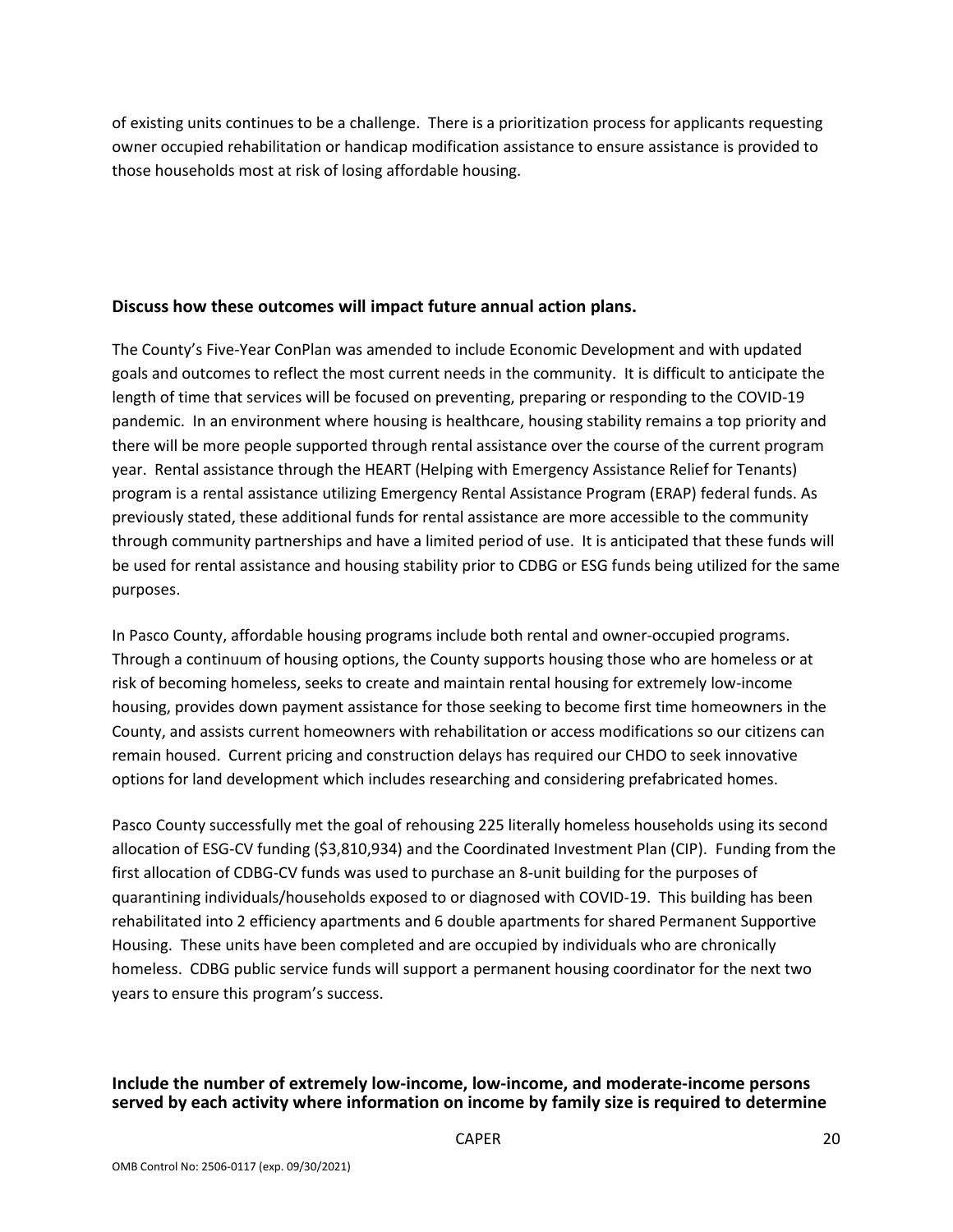### **the eligibility of the activity.**

| Number of Households Served | <b>CDBG Actual</b> | <b>HOME Actual</b> |
|-----------------------------|--------------------|--------------------|
| <b>Extremely Low-income</b> | 14,772             |                    |
| Low-income                  | 8.477              |                    |
| Moderate-income             | 2.314              |                    |
| Total                       | 25,563             |                    |

 **Table 13 – Number of Households Served** 

### **Narrative Information**

 provider partners CDBG, HOME and ESG funds to provide services to our most vulnerable citizens, many and abused children such as the services provided by Pasco Kids First. Pasco County has consistently citizens. This year, we are proud to report that 100% of our CDBG funds have benefitted Low and Pasco County, through its annual Review Committee, and approved by the BCC, provides our service of whom fall into the "presumed eligible" category such as the elderly through services provided by CARES, the severely disabled such as the services provided by ARC Nature Coast and STEPS to Recovery, surpassed the goal of at least 70% of CDBG funds benefiting our Low- and Moderate-Income Moderate persons.

Pasco County offers a myriad of options for our most vulnerable citizens to increase housing stability.<br>Pasco County has provided funding to create affordable rental housing by investing in developments that provide affordable housing. This investment into the development project often helps the receive a higher "score" which then results in project funding. The funds from Pasco County ensure that the development remains affordable for a period of at least 30 years. Other options for a cost burdened Housing Authority. Households at risk of homelessness are directed to Coordinated Entry for assessment and homeless prevention dollars. Funding of Tenant Based Rental Assistance (TBRA) will also help stabilize housing for the low-income renter. The Emergency Rental Assistance Program (ERAP) low-income renter include applying for ongoing rental assistance through Section 8 or the Pasco County prioritizes low-income households financially affected by COVID-19 and seeks to stabilize housing as well.

 housing they already have. Rehabilitation of a person's home can prevent the household from remaining in substandard housing and keeping current housing affordable. Loans provided for owner- occupied rehabilitation are deferred until sale of the property to ensure long-term affordability. Down Payment Assistance is offered to low- and moderate- income households to support homeownership to create affordable housing. Low-income applicants receive priority in receiving funds for repairs and for The robust Owner-Occupied Rehabilitation program is designed to keep people in the affordable homebuyer assistance.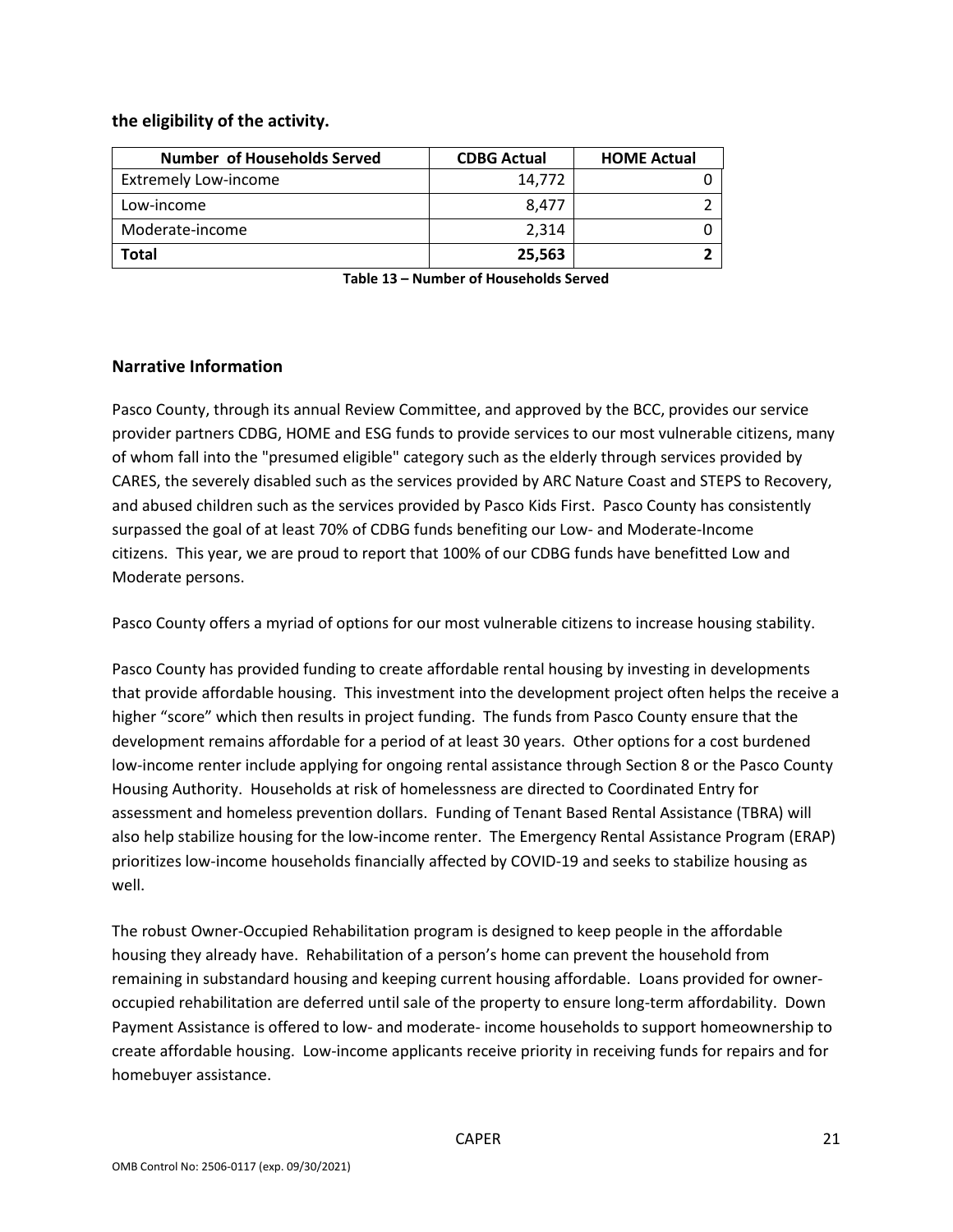Pasco County makes every effort to prevent involuntary displacement. If involuntary displacement is required, Uniform Relocation Act provisions will be followed as required.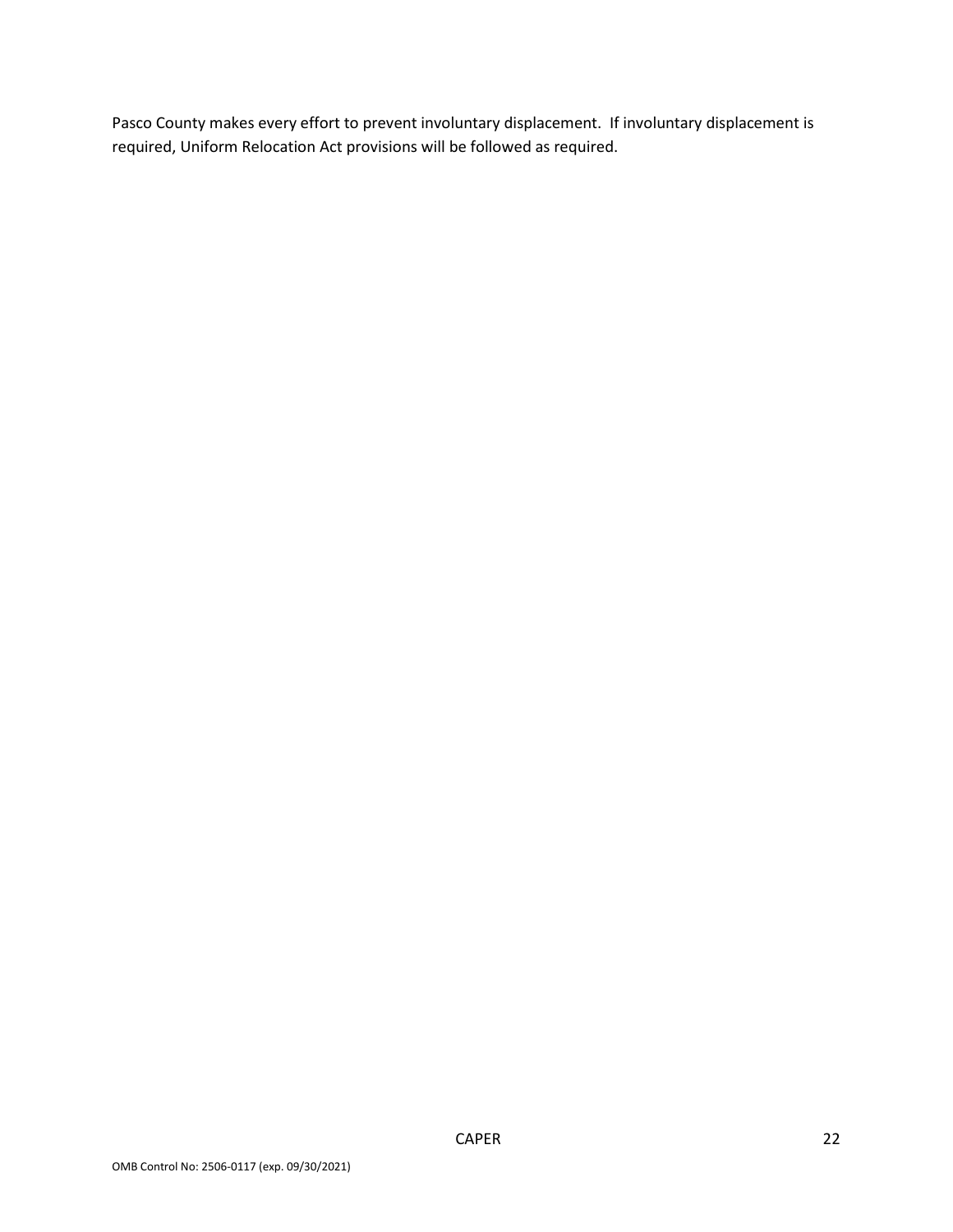# **CR-25 - Homeless and Other Special Needs 91.220(d, e); 91.320(d, e); 91.520(c)**

**Evaluate the jurisdiction's progress in meeting its specific objectives for reducing and ending homelessness through:** 

## **Reaching out to homeless persons (especially unsheltered persons) and assessing their individual needs**

 The Pasco County Continuum of Care (CoC) delivers housing and services to our Pasco County homeless residents through a myriad of nonprofit providers, government agencies, faith-based organizations, housing developers, and the Pasco County Housing Authority.

The jurisdiction has several outreach programs to connect with homeless persons, especially unsheltered persons, which is especially critical in Pasco County as the number of unsheltered persons represents approximately 65% of our homeless population. Outreach programs include visiting encampments, soup kitchens/meal provision, case management for services, and essential services through agencies.

 these areas to continue to offer services. This past year, agencies served over 1,500 people with The CoC's street outreach is throughout the entirety of Pasco County which comprises the entire CoC's geographic area. Outreach is carefully mapped, documenting where encampments are and revisiting emergency shelter and street outreach using funds made available through the CoC. The services under outreach included funds for transportation, showers, camping gear, food, and motel vouchers for families. Agencies that are members of the CoC perform street outreach and engagement on clients daily. All individuals go through an intake. Those interested in housing are assessed. The CoC has created standard operating procedures on how street outreach and engagement can be conducted throughout the CoC so each agency can perform efficiently. When outreach teams find an encampment, the same steps are taken as if the client had walked into the agency's office. Sixty five percent of all households experiencing homelessness in this County are unsheltered. The CoC's systematic approach to ending homelessness begins with a robust outreach program and includes a housing crisis response system to more effectively address crises intervention, housing and support, with an emphasis on stabilization through successful exits.

 The County utilizes a Coordinated Entry System approach for those interested in housing and for those Pasco County, Inc., is responsible for the oversight of the Coordinated Entry system and utilizes the Vulnerability Index – Service Prioritization Decision Assistance Tool (VI-SPDAT) as the primary triage tool. vulnerability score is determined for each person/household being assessed. Coordinated Entry seeks to at risk of homelessness. The Lead Agency for our Continuum of Care, The Coalition for the Homeless of The assessment includes the acuity score derived through the VI-SPDAT plus other priorities that the CoC has established. By utilizing a consistent assessment tool and providing training to the assessors, a rehouse the individuals/households with the highest vulnerability score first (thereby housing those with the highest needs). Case management, along with housing services, are offered to the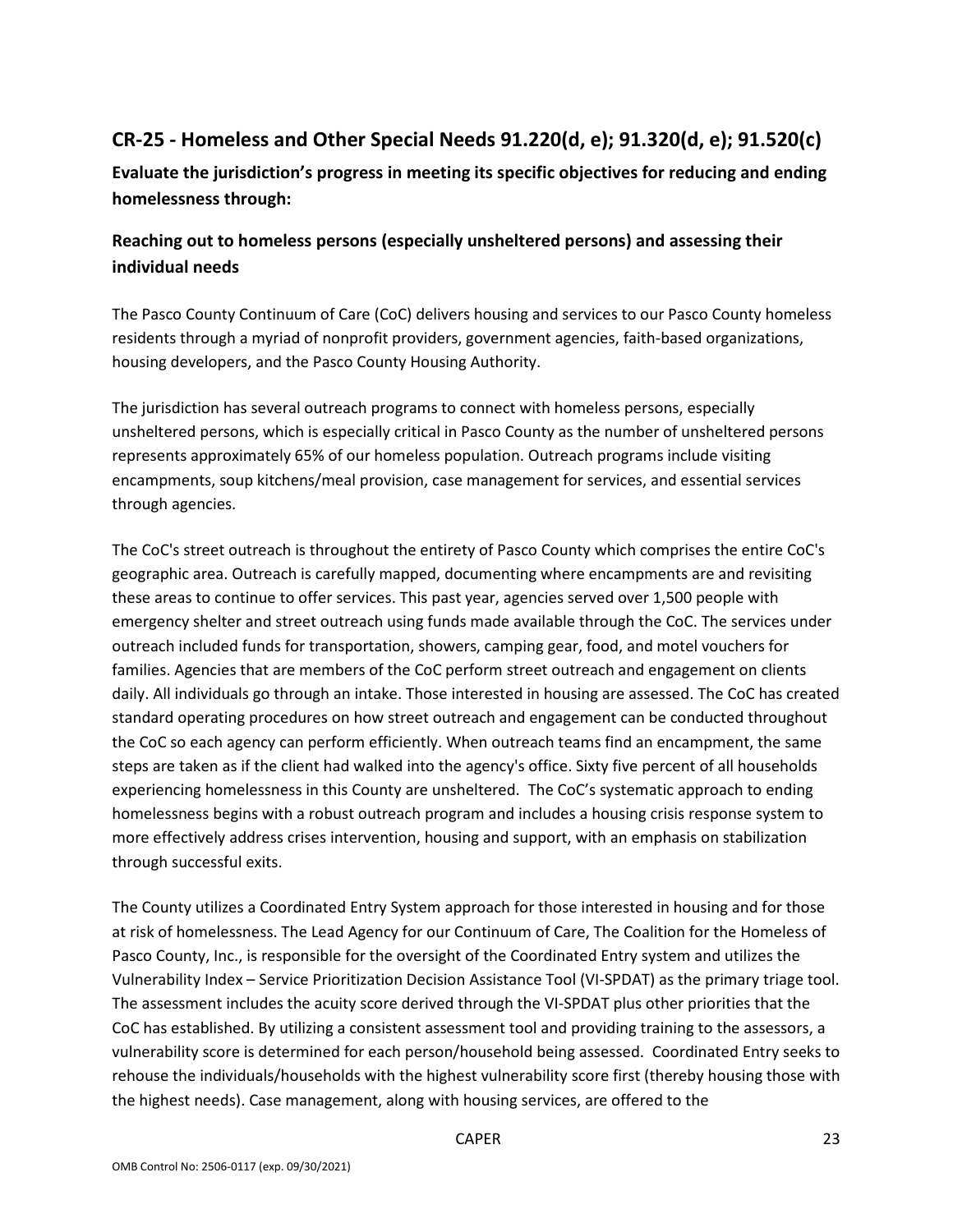individual/household. The assessment of individual needs beyond housing is done by case management, after housing is first provided. All individuals who are assessed are placed on a By-Name List that prioritizes them by vulnerability. Almost 90% of all names on the list are unsheltered persons.

Because of the high number of unsheltered homeless, our outreach teams' effectiveness and methodology have been a key ingredient to our housing surge this past year.

### **Addressing the emergency shelter and transitional housing needs of homeless persons**

 within the county would best be described as "high barrier" and house about 5% of our homeless population. According to our most recent Housing Inventory Chart, the County has a total of 217 from years past is that COVID-19 funds were utilized for hotel/motel stays on the night of the Point in Time (PIT). Our recent Gaps Analysis noted that while 100% of our non-congregate (motel) beds were at to the pandemic as well as the high barrier of the shelters. The County had begun looking into the In My Back Yard) issues with neighbors and local businesses. This project, the Family Services Shelter, has recently opened its doors and very quickly grew to capacity. Pasco County continues to work to address shelter needs of homeless persons. At this time, the shelters emergency shelter beds and 175 Transitional Housing Beds. The increase to emergency shelter beds full capacity, the remaining shelter beds had an average utilization rate of 50%. This could be attributed feasibility of creating a low barrier shelter for unaccompanied adults but ran into significant NIMBY (Not

49% of the total bed inventory is dedicated to families; families represent 17.7% of the County's homeless population.

 with the escalating need to get people into non-congregate shelter settings to prevent the spread of COVID-19 and keep our unsheltered individuals and families safe. Over one million dollars was made The ESG-CV funds brought an additional \$4.2 million. Investment into emergency shelter also increased available for non-congregate shelter for people experiencing unsheltered homelessness.

 All programs funded through the CoC's ESG Program work in conjunction with the CIP and CES. All Management Information System (HMIS). Coordination between the CoC and the County ensures that (PSH) are highlighted at grant workshops and agencies providing that service are encouraged to apply the annual funding recommendation meetings by the review committee to bridge an identified gap in subrecipients of ESG funds are required to enter data and services provided into the Homeless funded services are implemented to meet the needs of the community and prevent duplication of services. Needs that have been identified in the community, such as Permanent Supportive Housing for grant funds. Identified needs and grant applications supporting the identified need are ranked during services.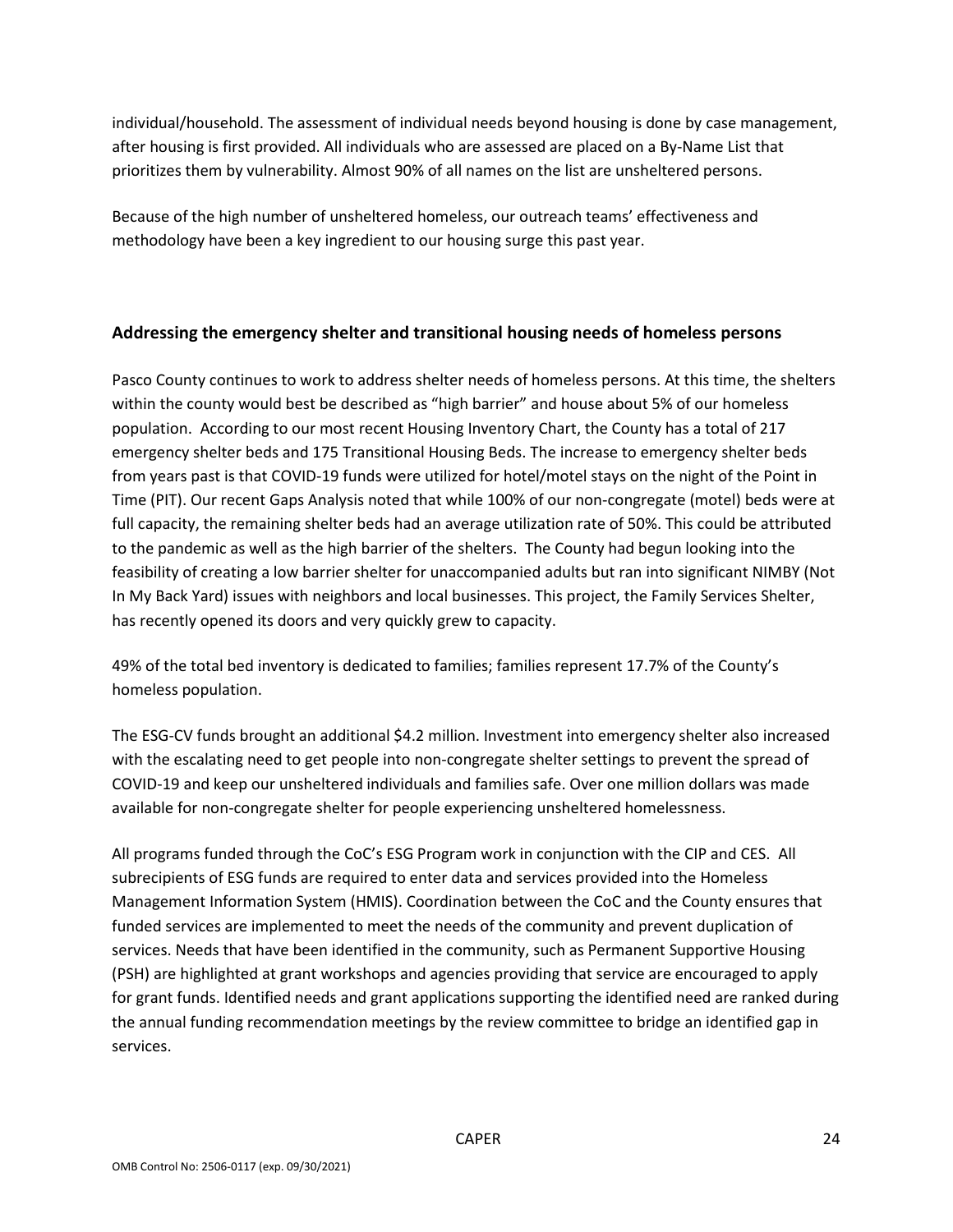#### **CoC Budget**

 Continuum of Care Budget to Date (9/30/2021) Rapid Rehousing Department of Housing and Urban Paul - Returning Home III  $\frac{1}{5}$  [321,951.00](https://321,951.00) Sunrise Domestic Violence - DV RRH Project  $\frac{1}{5}$ Solutions Grant (ESG) \$45,000.00 Emergency Solutions Grant - Coronavirus (ESG-CV2) \$ Development (HUD) Pasco County Housing Authority Renewal 2017 PSH - 2018 PSH \$ 63,684.00 Total \$ [567,191.00](https://567,191.00) Homelessness Prevention Department of Children and Families (DCF) Challenge Families (TANF) \$ [24,000.00](https://24,000.00) United Way of Pasco Pasco County Collaborative - Prevention \$ \$ [125,000.00](https://125,000.00) Total \$ [170,000.00](https://170,000.00) Shelter Operations Department of Children and Families (DCF) Emergency Solutions Grant (ESG) \$ [12,500.00](https://12,500.00) Emergency Solutions Grant - Coronavirus (ESG-CV2) \$ [450,000.00](https://450,000.00) Pasco County Government Emergency Solutions Grant (ESG) - CHPC \$ Grant - Coronavirus (CDBG-CV) - SEHA â¿¿ St. Vincent de Paul \$ [350,000.00](https://350,000.00) Community Development \$450,000.00 United Way of Pasco Development (HUD) St. Vincent de Paul Returning Home Consolidated \$ [258,465.00](https://258,465.00) St. Vincent de [139,592.00](https://139,592.00) Department of Children and Families (DCF) Challenge Grant \$16,000.00 Emergency [400,000.00](https://400,000.00) Pasco County Government Tenant Based Rental Assistance (TBRA) \$ [360,000.00](https://360,000.00) The Surge (ESG-CV) \$ [3,800,000.00](https://3,800,000.00) Total \$ [5,341,008.00](https://5,341,008.00) Joint Transitional Housing and Rapid Rehousing Department of Housing and Urban Development (HUD) Ace Opportunities - Consolidated \$ [215,047.00](https://215,047.00) Total \$ [215,047.00](https://215,047.00) Permanent Supportive Housing Department of Housing and Urban Pasco County HA PH-PSH Project \$139,507.00 Emergency Housing Vouchers \$364,000.00 Grant \$8,000.00 Emergency Solutions Grant (ESG) \$32,500.00 Temporary Assistance for Needy [20,000.00](https://20,000.00) Pasco County Government Emergency Solutions Grant (ESG) - Fresh Start for Pasco \$ [20,000.00](https://20,000.00) Emergency Solutions Grant (ESG) - One Community Now \$ [52,442.00](https://52,442.00) Total \$ [156,942.00](https://156,942.00) Street Outreach Department of Children and Families (DCF) Challenge Grant \$ [25,000.00](https://25,000.00)  Emergency Solutions Grant (ESG) \$ [20,000.00](https://20,000.00) Emergency Solutions Grant - Coronavirus (ESG-CV2) [45,000.00](https://45,000.00) Emergency Solutions Grant (ESG) - Sunrise \$ [30,000.00](https://30,000.00) Emergency Solutions Grant (ESG) - Salvation Army \$ [20,000.00](https://20,000.00) Emergency Solutions Grant (ESG) - Ace Opportunities \$ 15,000.00 Emergency Solutions Grant (ESG) - Catholic Charities \$45,000.00 Community Development Block Block Grant - Coronavirus (CDBG-CV) - Shelter Ops - CHPC Pasco County Collaborative - Emergency Shelter (Hotel/Motel) \$ [25,000.00](https://25,000.00) Total \$ 1,442,500.00 GRAND TOTAL: \$7,892,688

#### **Helping low-income individuals and families avoid becoming homeless, especially extremely**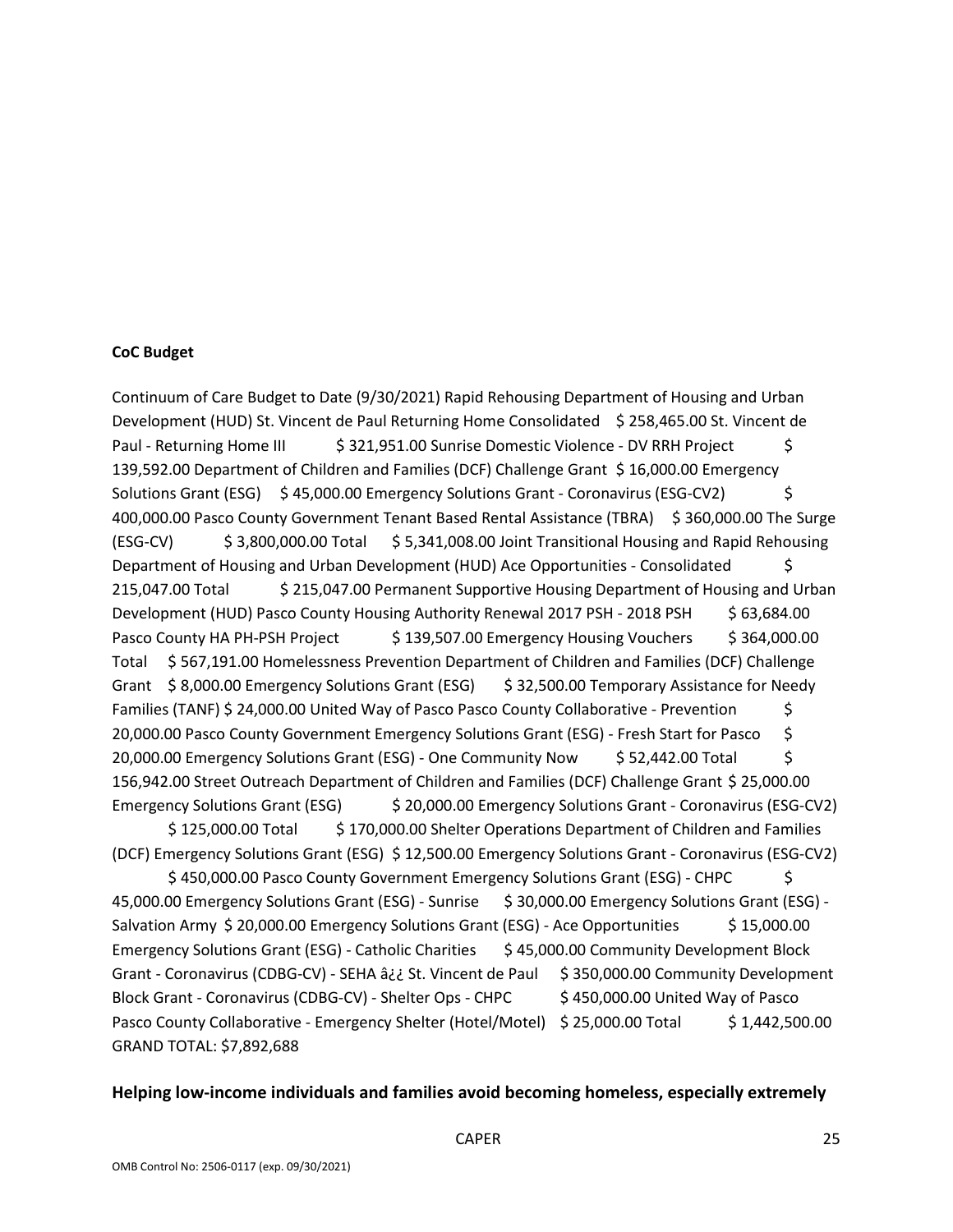**low-income individuals and families and those who are: likely to become homeless after being discharged from publicly funded institutions and systems of care (such as health care facilities, mental health facilities, foster care and other youth facilities, and corrections programs and institutions); and, receiving assistance from public or private agencies that address housing, health, social services, employment, education, or youth needs** 

 Homeless Prevention and Rapid Rehousing goals for 2020-2021 using CDBG, ESG and HOME funds were funding. Using these funds, 3489 households were assisted with housing stability rental assistance at a cost of approximately \$20,233,873. Pasco County exceeded goals in homeless prevention and rapid rehousing funds using its Corona-Virus funds. The Coalition for the Homeless of Pasco County used the Florida Housing Coalition as a consultant to develop the Coordinated Investment Plan (CIP). The goal of this plan was to rehouse 225 households in 180 days and to prevent 100 households from becoming not achieved due to housing stability funds available in the community through CARES and HEART homeless.

 A significant number of individuals exit the criminal justice system and other institutions into Pasco County. CDBG funds were awarded to agencies that work with individuals exiting (or diverting from) a system of care. For example, ACE Opportunities and WestCare works to divert homeless individuals system. By providing services and housing stability case management to these individuals, they were able to successfully rapidly rehouse over 300 individuals, many of whom were able to reunify with their children who were involved in the foster care system. from the criminal justice system or admits homeless individuals directly from the criminal justice

(HMIS). Programs funded through Emergency Solutions Grant work in conjunction with coordinated entry and are required to enter data and services provided into the Homeless Management Information System

(HMIS).<br>Two agencies have two projects in the planning/development stage which will bring 154 units of of residents are identified and met. Pasco County has allocated funds to one of these projects, pending affordable housing into Pasco County. These developments include support services to ensure the needs verification that all funds required to complete the project have been committed.

 COVID-19. By utilizing our agency partners Pasco County was able to ensure that applicants had a number of agencies that were available to serve them. Increased communications between partner the applicant. In total, approximately 3489 households benefited from CARES/ERAP housing stability assistance at a cost of \$20,233,873. These funds had a shorter expiration date than ESG funds and many stability. For these reasons, our goals using our entitlement funds were not achieved, but overall goals Pasco County partnered with several not-for-profit partners to ensure that CARES and ERAP funds were available and "on the street" to prevent homelessness for households that were negatively affected by agencies ensured that clients were able to access rental and utility assistance at an agency convenient to providers opted to use CARES/ERAP funds for a client that might have been eligible for ESG housing of housing the homeless and homeless prevention were achieved using these additional CV funds.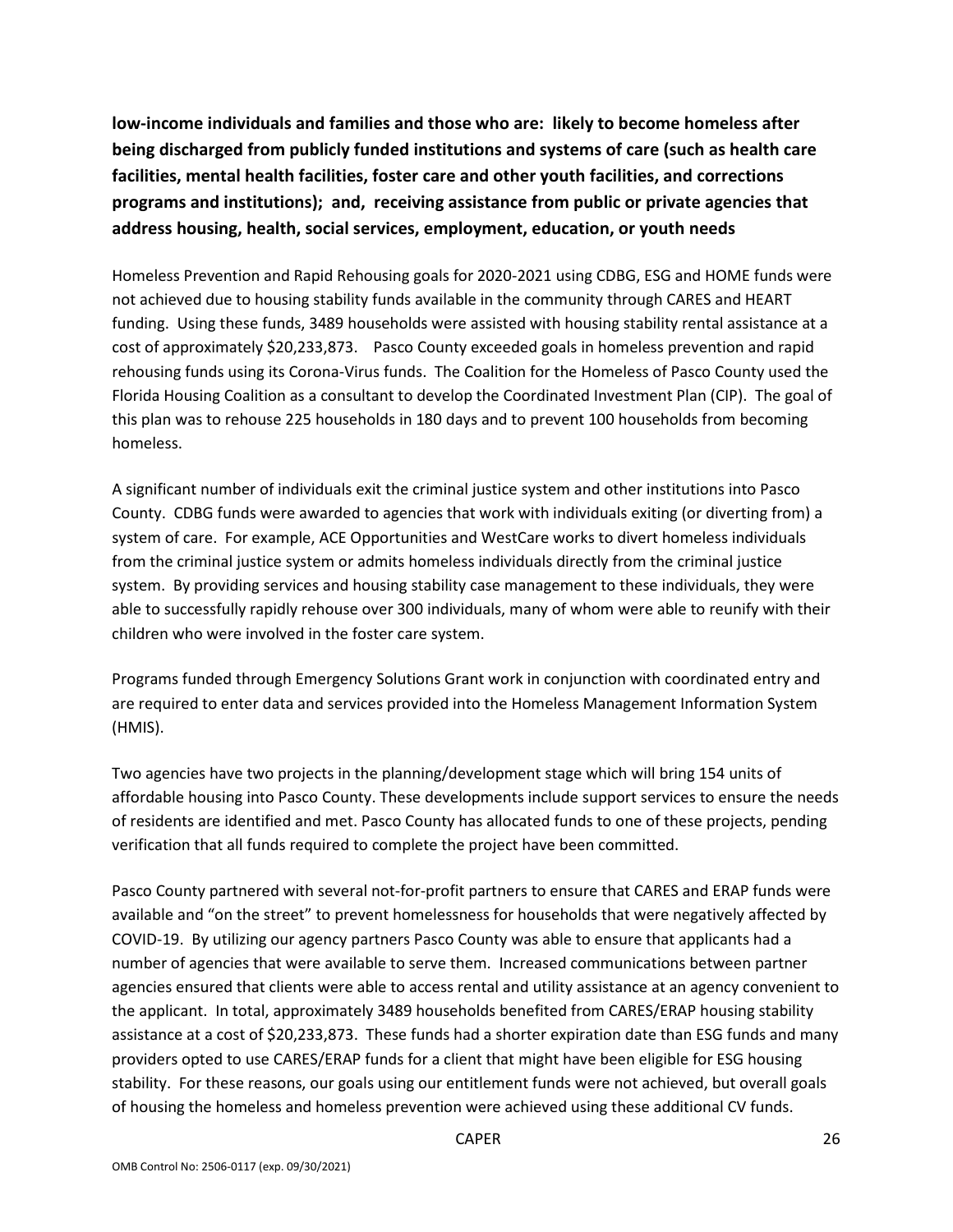**Helping homeless persons (especially chronically homeless individuals and families, families with children, veterans and their families, and unaccompanied youth) make the transition to individuals and families experience homelessness, facilitating access for homeless individuals and families to affordable housing units, and preventing individuals and families who were permanent housing and independent living, including shortening the period of time that recently homeless from becoming homeless again** 

 into a home within 24-hours if the family is document-ready and has located a habitable site. It may take documentation is compiled, and they get assistance in searching for a rental that meets the family's unable to remain in the schools of origin are linked with the Families in Transition team through the Pasco County School Board and transportation to the school of origin is often arranged. Individuals and The Continuum of Care (CoC) has implemented policies to assist homeless families who qualify for Rapid Rehousing, be rehoused within 30 days. Once a family is assessed for RRH assistance, the CoC finds ways through funding streams to immediately house the family at hotels or motels. Families can be placed several weeks for the family to move forward with the above on their own, so a strategy was implemented of targeted case management for families when they begin the application process. Their needs in their current community when possible to keep the children in the same schools. Students households are assisted with obtaining mainstream benefits and employments to increase the family's income so they can pay remain stably housed. Assistance in locating and acquiring necessary documentation is also provided.

 market due to the eviction moratorium, over 254 unsheltered households have been rehoused thus far. These households included 56 families with 86 children under the age of 18; 198 single adult households The CoC also developed and implemented a Housing Surge with ESG-CV funds and other CoC/HUD funding to assist with housing our unsheltered homeless neighbors. In a severely constrained housing and 30 seniors over the age of 62.

 and PSH programs operate on a Housing First principle offering housing and service choice to those shared housing model with a focus on our single adult homeless population. With over 40% of our homeless population considered chronically homeless, the CoC's housing surge experiencing homelessness. This past year, an additional 14 PSH beds were opened up in a unique

 children aging out of foster care populations. Phase II is anticipated to break ground in 2023. The CoC is The primary service-provider for youth experiencing homelessness within the Pasco County CoC is the organization Youth and Family Alternatives (YFA). YFA aids unaccompanied youth and youth parenting households. YFA is a collaborative partner with the CoC. The CoC and Pasco County support the Speer Village project by YFA which will provide affordable housing for the developmentally disabled and a member of the Runaway/Homeless Youth (RHY) taskforce.

Homeless veterans receive priority in our Continuum of Care. Upon a client walking through any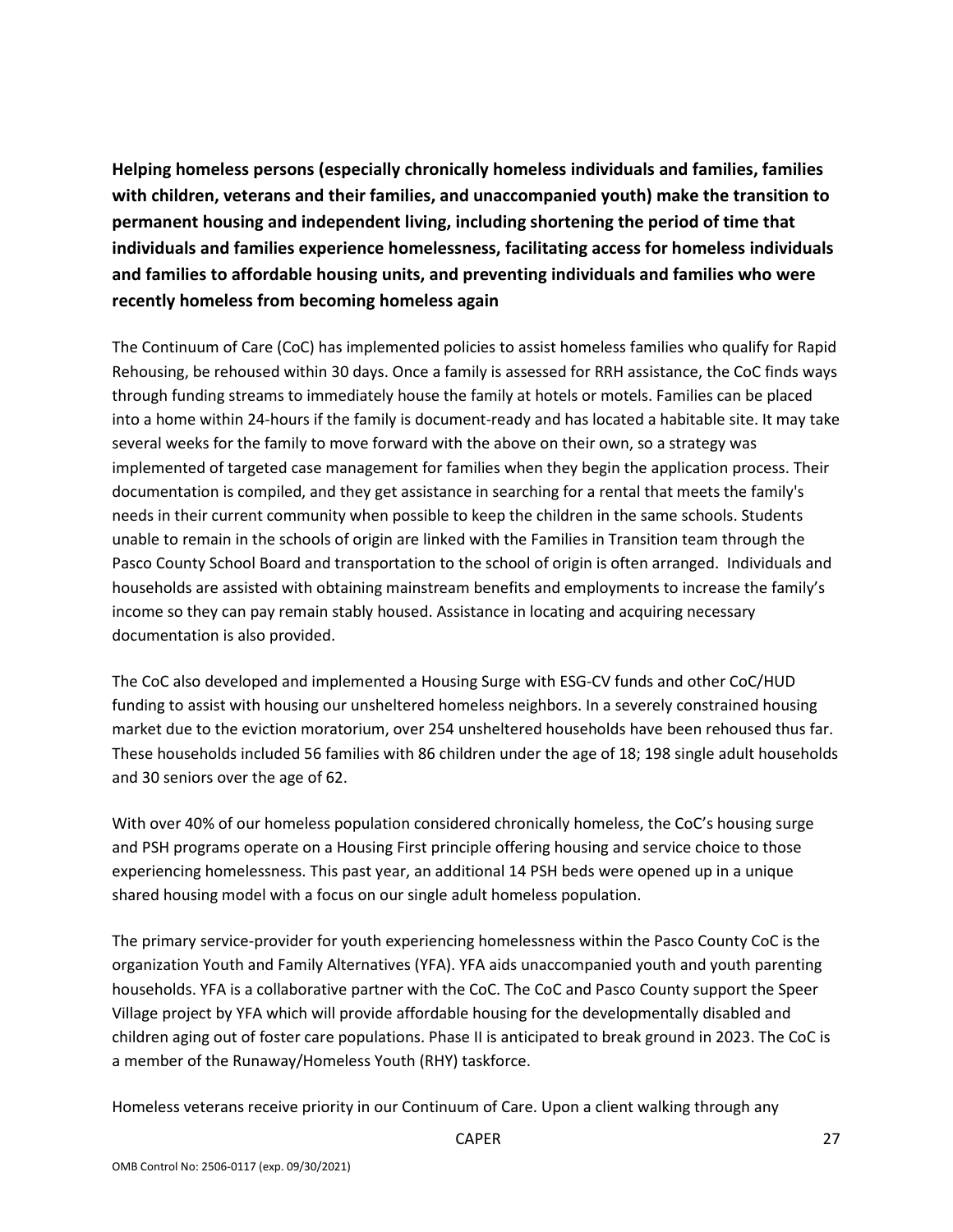agency's doors within the CoC, one of the first questions that is asked is "do you have military that provider but if the answer to the questions is an affirmative, that client can be directed towards more programs from the agencies that can assist with HUD-VASH, SSVF, or GPD. If the client is not a is identified and assessed, he or she is placed on the Veteran By Name List through Coordinated Entry. In 2022, 77 units of affordable units for veterans and those coming out of homelessness will be constructed in New Port Richey. With these additional resources, Pasco should be able to commit to experience?" or "are you a veteran?" Regardless of the answer, that client can receive assistance from veteran, he or she still receives the supportive services that he or she could be entitled. Once a veteran ending Veteran's homelessness.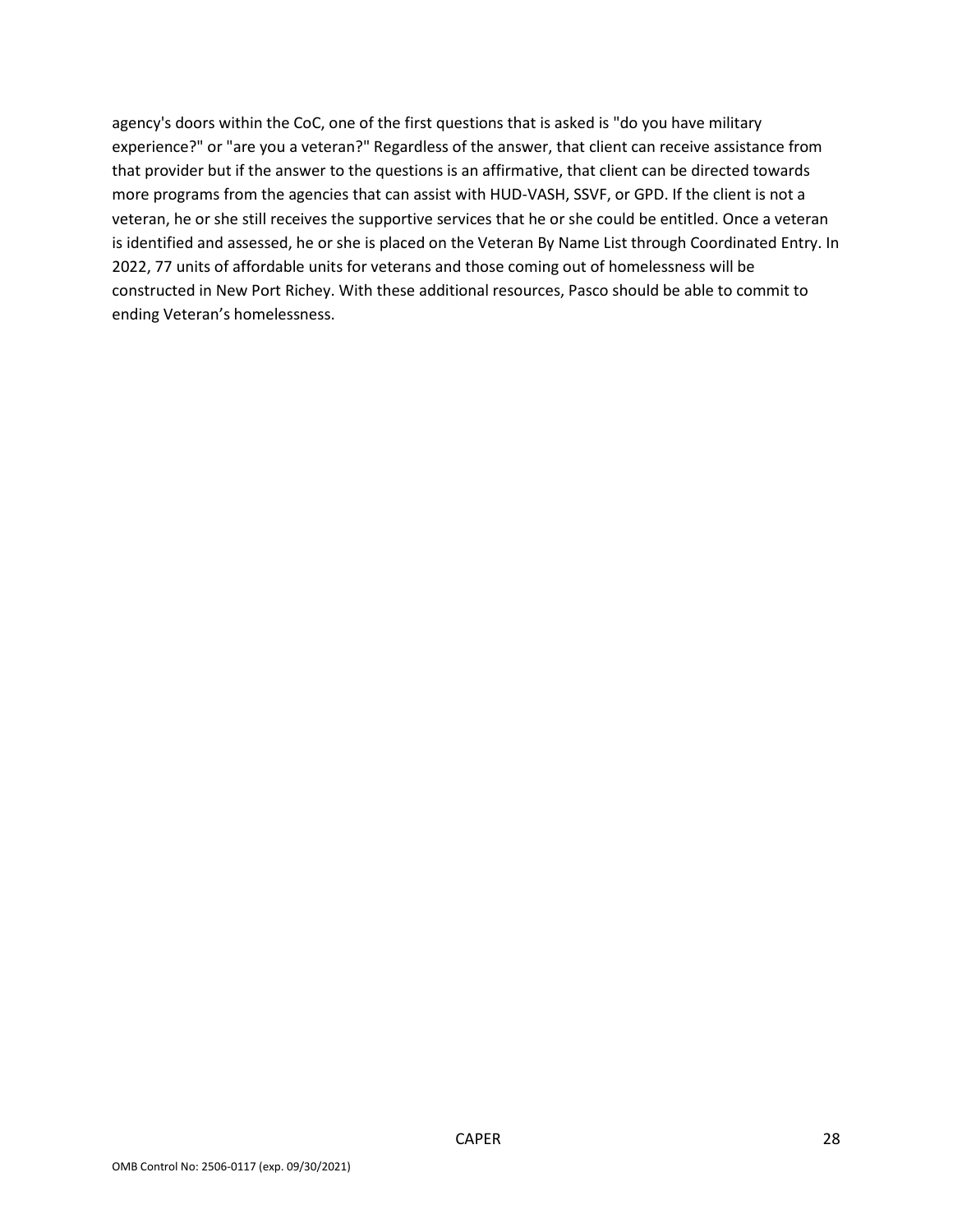## **CR-30 - Public Housing 91.220(h); 91.320(j)**

### **Actions taken to address the needs of public housing**

 The Pasco County Housing Authority (PCHA) administers USDA, Public Housing, Affordable nonprofit organization with a Board appointed by the Governor of Florida, consisting of five members. One of the members must be a tenant residing in one of the housing communities or a Housing Choice of the PCHA. The mission of the PCHA is to provide low-income families, elderly, and disabled people with safe, decent, and affordable housing as they strive to achieve self-sufficiency and improve the They operate 6 public housing sites, 3 USDA sites, scattered sites affordable housing with approximately vouchers), Shelter Plus Care (SPC 10 vouchers) Rental Assistance Program, Homeless Housing Assistance Program (25 vouchers), and the Youth & Family Alternatives Housing Program (YFA 15 vouchers), Family Unification Program, (FUP-76 vouchers) PCHA has recently been awarded more Mainstream Non-Elderly Disabled Voucher Program, VASH Vouchers and EHV (Emergency Housing Vouchers) with Pasco Homeless Coalition. The Coalition can take applications, PCHA was awarded 104 EHV to issue to Pasco Housing, Section 8 New Construction Multifamily, and HCVP Housing Choice Vouchers. The PCHA is a Voucher tenant. The Board appoints the Executive Director to administer the day-to-day management quality of their lives. The PCHA has over 2000 units under its management in various housing programs. 1600+ vouchers. Included in these vouchers is the HOPWA (Housing Opportunities for Persons with Aids) Rental Assistance Program (30 vouchers), HUD-VASH (Veterans Affairs Supportive Housing Program (200 family(s).

 households with very low and low income. In addition, PCHA has pledged support, to include setting aside housing vouchers for individuals leaving the Family Services Center. Twenty-five vouchers have been set aside for homeless families. Pasco County Housing Authority administers a Family Self- Sufficiency (FSS) Program which enables families to obtain education, employments, or purchase a home. FSS Client goals vary depending on the client's needs. PCHA is also considered a Pilot Pasco County continues to work very closely with PCHA creating affordable rental housing for Community for HUD's Connect Home USA program, which will allow us to bridge the digital divide within our housing communities and allow digital inclusion programming to be introduced to families receiving housing assistance from Pasco County Housing Authority.

## **Actions taken to encourage public housing residents to become more involved in management and participate in homeownership**

 Pasco County Housing Authority administers a Family Self-Sufficiency (FSS) Program which enables assistance. PCHA is not a MTW agency. Families receiving housing assistance are eligible to participate families to obtain education and or employment which may help them phase out the need for public in the FSS Program and can successfully graduate with earned escrow dollars to help them purchase their own home, repair credit if necessary. Currently there are 135 families in Pasco County enrolled in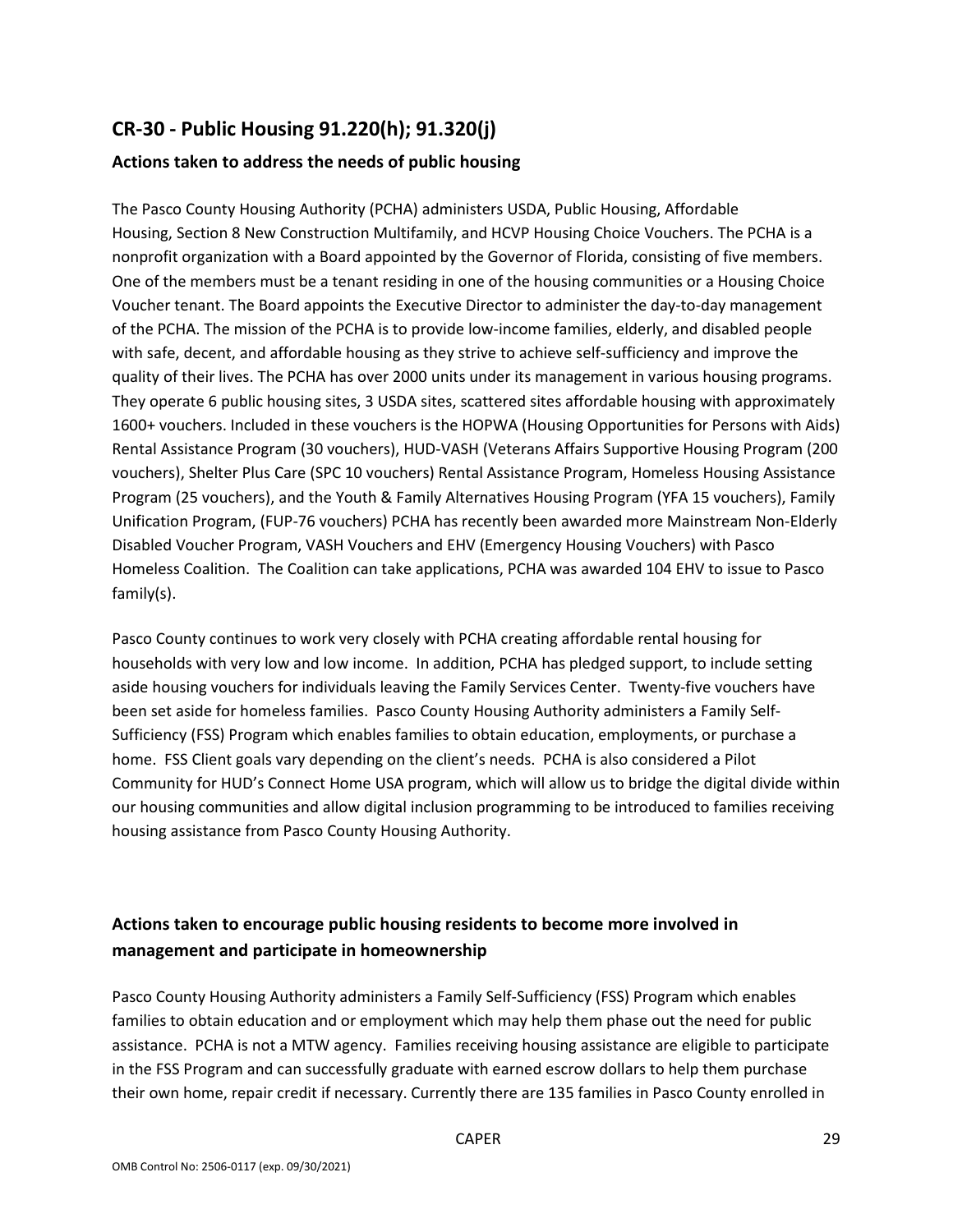the FSS Program. Participating in workshops ranging from budgeting, understanding your credit, personal development, financial literacy, and homeownership.

### **Actions taken to provide assistance to troubled PHAs**

The Pasco County Housing Authority is not a troubled PHA.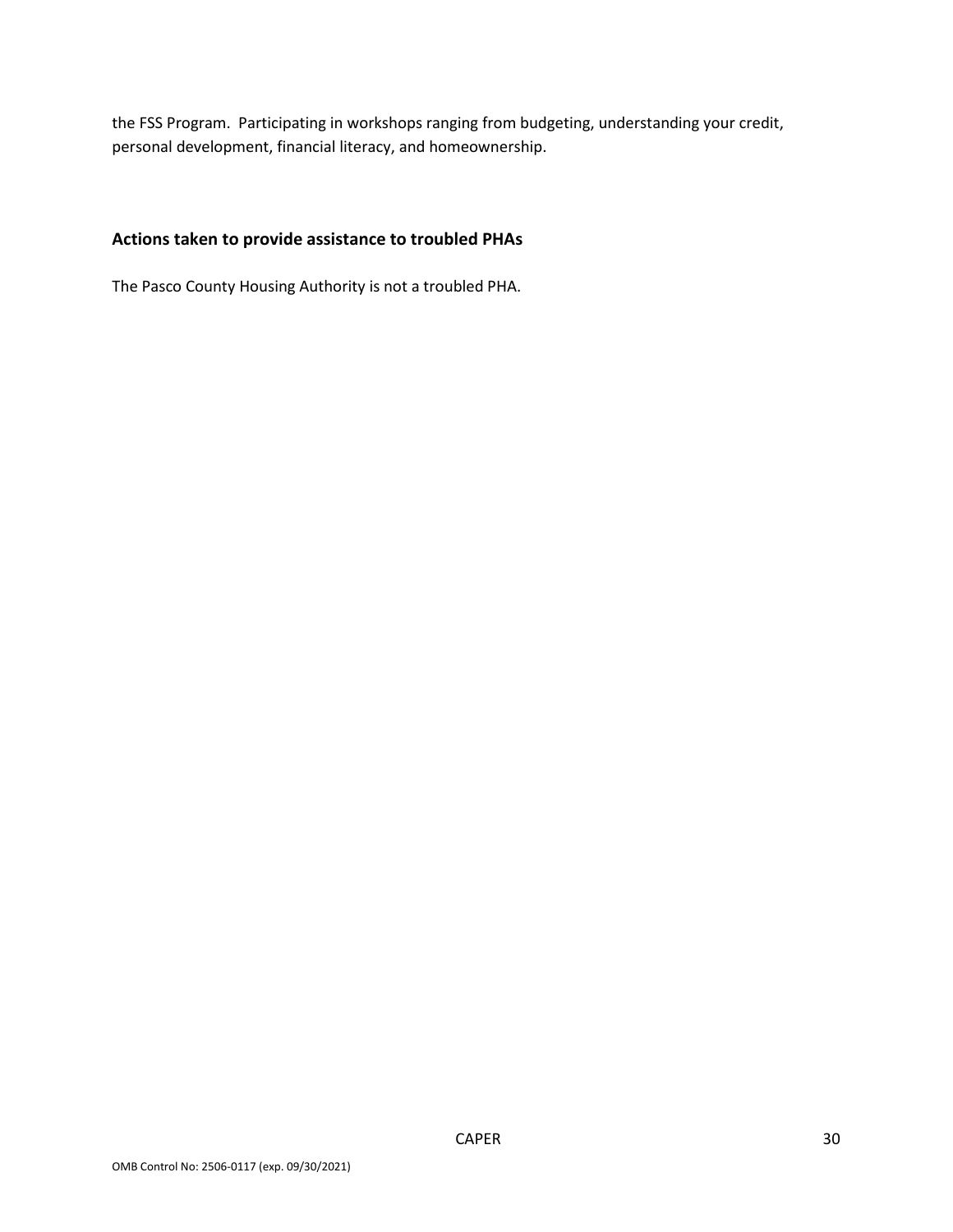# **CR-35 - Other Actions 91.220(j)-(k); 91.320(i)-(j)**

**Actions taken to remove or ameliorate the negative effects of public policies that serve as barriers to affordable housing such as land use controls, tax policies affecting land, zoning ordinances, building codes, fees and charges, growth limitations, and policies affecting the return on residential investment. 91.220 (j); 91.320 (i)** 

investment. Pasco County utilizes this committee to assist with vetting potential projects for awarding The State of Florida requires that an Affordable Housing Advisory Committee be convened to address actions taken to remove or ameliorate the negative effects of public policies that serve as barriers to affordable housing such as land use controls, tax policies affecting land, zoning ordinances, building codes, fees and charges, growth limitations, and policies affecting the return on residential both Federal and State funding.

 The BCC appointed a County Commissioner to participate on the AHAC to review the established policies comprehensive plan, and make recommendations of possible strategies for affordable housing. A Strategies adopted by the BCC include expedited permitting of affordable housing projects cost of affordable housing. A The County has established a Mobility Fee Schedule that recently waived all fees for projects that qualify as Affordable Housing. A A The AHAC continues to recommend that the projects. A This past year, the AHAC has met to continue to visit areas where a public policy might and procedures, ordinances, land development regulations, and the adopted local government and ongoing review of policies, procedures, ordinances, regulations, or plan provisions that increase the permitting process and land development regulations, including density bonuses be examined to reduce regulatory barriers, including a mandatory provision of expedited review of affordable housing unintentionally pose a barrier to affordable housing.

### **Actions taken to address obstacles to meeting underserved needs. 91.220(k); 91.320(j)**

 needed services. Gaps in services and community surveys are shared with outside agencies during the priority during Review Committee Meetings. A Underserved population needs are being addressed with CDBG, ESG, HOME, SHIP, CV, and outside agency funds that are provided to the United Way for agency homeless neighbors. A The CoC has implemented a Coordinated Investment Plan (CIP) to rapidly house our most vulnerable citizens and provide wrap around services using the second round of ESG-CV PCCD continues to network with the municipalities, citizens, faith-based organizations, and not-forprofit agencies to discuss unmet needs and how to build upon existing resources to better provide the grant application process and applications responding to identified community gaps are ranked for projects. Â The CoC is coordinating federal and state funding for agencies serving our communityâ¿¿s funding.

PCCD has continued to offer a survey to the residents of Pasco County annually. A This survey helps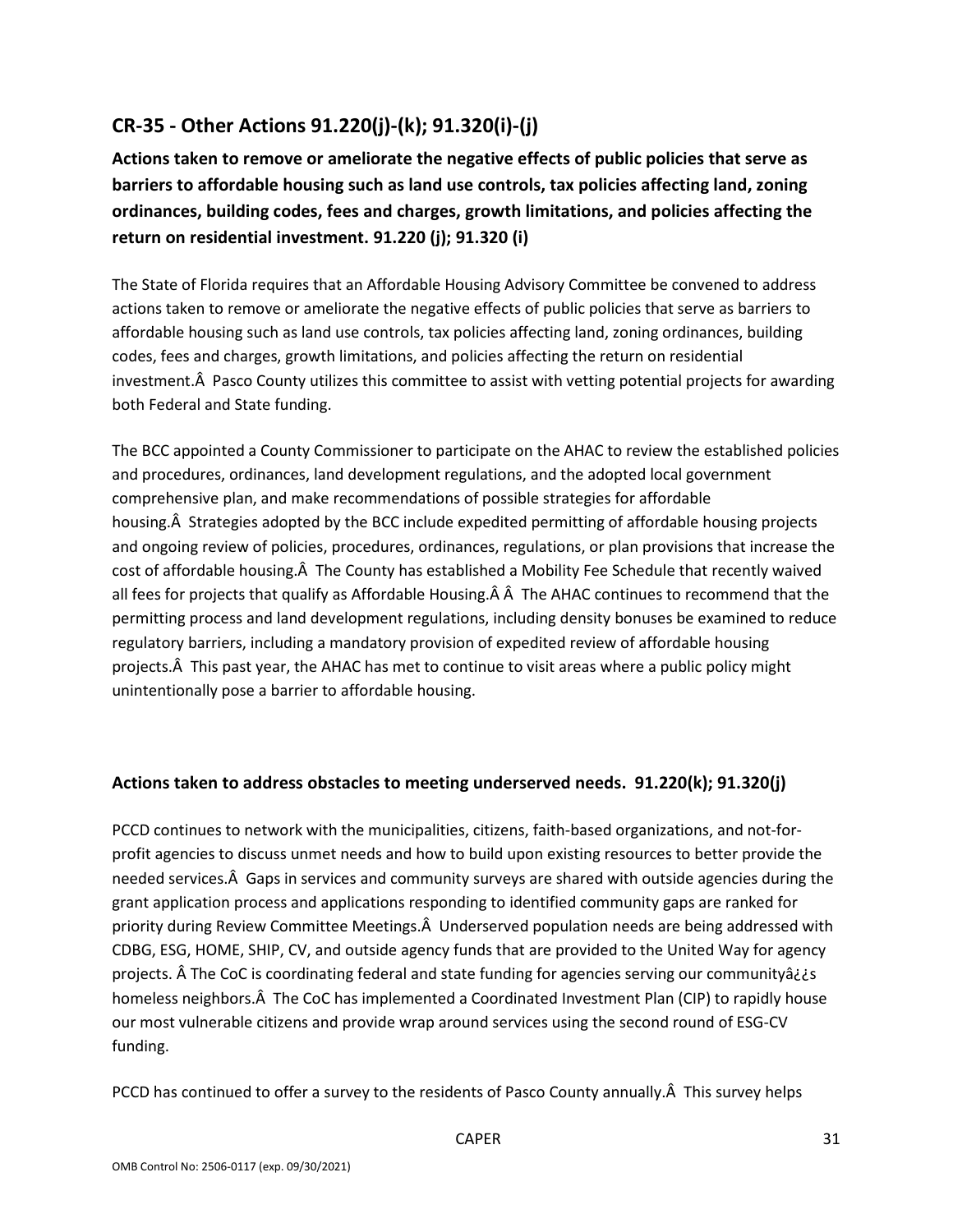identify what the residents feel are the biggest needs or service gaps within their community. $\hat{A}$  This survey and it is hoped that there is a greater number of respondents. A These survey results were shared with the Board of County Commissioners and with the review committee as grant funding recommendations were made for Program Year 2020. The survey helps ensure that the funds are upcoming year, questions relevant to Community Development will be included in the Countywide allocated to the needs of the community.

The COVID-19 Pandemic has created a new population of people in need. Pasco County, through a multitude of funding sources received as a response to COVID-19, has been able to ensure that the assistance as appropriate). A Housing is healthcare and ensuring households do not become homeless during the COVID-19 pandemic is a direct response to the pandemic. A 3489 households were assisted underserved needs of people are met through housing assistance (rental, mortgage, and utility at a cost of \$20,233,873 to ensure housing stability in this population.

applications for programs and activities to meet the needs and local objectives. A In the absence of an eligible, qualified applicant to carry out an activity identified in the planning process, the County is not able to fund these activities in the current program year, even if the need has been identified. $\hat{A}$ In addition to availability of funding, eligible not for profit partners in the community must submit

### **Actions taken to reduce lead-based paint hazards. 91.220(k); 91.320(j)**

based paint regulations. A This includes programs for homeownership, where homes are acquired, households that already own their homes. A In both programs, federal or state funding is utilized to remediate or abate lead hazards as appropriate according to regulations. A Lead safe work practices are always used when lead is present. County funded construction of new housing units, both owner-All the housing rehabilitation programs offered by the County and subrecipient agencies adhere to lead rehabilitated and sold to eligible households; as well as owner occupied rehabilitation programs for occupied and rental will be lead free because lead-based paint is no longer available.

### **Actions taken to reduce the number of poverty-level families. 91.220(k); 91.320(j)**

poverty level families in the county. A A detailed breakdown of CDBG and HOME funds awarded, and that are available as Attachment 1 to this document. A These programs included: Pasco County allocates CDBG, ESG and HOME funds to activities that assist in reducing the number of accomplishments reported for each of these programs is available in the PR03 Activity Summary Reports

 • Economic development activities to create or retain jobs for low to moderate income workers and/or business owners,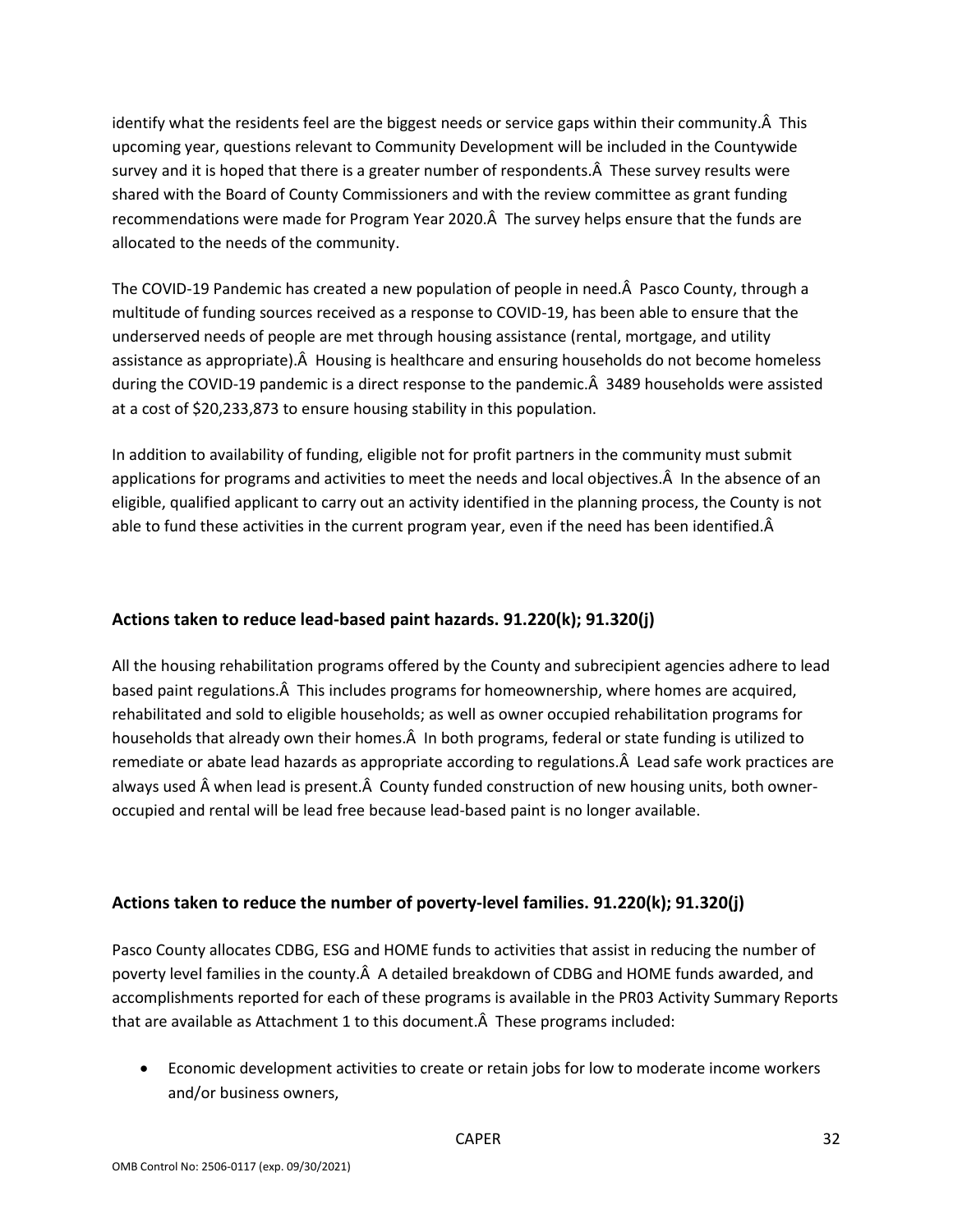- Shelter, transitional housing, and supportive services for homeless individuals and those at risk of homelessness,
- Rental unit rehabilitation/unit creation, homeowner rehabilitation and homebuyer opportunities for low to moderate income households,
- Public service activities
- Emergency shelter and housing with supportive services for survivors of domestic violence and other populations presumed eligible for services.

Pasco County. A Additionally, Community Development participates in the process of making funding recommendations for HOPWA (through the City of Tampa), serves on the Allocations Review Committee for the United Way, and sits on the Technical Advisory Board of the Pasco Hernando State College. A Community Development attends a myriad of community meetings designed to identify and All the activities funded through CDBG, HOME and ESG are available to poverty level families throughout marry resources with needs.

 homelessness with a continuum of services that range from rental assistance to support services. Outreach efforts were enhanced, and resources are being directed to the most vulnerable of our homeless population. A In revising its government structure, the CoC has created several standing committees to increase its structure and to improve efforts of coordination and collaboration among community partners. A The most active subcommittees include Coordinated Entry and Outreach. A Both groups are contribute to a systematic approach to ending homelessness. $\hat{A}$  8 units of permanent supportive housing have been brought online this year resulting in an additional 14 Permanent Supported Beds. A A The Coordinated Entry System (CES) is a process developed to ensure all needs. A The Amskills Manufacturing Facility will provide training to residents and assist with job The Continuum of Care (CoC) has developed a Coordinated Investment Plan to effectively respond to households experiencing a housing crisis have a fair and equal access to housing resources and are quickly identified, assessed for, and referred to these resources based on the householdâ¿¿s placement to further reduce the number of poverty-stricken households in Pasco County.

### **Actions taken to develop institutional structure. 91.220(k); 91.320(j)**

 PCCD continues to meet and to communicate with all the municipalities, citizens, not-for-profit organizations, and government offices on residentsâ¿¿ needs and how to meet these needs by holding public meetings to discuss funding and housing programs. A PCCD serves as the liaison of information on need. A Coordination between the community, not-for-profit and for-profit organizations is enhanced housing issues, social services, other resources, and other services which the public and private sector because of the activities undertaken by PCCD:

- PCCD staff serve on the allocation review committees for the United Way
- PCCD staff serve on the application review committees for the CoC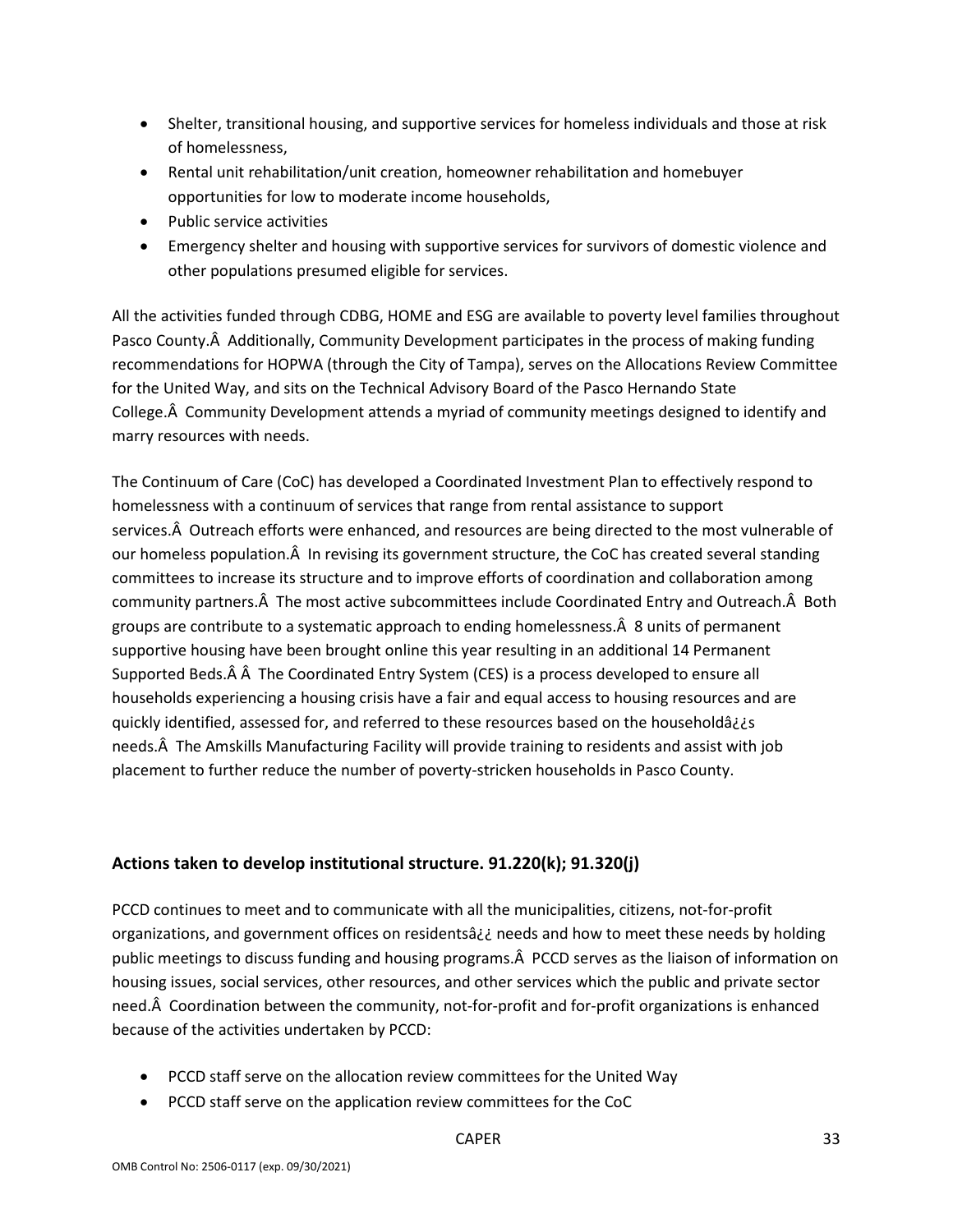- PCCD staff serve on the application committees for the City of Tampa (HOPWA)
- PCCD staff serve on the Technical Advisory Committee for Pasco-Hernando State College
- PCCD Director is Chair of the CoC.A

 improve efforts of coordination and collaboration among community partners. The CoCâ¿¿s revised governance and committee structure increases its institutional structure and

## **Actions taken to enhance coordination between public and private housing and social service agencies. 91.220(k); 91.320(j)**

during the entire planning process for entitlement funds. A Community Development attends a variety bridged. The Community Development Team provides technical assistance on the eligible uses of basis. A Community Partners are in constant communication. A The Family Service Center is a great Coordination and cooperation between public and private housing and social service agencies is evident of meetings to ensure that coordination between agencies is enhanced and service gaps are CDBG, HOME and ESG funds and the application process for these funds on a continuous example of inter-agency coordination for the benefit of our homeless neighbors because so many social service agencies are situated under one roof.

Community Development is adept at identifying a community need and trying to fill the gap. A The about the opportunities available in the manufacturing industry. $\hat{A}$  Upon completion of the program, Amskills will assist with job placement opportunities. A Many success stories have come from this program, where graduates are earning livable wages. A After rehabilitation of the Training Center, referrals for enrollment will come from agency partners serving our low- moderate- income residents. Amskills Innovation Training Center Facility is designed to provide training and job placement for the homeless and others in our community, targeting low- and moderate-income households to educate

## **Identify actions taken to overcome the effects of any impediments identified in the jurisdictions analysis of impediments to fair housing choice. 91.520(a)**

 Many of the impediments identified in the Analysis for Impediments focus on the effects that an aging housing stock may have on seniors and households with low and very low incomes. A The population in Pasco County is growing rapidly and the percentage of owner-occupied units is decreasing. A It is estimated that 34% of all housing units in Pasco County were built prior to 1980 and the age of these units may contribute to a housing stock that is deteriorating, dilapidated or substandard. The US Census Bureau has estimated that approximately 24% of housing units within Pasco County are mobile homes. A Mobile homes have a higher incidence of sub-standard housing because they tend to deteriorate at a faster rate than traditional housing. A Pasco County has seen a recent boom in rental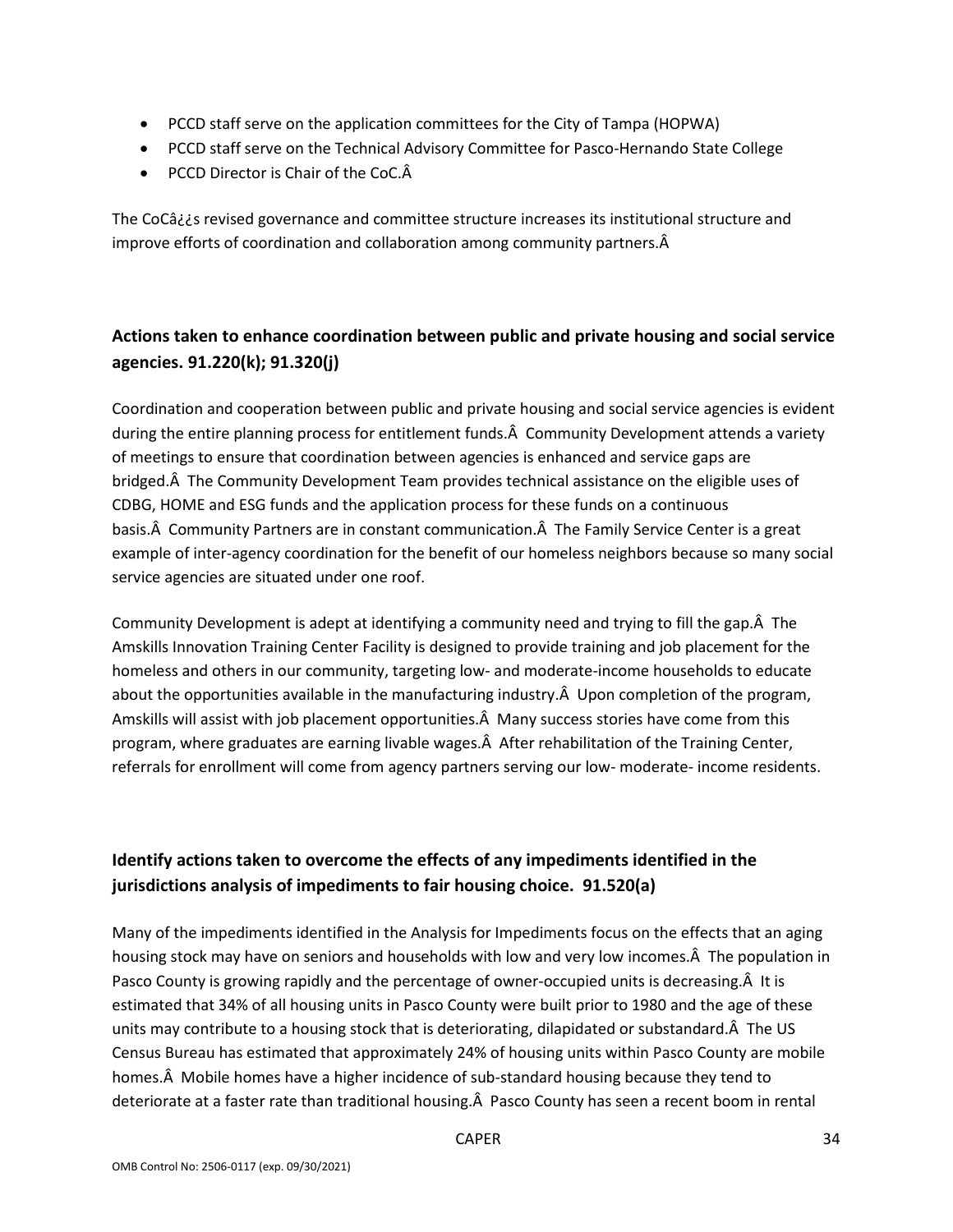unit construction. $\hat{A}$  New units within the county are not affordable to households with incomes that are less than 50% of the area median income and are barely affordable for households with an income that is less than 80% of the area median income. $\hat{A}$  Additionally, Pasco County has limited East-West fetch Â Corridors, increasing the amount of rent a unit close in proximity to a transportation corridor can

 modifications for residents who are income eligible and need appropriate modifications to remain safely in their homes. A Applicants are prioritized based on income, needs and location in a targeted area. A There is a lack of affordable housing options in all areas of the country, and Pasco County is not an exception. A It remains a goal of Pasco County Community Development to help households remain The County continues to operate its Owner-Occupied Rehabilitation program and offers accessibility in their homes.

 proposed procedures on the cost of affordable housing projects. The current Local Housing Assistance Plan (LHAP) proposes this County consider increasing density levels, modifications to parking, and setback and street requirements to create more affordable housing units. A The mobility fee waiver has SHIP funds require that the County Commissioners consider the impact of regulations, policies, and been passed.

Pasco County Transportation had recently increased its routes. A With additional bus routes comes increased ability for resident to make housing choices based on needs and preferences. A Pasco County will continue to maintain a non-discriminatory environment of acceptance and respect for cultural differences in order that all households can make their housing choices based upon their personal needs and preferences.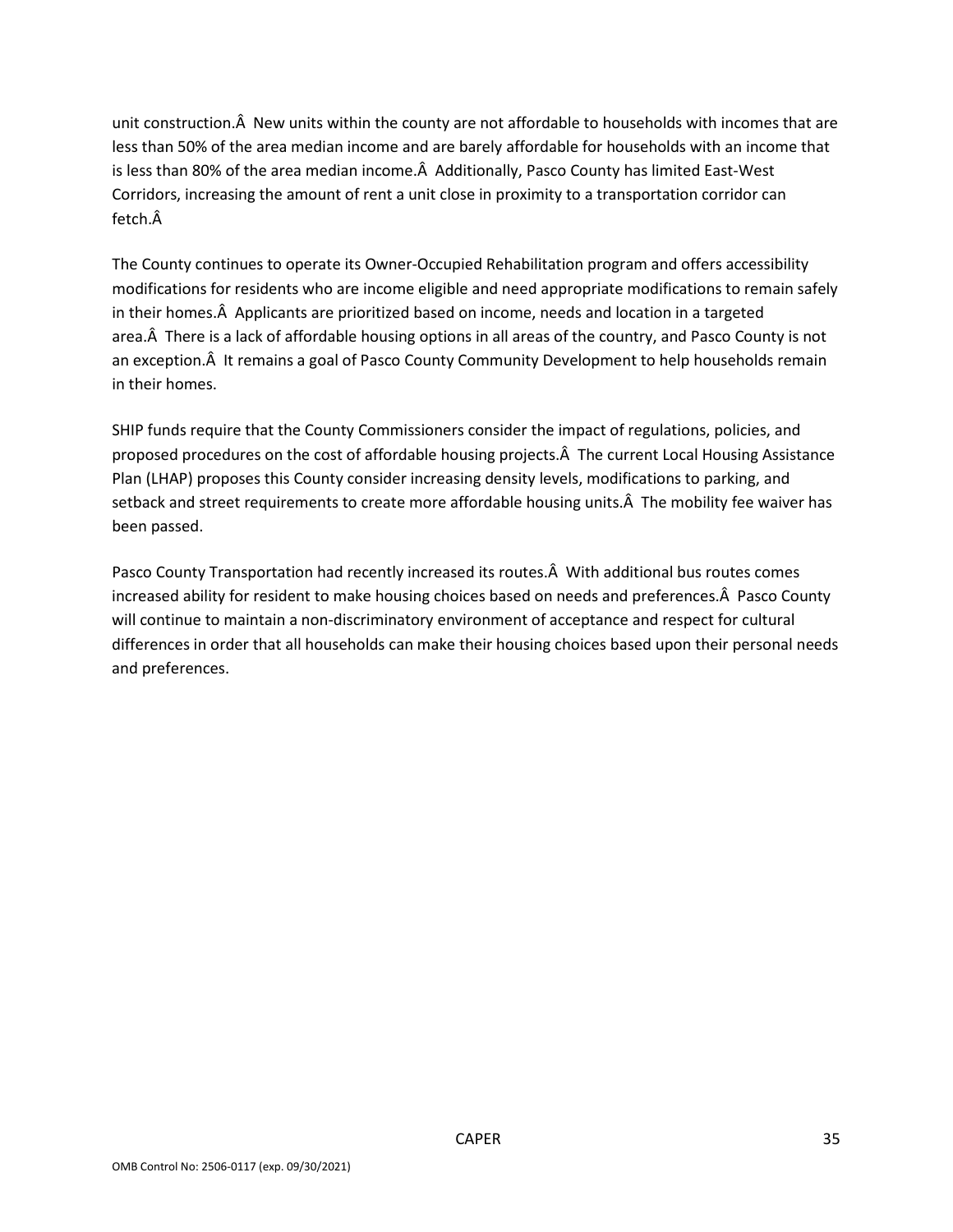### **CR-40 - Monitoring 91.220 and 91.230**

**Describe the standards and procedures used to monitor activities carried out in furtherance of the plan and used to ensure long-term compliance with requirements of the programs involved, including minority business outreach and the comprehensive planning requirements** 

 County staff evaluate awarded projects to determine the level of risk. For example, if a community partner has never worked with the County, they will receive onsite monitoring during the first quarter of the contract term. Partners who are familiar with the County's expectations will be monitored using desk reviews and onsite monitoring as required. All partners receive technical assistance prior to executing their agreement and as needed during the agreement term. The County will educate all community partners to ensure that minority outreach is conducted and that cross-cutting requirements are met.

 Desk monitoring for all subrecipients during the 2020-2021 program year was accomplished on an ongoing basis during review of reimbursement requests. Reimbursement requests are reviewed to ensure all required information is complete and that the agency is serving eligible clients. Further expenditures to prevent the agency from not meeting its goals. Monitoring of all subrecipients is review is done with quarterly reports and Community Development routinely evaluates the rate of scheduled for the upcoming program year.

### **Citizen Participation Plan 91.105(d); 91.115(d)**

### **Describe the efforts to provide citizens with reasonable notice and an opportunity to comment on performance reports**.

 Pasco County has recently approved a revised the Citizen Participation Plan (CPP). The prior CPP had language late in 2020. Notification of the Public Hearing for the CPP was published on January 20, 2021 and the CPP was available for public comment from January 18-February 18, 2021. A Notify Me was sent out advising the public of the opportunity to comment on the Citizen Participation Plan also. The Public Hearing was held on February 11, 2021 and the CPP was adopted by the BCC on March 9, 2021. been approved by the Board of County Commissioners in 2009 and was amended to include disaster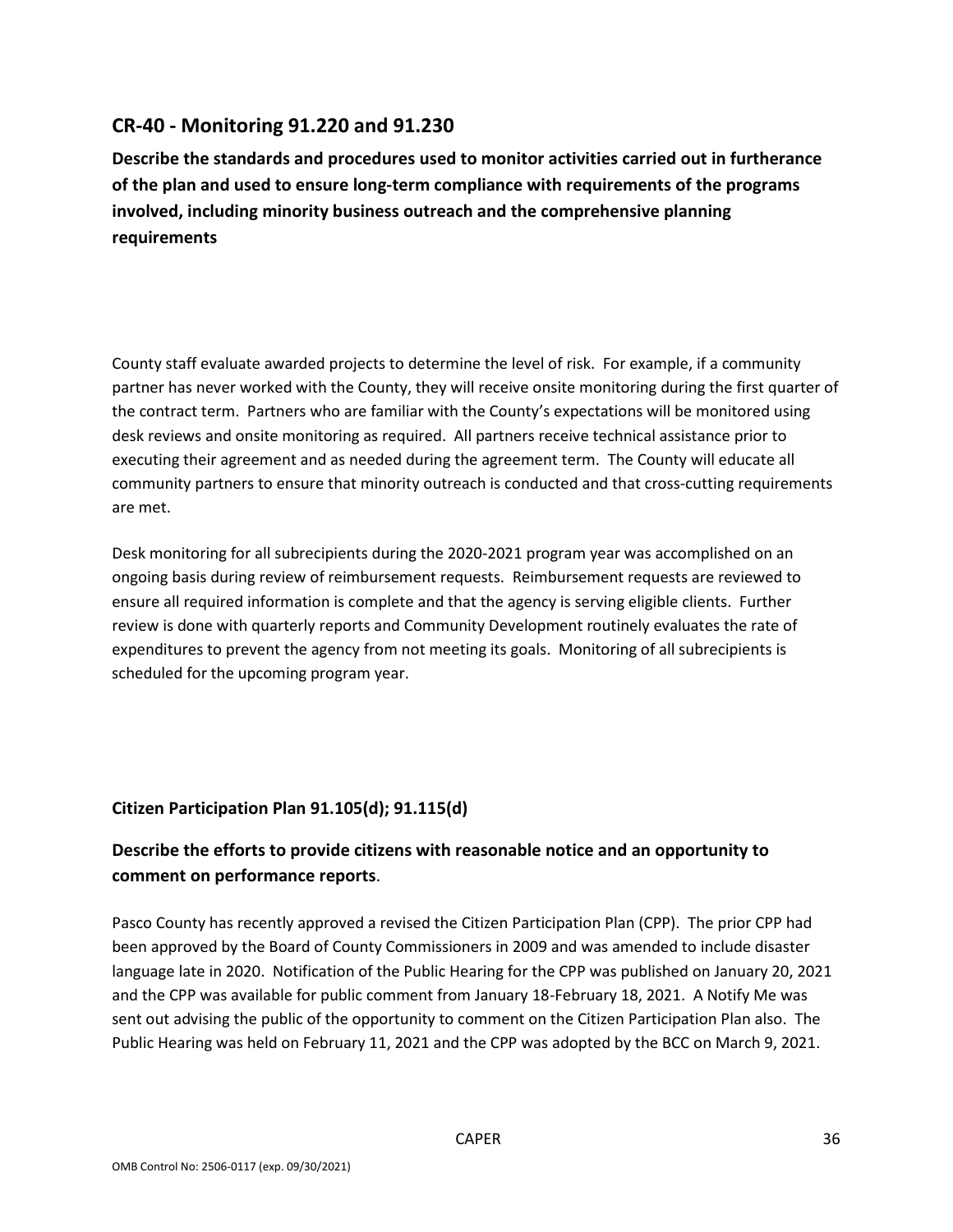The public notice for the CAPER was advertised in the newspaper and was made available on the County website from December 9, 2021 - December 23, 2021. No comments were received from the public during this comment period. during this comment period. CAPER 37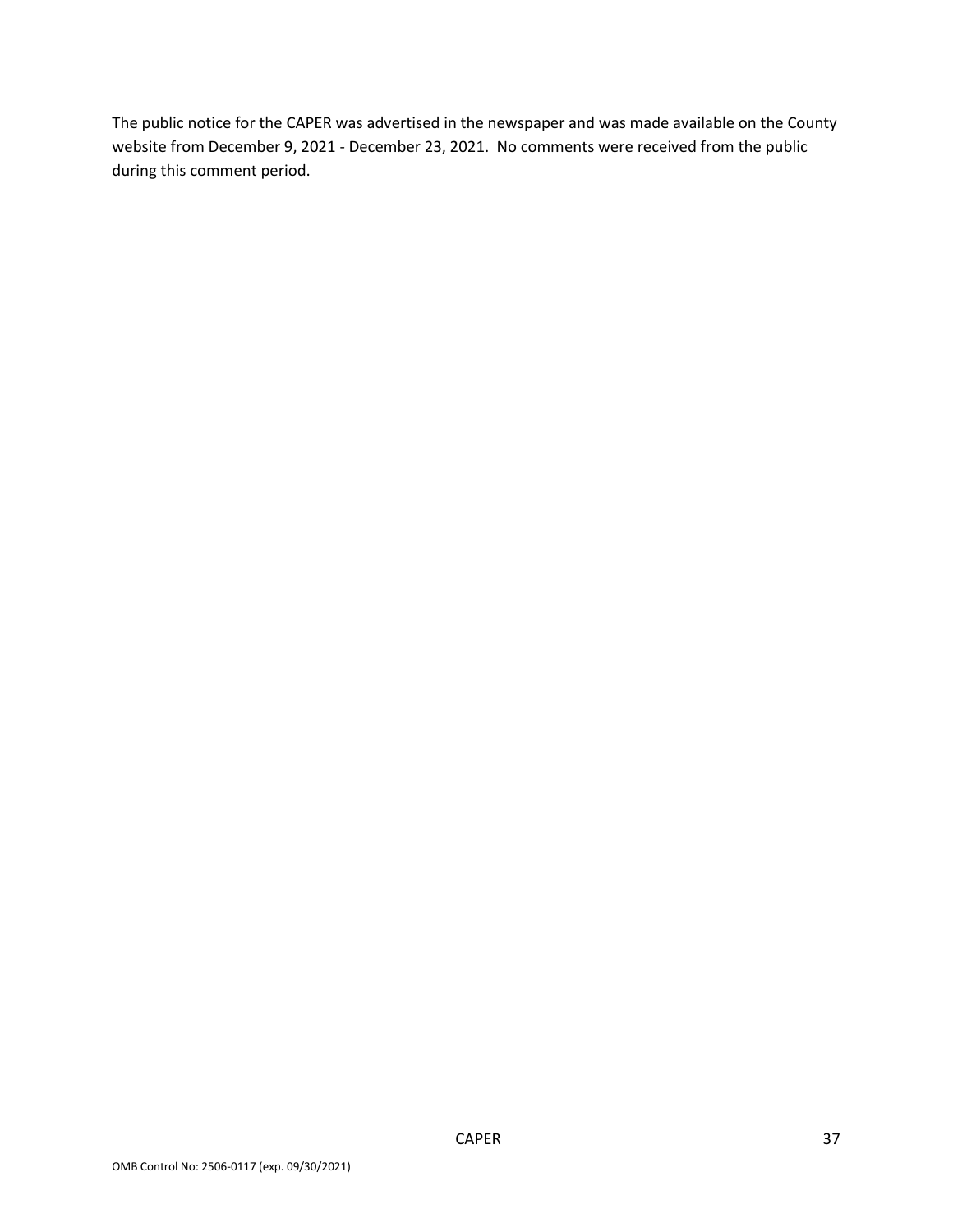## **CR-45 - CDBG 91.520(c)**

## **and indications of how the jurisdiction would change its programs as a result of its Specify the nature of, and reasons for, any changes in the jurisdiction's program objectives experiences.**

 guidelines. Additional funding streams that have been received by Pasco County have been directed While the jurisdiction has not changed its program objectives, the COVID-19 pandemic has required that many subrecipients of grant funds change the way they do business by adapting to social distancing towards low- and moderate-income households for housing stability – rental and utility assistance. Using the results from the survey and citizen comments, funds are being directed towards affordable housing such as Youth and Family Alternative's Speer Village, CHDO development, Habitat for Humanity, and a Safer Emergency Housing Alternative to congregate shelters by using existing hotels and motels to provide shelter services in a non-congregate setting to prevent the spread of COVID-19.

**Does this Jurisdiction have any open Brownfields Economic Development Initiative (BEDI) grants?** 

No

**[BEDI grantees] Describe accomplishments and program outcomes during the last year.**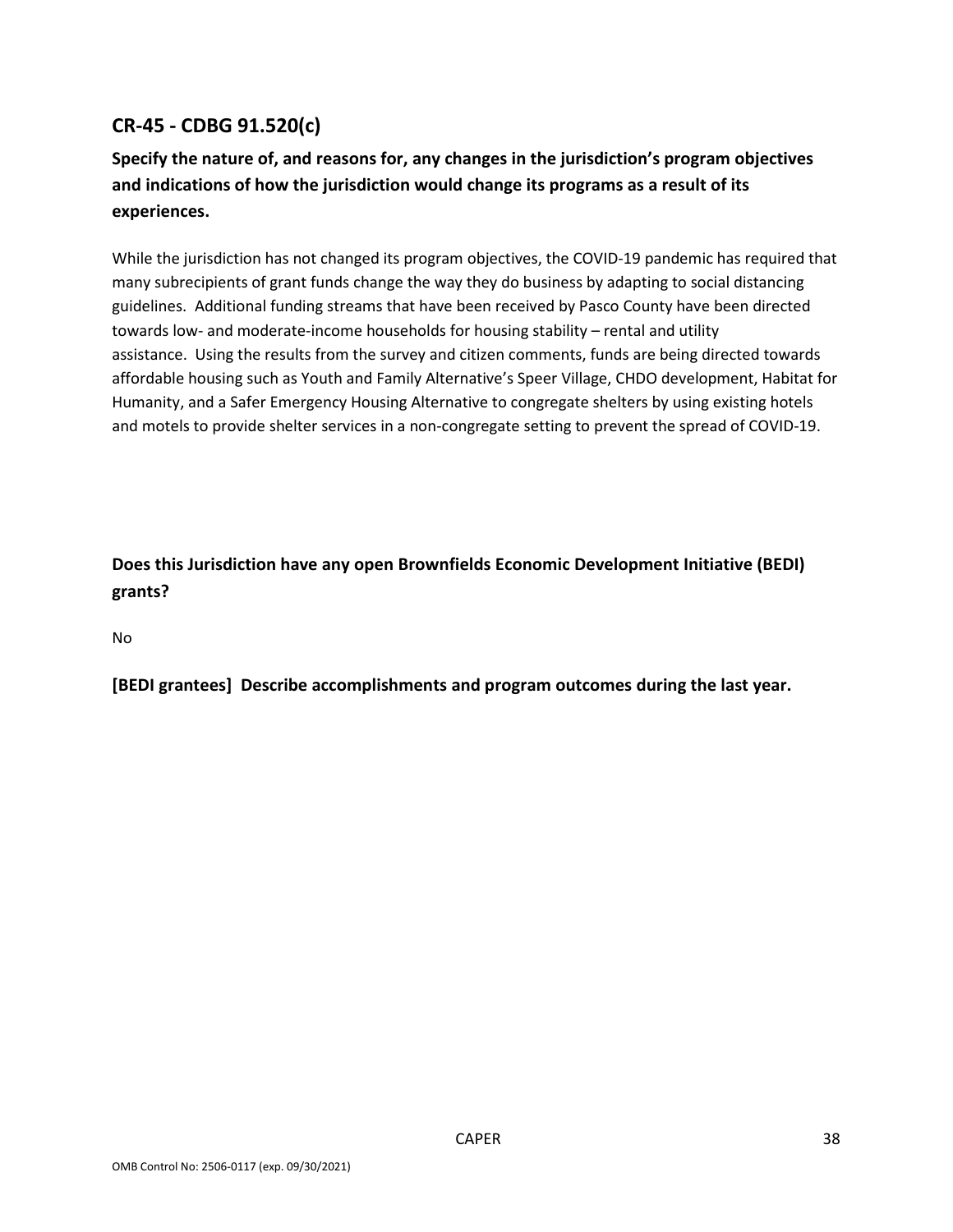### **CR-50 - HOME 91.520(d)**

## **Include the results of on-site inspections of affordable rental housing assisted under the program to determine compliance with housing codes and other applicable regulations**

 that were detected during the inspection. For those that were not inspected, please indicate Please list those projects that should have been inspected on-site this program year based upon the schedule in §92.504(d). Indicate which of these were inspected and a summary of issues the reason and how you will remedy the situation.

 monitored during their affordability period. Onsite inspections occur within 12 months of completion and once every 3 years thereafter during the period of affordability to verify that the units meet Minimum Housing Quality Standards. A file review is also conducted to ensure that the property owner conduct any on-site monitoring during this time. Pasco County requested a waiver of On-Site 'Availability of Waivers and Suspensions of the HOME Program Requirements in Response to COVID-19 Pandemic'. One project, Sundance Apartments, was due for an onsite inspection in 2020. On-site monitoring of this complex will be a priority once social distancing restrictions are lifted. Projects due for monitoring in 2021 included: Congress Place, Main Avenue, Speer Village and Dade Oaks Elderly. Due to the continuing uncertainty and social distancing guidelines Pasco County has not resumed on-site inspections. The Department is planning on resuming inspections and monitoring in 2022 if conditions allow. Pasco County continues to review client or developer files to ensure that all regulations are followed, and all projects remain in compliance. Tenant files are reviewed and recertified on an annual basis to ensure tenants meet eligibility requirements. Per the regulation located at §92.504(d), Pasco County makes every effort to ensure that projects are or management entity is recertifying all tenants on an annual basis. Due to the COVID-19 pandemic, and recommendations on social distancing from the Center for Disease Control, Pasco County did not Inspections of HOME-assisted Rental Housing as outlined in the HUD Memorandum dated 4-10-2020

## **Provide an assessment of the jurisdiction's affirmative marketing actions for HOME units. 92.351(b)**

 The Pasco County Community Development puts forth great effort to conduct outreach to minority and special needs groups. This is done through advertising available programs and homes on the Department's website, sending emails and asking that flyers be posted by internal departments and community partners who may serve minorities and special needs citizens. All ads and flyers clearly outline the programs offered and may also be translated into various languages based on minority groups in Pasco County.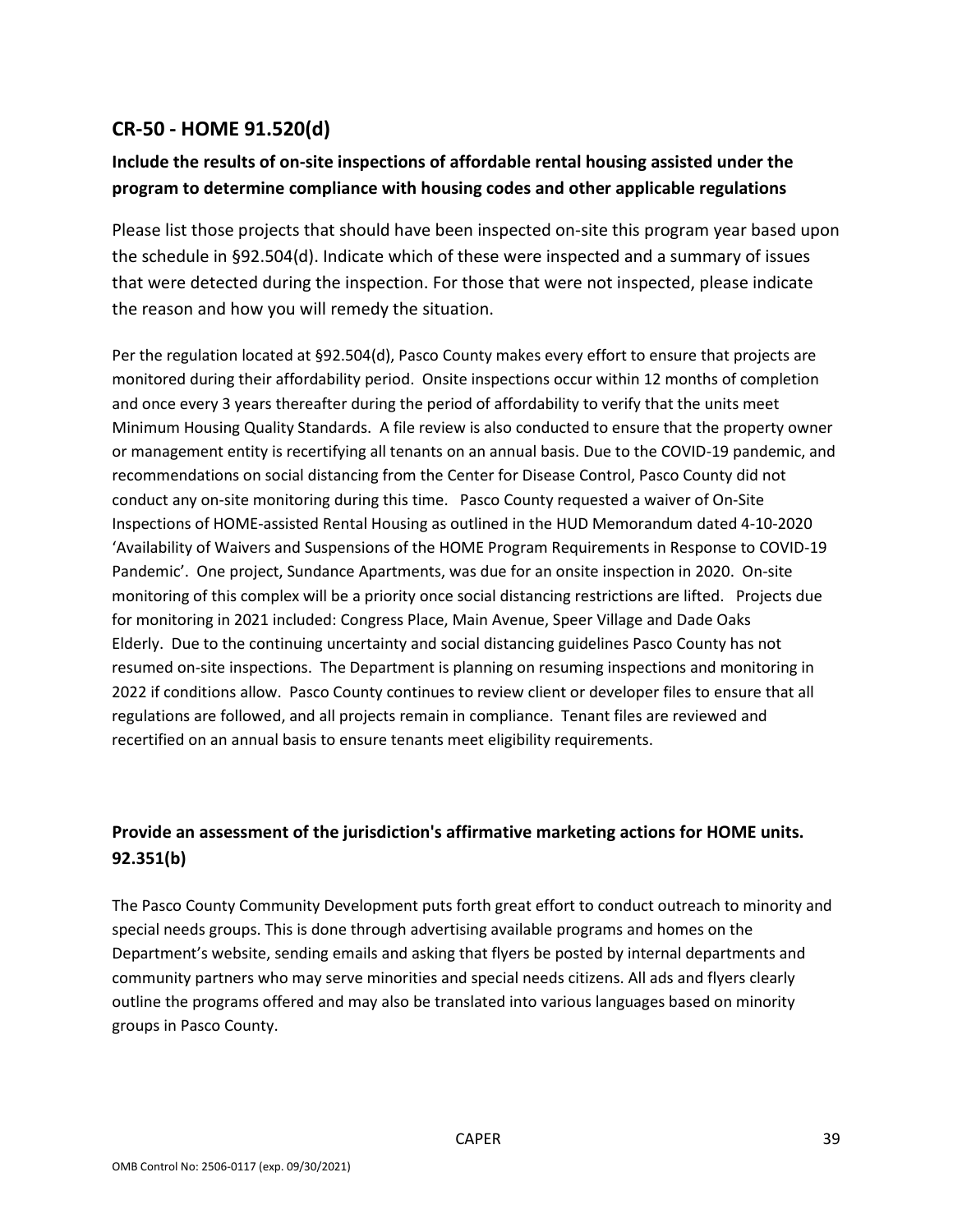## **Refer to IDIS reports to describe the amount and use of program income for projects, including the number of projects and owner and tenant characteristics**

 activities. Of this 10% was committed to Admin Funds. The remaining amount was used to rehabilitate homeowner occupied units. 100% of the beneficiaries of these funds were moderate income households. 100% of the homeowners were white and non-Hispanic. \$[967,269.18](https://967,269.18) was receipted in for Program Year 2019-2020 and [\\$196,726.92](https://196,726.92) has been committed to

## **Describe other actions taken to foster and maintain affordable housing. 91.220(k) (STATES ONLY: Including the coordination of LIHTC with the development of affordable housing). 91.320(j)**

 Pasco County fosters the development of affordable housing through several means. With HOME funds, and for purchase. The County also has used SHIP funding to assist with the development of rental Credit Program. This past year, the Pasco County Housing Finance Authority announced the availability housing developments. The Authority considered projects with in-perpetuity affordability periods, services. The Authority supported two SAIL applications and one LIHTC project and the Board of County Commissioners supported this recommendation. Applications were reviewed and competed at the state level. Pasco County Community Development also maintains and fosters affordable housing through its Owner-Occupied Rehab, Down Payment Assistance Program, and Tax Assistance Programs to either help income qualified households remain in their affordable housing or to help a qualified household purchase a home. Pasco County continues to seek new and innovative approaches to affordable housing. This includes partnering with new non-profits to develop affordable housing. the County seeks proposals from CHDO's and non-profit developers to build affordable housing for rent housing in coordination with Florida Housing Finance Authority's SAIL and Low-Income Housing Tax of State or Federal funds to provide local government support for qualified multifamily affordable projects in specific areas targeted for revitalization and the highest number of residents provided

# **CR-60 - ESG 91.520(g) (ESG Recipients only)**

 **ESG Supplement to the CAPER in** *e-snaps* 

### **For Paperwork Reduction Act**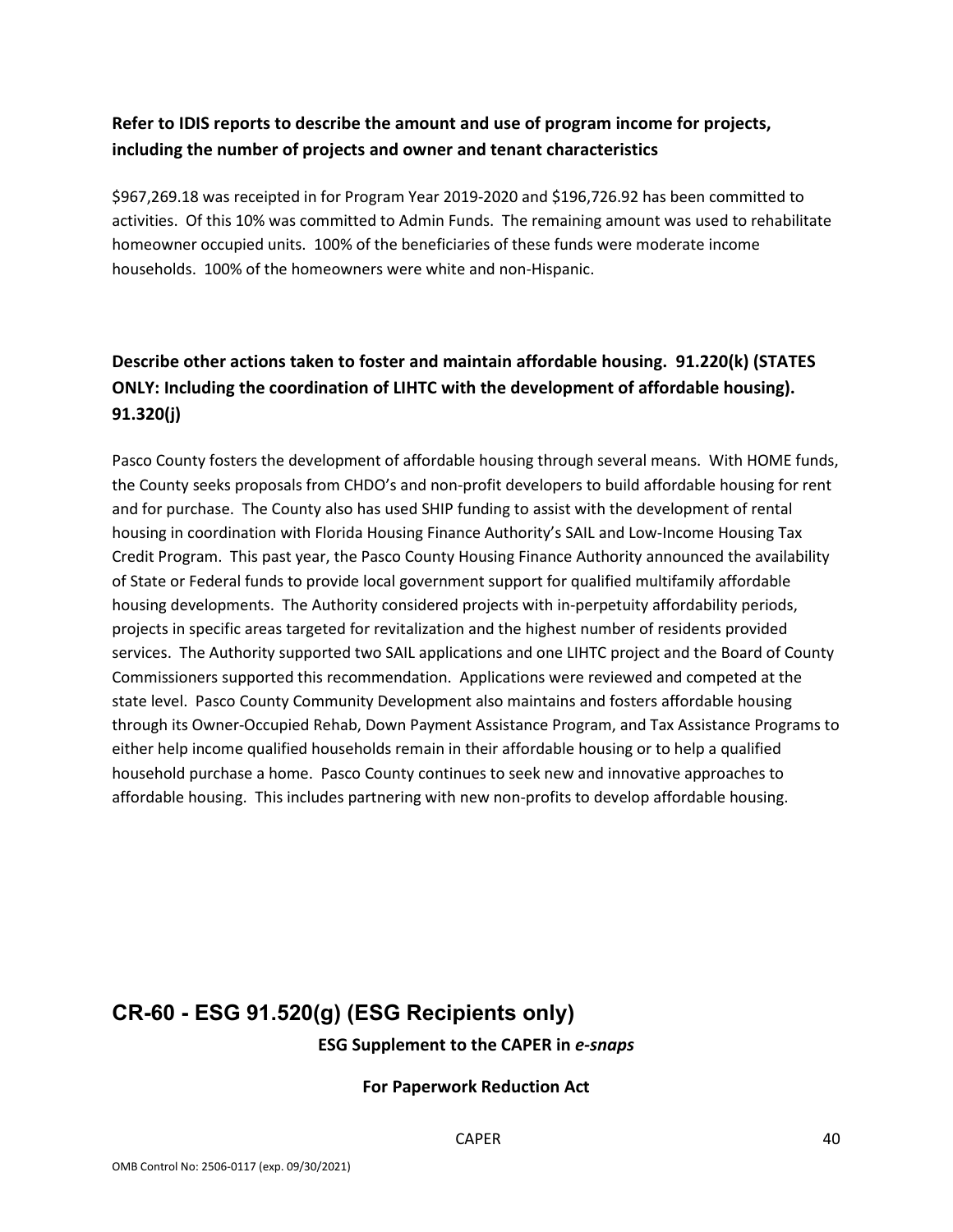| 1. Recipient Information-All Recipients Complete                                         |                                                 |
|------------------------------------------------------------------------------------------|-------------------------------------------------|
| <b>Basic Grant Information</b>                                                           |                                                 |
| <b>Recipient Name</b>                                                                    | PASCO COUNTY                                    |
| <b>Organizational DUNS Number</b>                                                        | 069677953                                       |
| <b>EIN/TIN Number</b>                                                                    | 596000793                                       |
| <b>Indentify the Field Office</b>                                                        | <b>JACKSONVILLE</b>                             |
| Identify CoC(s) in which the recipient or<br>subrecipient(s) will provide ESG assistance | Pasco County CoC                                |
| <b>ESG Contact Name</b>                                                                  |                                                 |
| <b>Prefix</b>                                                                            | Ms                                              |
| <b>First Name</b>                                                                        | Marcy                                           |
| <b>Middle Name</b>                                                                       | 0                                               |
| <b>Last Name</b>                                                                         | Esbjerg                                         |
| <b>Suffix</b>                                                                            | 0                                               |
| <b>Title</b>                                                                             | Director                                        |
| <b>ESG Contact Address</b>                                                               |                                                 |
| <b>Street Address 1</b>                                                                  | 8610 Galen Wilson Blvd                          |
| <b>Street Address 2</b>                                                                  | 0                                               |
| City                                                                                     | Port Richey                                     |
| <b>State</b>                                                                             | FL.                                             |
| <b>ZIP Code</b>                                                                          |                                                 |
| <b>Phone Number</b>                                                                      | 7278343447                                      |
| <b>Extension</b>                                                                         | 2305                                            |
| <b>Fax Number</b>                                                                        | 0                                               |
| <b>Email Address</b>                                                                     | mesbjerg@pascocountyfl.net                      |
| <b>ESG Secondary Contact</b>                                                             |                                                 |
| <b>Prefix</b>                                                                            | Mrs                                             |
| <b>First Name</b>                                                                        | Hilary                                          |
| <b>Last Name</b>                                                                         | <b>Bruno</b>                                    |
| <b>Suffix</b>                                                                            | 0                                               |
| <b>Title</b>                                                                             | <b>Assistant Director Community Development</b> |
| <b>Phone Number</b>                                                                      | 7278343447                                      |
| <b>Extension</b>                                                                         | 2304                                            |
| <b>Email Address</b>                                                                     | hbruno@pascocountyfl.net                        |

## **2. Reporting Period—All Recipients Complete**

| <b>Program Year Start Date</b> | 10/01/2020 |
|--------------------------------|------------|
| <b>Program Year End Date</b>   | 09/30/2021 |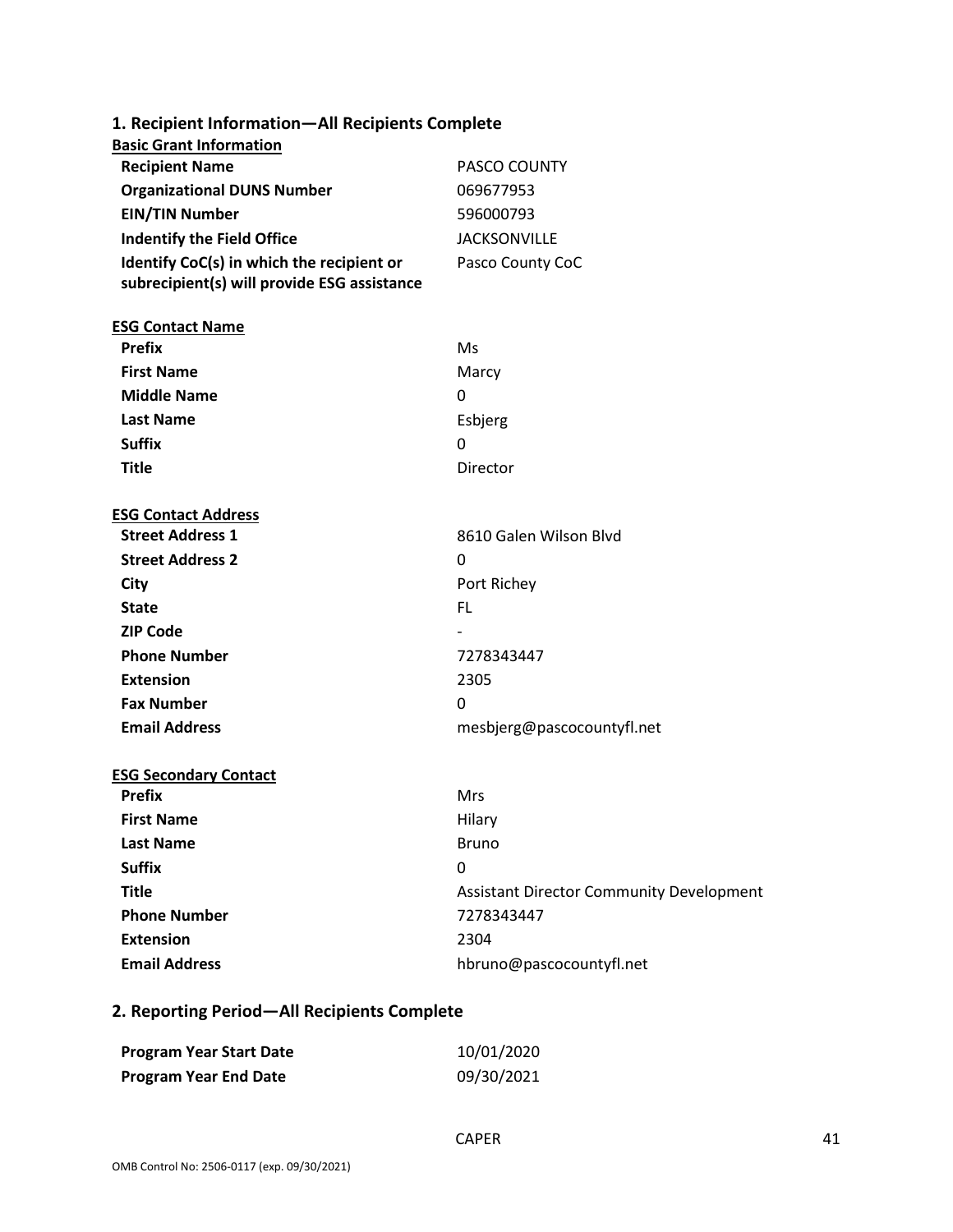#### **3a. Subrecipient Form – Complete one form for each subrecipient**

 **City:** Tampa **State:** FL **DUNS Number:** 158890319 **Is subrecipient a victim services provider:** N  **ESG Subgrant or Contract Award Amount:** 30000 **Subrecipient or Contractor Name:** METROPOLITAN MINISTRIES **Zip Code:** 33602, 2204 **Subrecipient Organization Type:** Other Non-Profit Organization

 **City:** Dade City **State:** FL **DUNS Number:** 883362212 **Is subrecipient a victim services provider:** Y  **ESG Subgrant or Contract Award Amount:** 30000 **Subrecipient or Contractor Name:** SUNRISE OF PASCO COUNTY **Zip Code:** 33526, **Subrecipient Organization Type:** Other Non-Profit Organization

 **City:** Port Richey **State:** FL **DUNS Number:** 189865749 **Is subrecipient a victim services provider:** Y  **ESG Subgrant or Contract Award Amount:** 20000 **Subrecipient or Contractor Name:** THE SALVATION ARMY **Zip Code:** 34668, 7033 **Subrecipient Organization Type:** Faith-Based Organization

 **State:** FL **DUNS Number:** 138061754 **Is subrecipient a victim services provider:** N  **ESG Subgrant or Contract Award Amount:** 5000 **Subrecipient or Contractor Name:** STEPS TO RECOVERY **City:** New Port Richey **Zip Code:** 34652, 5166 **Subrecipient Organization Type:** Other Non-Profit Organization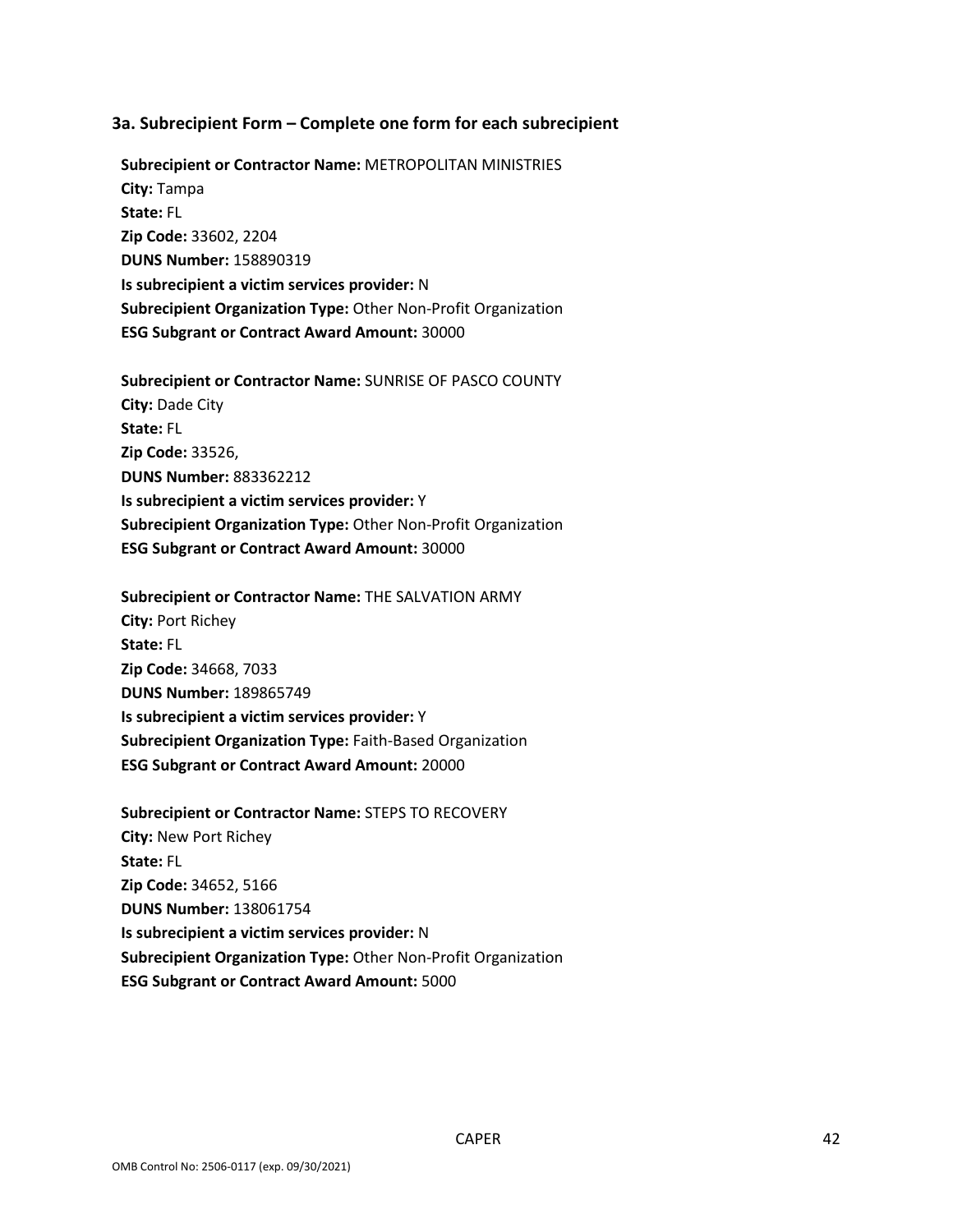**State:** FL **DUNS Number:** 198227915 **Is subrecipient a victim services provider:** N  **ESG Subgrant or Contract Award Amount:** 30000 **Subrecipient or Contractor Name:** Catholic Charities **City:** St Petersburg **Zip Code:** 33705, 1032 **Subrecipient Organization Type:** Faith-Based Organization

 **State:** FL **DUNS Number:** 072617983 **Is subrecipient a victim services provider:** N  **ESG Subgrant or Contract Award Amount:** 110000 **Subrecipient or Contractor Name:** Coalition for the Homeless of Pasco County **City:** New Port Richey **Zip Code:** 34652, 4029 **Subrecipient Organization Type:** Other Non-Profit Organization

 **City:** Largo **State:** FL **DUNS Number:** 078316538 **Is subrecipient a victim services provider:** N  **ESG Subgrant or Contract Award Amount:** 15000 **Subrecipient or Contractor Name:** Ace Opportunities, Inc. **Zip Code:** 33777, 4911 **Subrecipient Organization Type:** Other Non-Profit Organization

CAPER 43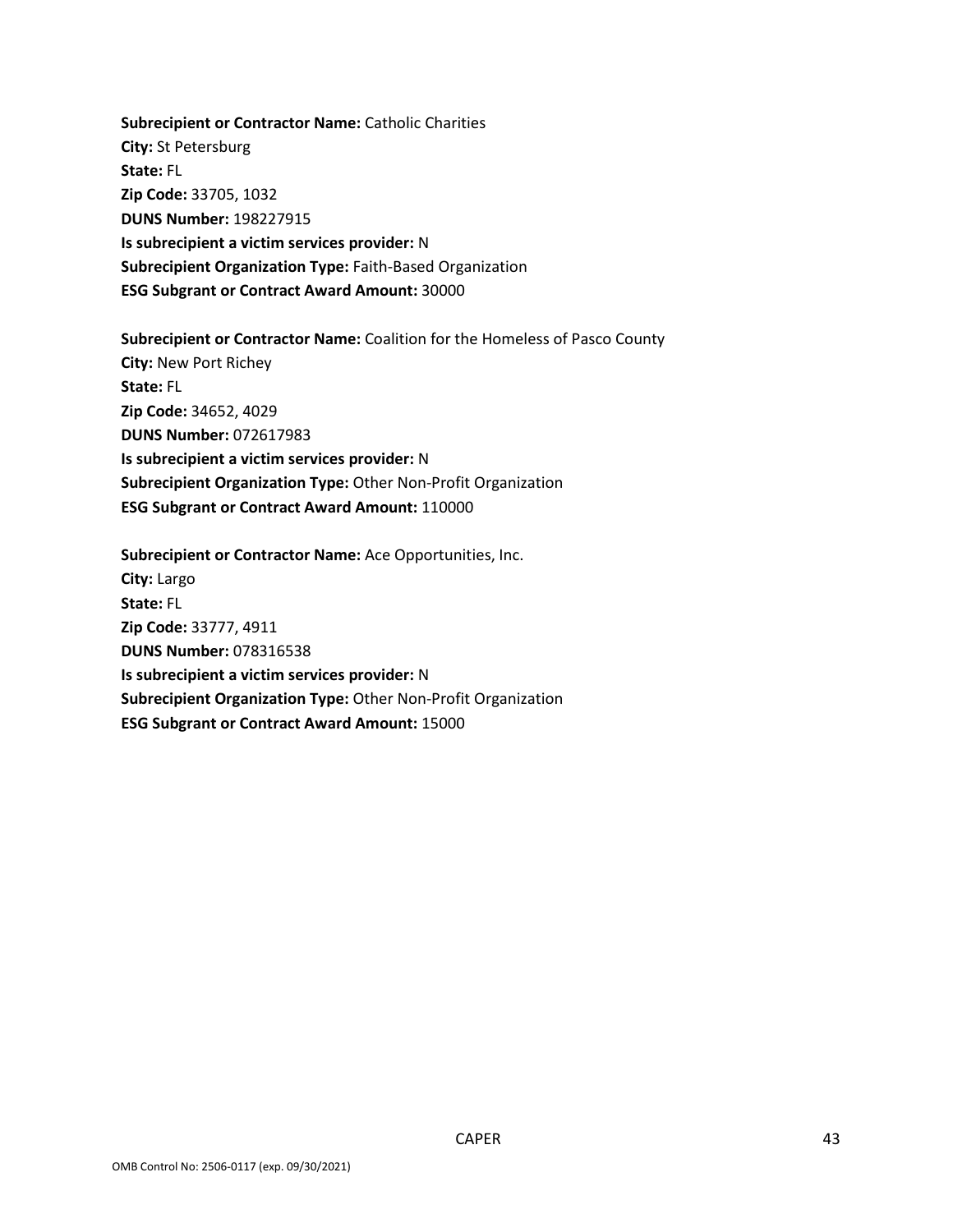### **CR-65 - Persons Assisted**

### **4. Persons Served**

### **4a. Complete for Homelessness Prevention Activities**

| <b>Number of Persons in</b> | <b>Total</b> |
|-----------------------------|--------------|
| <b>Households</b>           |              |
| Adults                      | 628          |
| Children                    | 169          |
| Don't Know/Refused/Other    | 3            |
| <b>Missing Information</b>  |              |
| Total                       | 8U           |

**Table 16 – Household Information for Homeless Prevention Activities** 

### **4b. Complete for Rapid Re-Housing Activities**

| <b>Number of Persons in</b> | <b>Total</b> |
|-----------------------------|--------------|
| <b>Households</b>           |              |
| Adults                      | 17           |
| Children                    | 10           |
| Don't Know/Refused/Other    |              |
| <b>Missing Information</b>  |              |
| Total                       |              |

**Table 17 – Household Information for Rapid Re-Housing Activities** 

#### **4c. Complete for Shelter**

| <b>Number of Persons in</b><br><b>Households</b> | <b>Total</b> |
|--------------------------------------------------|--------------|
| Adults                                           | 449          |
| Children                                         | 159          |
| Don't Know/Refused/Other                         |              |
| <b>Missing Information</b>                       |              |
| Total                                            |              |

**Table 18 – Shelter Information**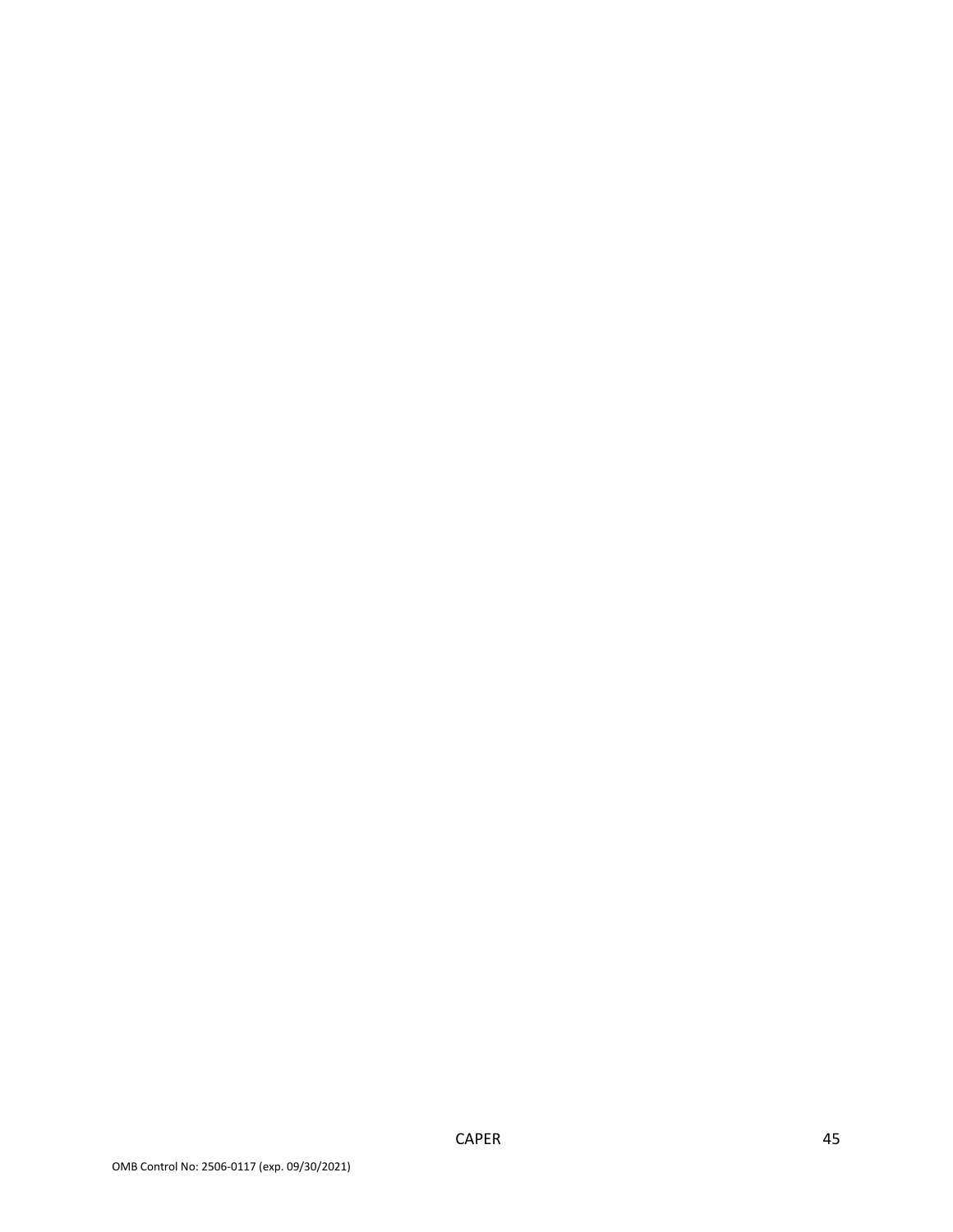### **4d. Street Outreach**

| <b>Number of Persons in</b> | <b>Total</b> |
|-----------------------------|--------------|
| <b>Households</b>           |              |
| Adults                      |              |
| Children                    |              |
| Don't Know/Refused/Other    |              |
| <b>Missing Information</b>  |              |
| Total                       |              |

**Table 19 – Household Information for Street Outreach** 

### **4e. Totals for all Persons Served with ESG**

| <b>Number of Persons in</b> | <b>Total</b> |
|-----------------------------|--------------|
| <b>Households</b>           |              |
| Adults                      | 628          |
| Children                    | 169          |
| Don't Know/Refused/Other    |              |
| <b>Missing Information</b>  |              |
| <b>Total</b>                | 8UL          |

**Table 20 – Household Information for Persons Served with ESG** 

### **5. Gender—Complete for All Activities**

|                            | <b>Total</b> |
|----------------------------|--------------|
| Male                       | 197          |
| Female                     | 430          |
| Transgender                |              |
| Don't Know/Refused/Other   |              |
| <b>Missing Information</b> |              |
| Total                      |              |

**Table 21 – Gender Information**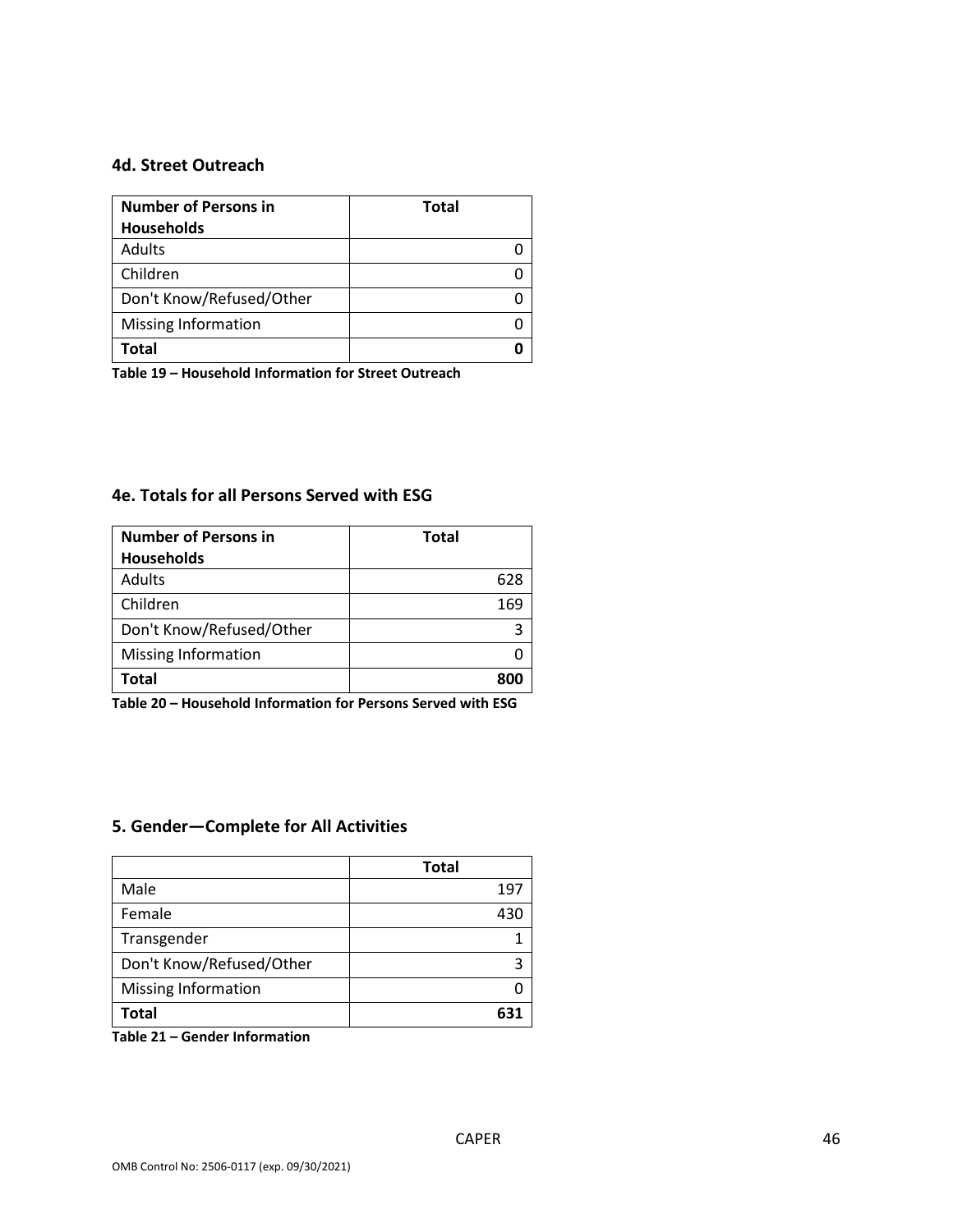## **6. Age—Complete for All Activities**

|                            | <b>Total</b> |
|----------------------------|--------------|
| Under 18                   | 169          |
| 18-24                      | 52           |
| 25 and over                | 434          |
| Don't Know/Refused/Other   | 3            |
| <b>Missing Information</b> |              |
| Total                      |              |

**Table 22 – Age Information** 

### **7. Special Populations Served—Complete for All Activities**

| Subpopulation                     | <b>Total</b> | <b>Total Persons</b><br>Served-<br><b>Prevention</b> | <b>Total Persons</b><br>Served - RRH | <b>Total</b><br><b>Persons</b><br>Served in<br><b>Emergency</b><br><b>Shelters</b> |
|-----------------------------------|--------------|------------------------------------------------------|--------------------------------------|------------------------------------------------------------------------------------|
| Veterans                          | 95           | 0                                                    | $\mathbf 0$                          | 95                                                                                 |
| <b>Victims of Domestic</b>        |              |                                                      |                                      |                                                                                    |
| Violence                          | 253          | 0                                                    | 0                                    | 253                                                                                |
| Elderly                           | 37           | 0                                                    | 0                                    | 37                                                                                 |
| HIV/AIDS                          | $\mathbf 0$  | 0                                                    | 0                                    | $\Omega$                                                                           |
| <b>Chronically Homeless</b>       | 12           | 0                                                    | 0                                    | 12                                                                                 |
| <b>Persons with Disabilities:</b> |              |                                                      |                                      |                                                                                    |
| Severely Mentally                 |              |                                                      |                                      |                                                                                    |
| Ш                                 | 142          | 0                                                    | 1                                    | 141                                                                                |
| <b>Chronic Substance</b>          |              |                                                      |                                      |                                                                                    |
| Abuse                             | 116          | 0                                                    | 0                                    | 116                                                                                |
| <b>Other Disability</b>           | 86           | 0                                                    | $\mathbf{1}$                         | 85                                                                                 |
| Total                             |              |                                                      |                                      |                                                                                    |
| (Unduplicated if                  |              |                                                      |                                      |                                                                                    |
| possible)                         | 741          | 0                                                    | 2                                    | 739                                                                                |

### **Number of Persons in Households**

**Table 23 – Special Population Served**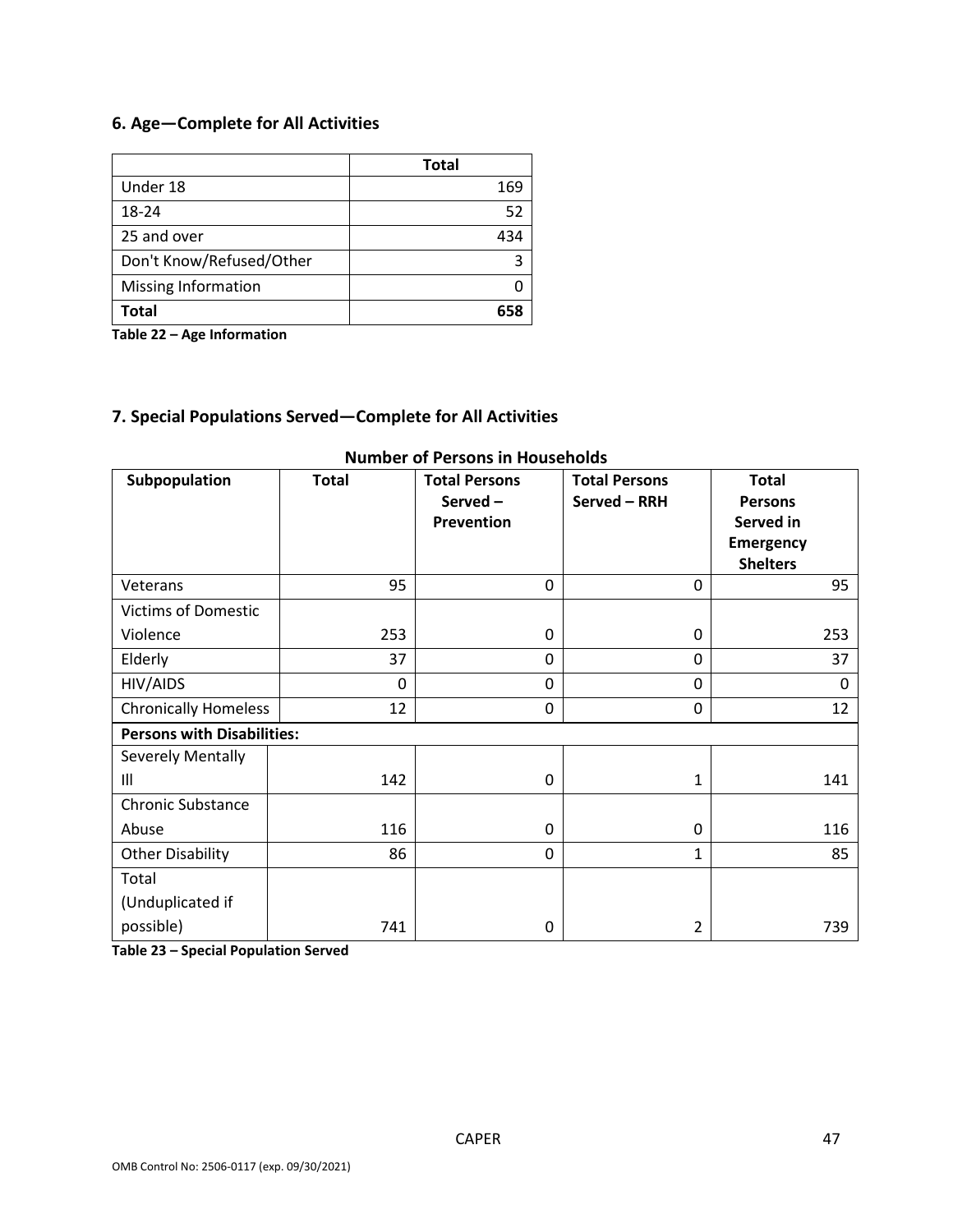# **CR-70 – ESG 91.520(g) - Assistance Provided and Outcomes**

### **10. Shelter Utilization**

| Number of New Units - Rehabbed       |        |
|--------------------------------------|--------|
| Number of New Units - Conversion     |        |
| Total Number of bed-nights available | 93.440 |
| Total Number of bed-nights provided  | 61.004 |
| <b>Capacity Utilization</b>          | 65.29% |

 **Table 24 – Shelter Capacity** 

## **consultation with the CoC(s) 11. Project Outcomes Data measured under the performance standards developed in**

- Length of time a person/household remains homeless
- Returns to homelessness
- Number of people experiencing homelessness
- Jobs and increased income for people experiencing homelessness
- Number of peoper who become homes for the first time
- Successful housing placements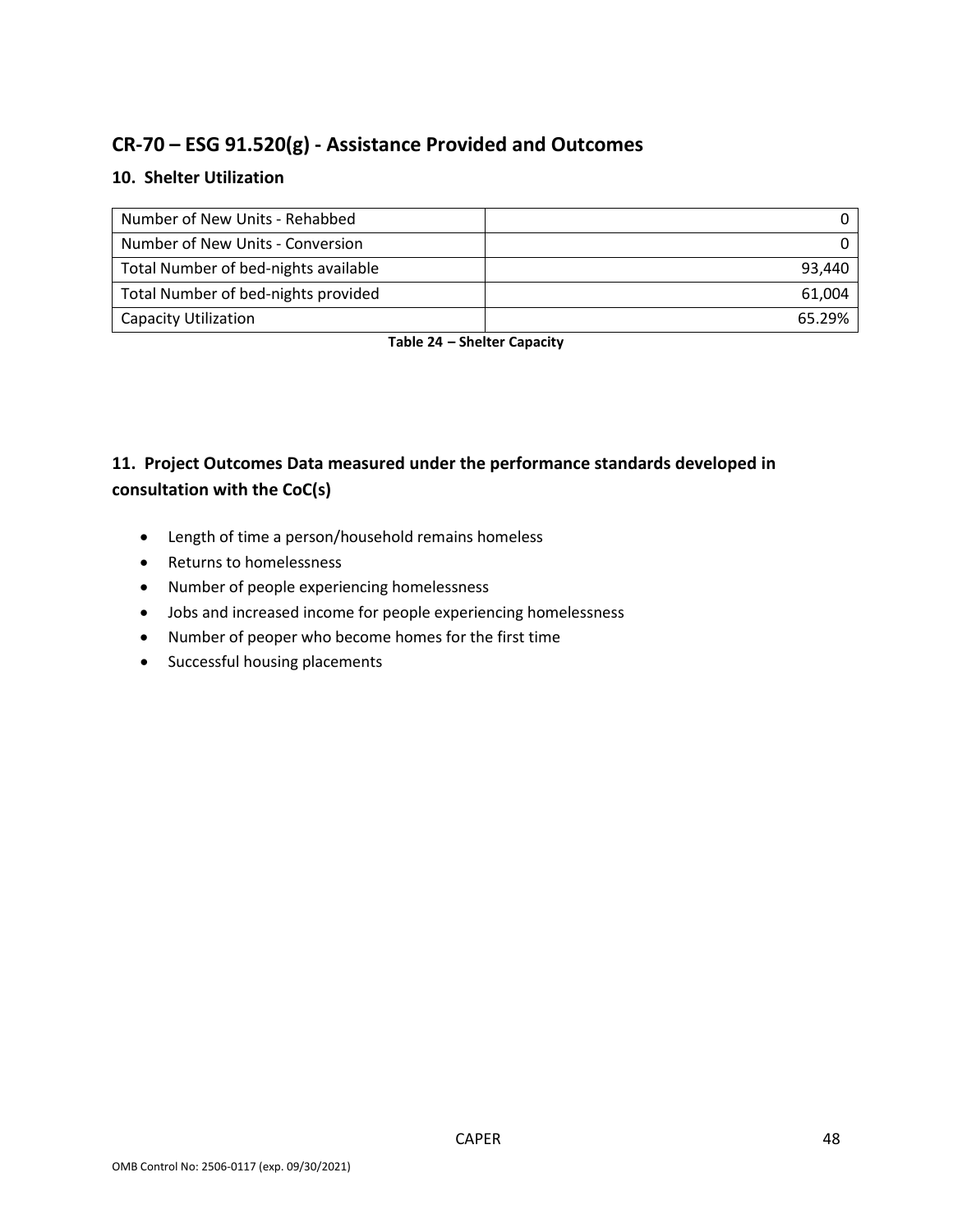## **CR-75 – Expenditures**

### **11. Expenditures**

### **11a. ESG Expenditures for Homelessness Prevention**

|                                                      | <b>Dollar Amount of Expenditures in Program Year</b> |        |      |
|------------------------------------------------------|------------------------------------------------------|--------|------|
|                                                      | 2018                                                 | 2019   | 2020 |
| <b>Expenditures for Rental Assistance</b>            | 31,650                                               | 73,708 |      |
| Expenditures for Housing Relocation and              |                                                      |        |      |
| <b>Stabilization Services - Financial Assistance</b> | 0                                                    | 0      |      |
| Expenditures for Housing Relocation &                |                                                      |        |      |
| <b>Stabilization Services - Services</b>             | O                                                    | 0      |      |
| Expenditures for Homeless Prevention under           |                                                      |        |      |
| <b>Emergency Shelter Grants Program</b>              | 0                                                    | 0      |      |
| <b>Subtotal Homelessness Prevention</b>              | 31,650                                               | 73,708 |      |

**Table 25 – ESG Expenditures for Homelessness Prevention** 

### **11b. ESG Expenditures for Rapid Re-Housing**

|                                                      | <b>Dollar Amount of Expenditures in Program Year</b> |      |        |
|------------------------------------------------------|------------------------------------------------------|------|--------|
|                                                      | 2018                                                 | 2019 | 2020   |
| <b>Expenditures for Rental Assistance</b>            | 31,650                                               | 0    | 30,230 |
| Expenditures for Housing Relocation and              |                                                      |      |        |
| <b>Stabilization Services - Financial Assistance</b> |                                                      | 0    |        |
| Expenditures for Housing Relocation &                |                                                      |      |        |
| <b>Stabilization Services - Services</b>             | <sup>0</sup>                                         | 0    |        |
| Expenditures for Homeless Assistance under           |                                                      |      |        |
| <b>Emergency Shelter Grants Program</b>              |                                                      | 0    |        |
| <b>Subtotal Rapid Re-Housing</b>                     | 31,650                                               | 0    | 30,230 |

**Table 26 – ESG Expenditures for Rapid Re-Housing** 

### **11c. ESG Expenditures for Emergency Shelter**

|                           | <b>Dollar Amount of Expenditures in Program Year</b> |         |         |
|---------------------------|------------------------------------------------------|---------|---------|
|                           | 2018                                                 | 2019    | 2020    |
| <b>Essential Services</b> |                                                      |         |         |
| <b>Operations</b>         | 57,281                                               | 153,231 | 145,000 |
| Renovation                |                                                      |         | 95,979  |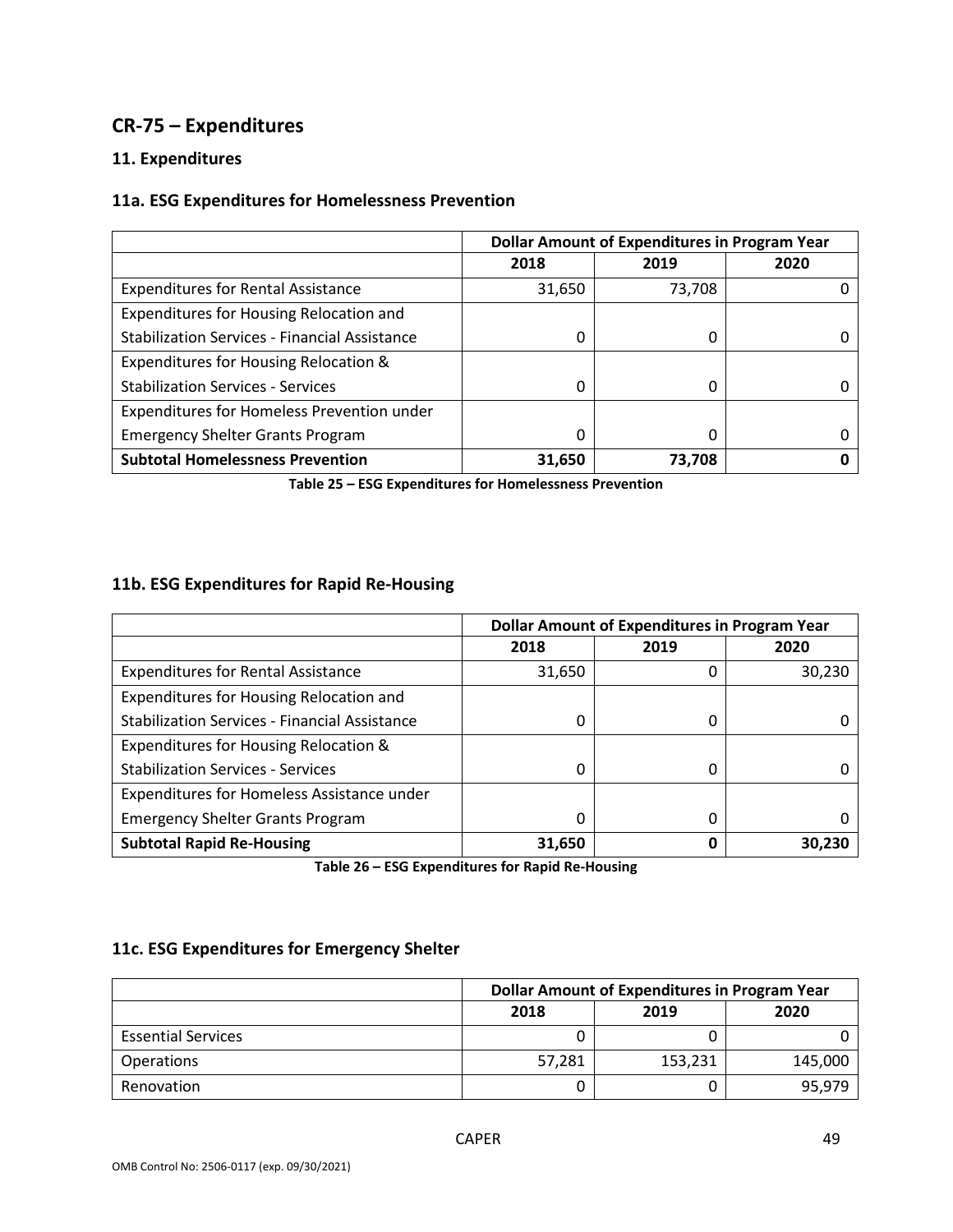| Major Rehab |        | u       |         |
|-------------|--------|---------|---------|
| Conversion  |        |         |         |
| Subtotal    | 57,281 | 153,231 | 240,979 |

**Table 27 – ESG Expenditures for Emergency Shelter** 

### **11d. Other Grant Expenditures**

|                 | <b>Dollar Amount of Expenditures in Program Year</b> |        |        |
|-----------------|------------------------------------------------------|--------|--------|
|                 | 2018                                                 | 2019   | 2020   |
| Street Outreach |                                                      |        |        |
| <b>HMIS</b>     | 80,000                                               | 81.237 | 65,000 |
| Administration  |                                                      |        |        |

**Table 28 - Other Grant Expenditures** 

### **11e. Total ESG Grant Funds**

| <b>Total ESG Funds Expended</b> | 2018    | 2019    | 2020    |
|---------------------------------|---------|---------|---------|
|                                 | 200,581 | 308,176 | 336,209 |

**Table 29 - Total ESG Funds Expended** 

### **11f. Match Source**

|                            | 2018    | 2019    | 2020    |
|----------------------------|---------|---------|---------|
| Other Non-ESG HUD Funds    | 200,581 | 308,176 | 336,209 |
| <b>Other Federal Funds</b> |         |         |         |
| <b>State Government</b>    |         |         |         |
| Local Government           |         |         |         |
| Private Funds              |         |         |         |